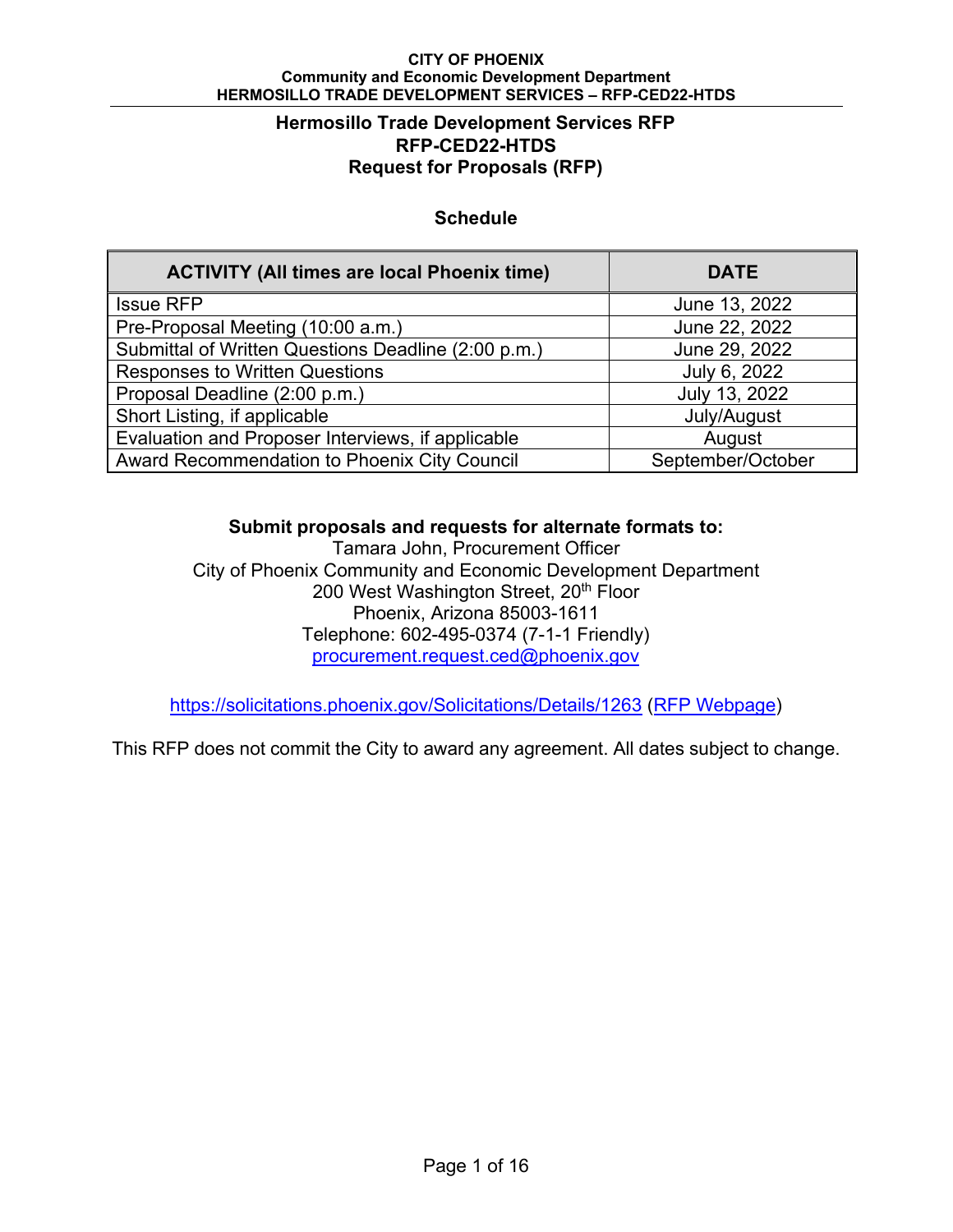### **TABLE OF CONTENTS**

## **SECTION** PAGE

| I. |                | <b>RFP PROCESS</b>                          |  |
|----|----------------|---------------------------------------------|--|
|    | A.             |                                             |  |
|    | B <sub>1</sub> |                                             |  |
|    | $C_{1}$        |                                             |  |
|    | D.             |                                             |  |
|    | Ε.             |                                             |  |
|    | F.             |                                             |  |
|    | G.             |                                             |  |
|    |                | II. SCOPE OF WORK                           |  |
|    | Α.             |                                             |  |
|    | <b>B.</b>      |                                             |  |
|    | C.             |                                             |  |
|    | D.             |                                             |  |
|    | Ε.             |                                             |  |
|    | $F_{\odot}$    |                                             |  |
|    |                | <b>III. PROPOSAL INSTRUCTIONS</b>           |  |
|    | A.             |                                             |  |
|    | <b>B.</b>      |                                             |  |
|    |                | <b>IV. PROPOSAL EVALUATION</b>              |  |
|    | Α.             |                                             |  |
|    | B <sub>1</sub> |                                             |  |
|    | $C_{1}$        |                                             |  |
|    | D.             |                                             |  |
|    |                | V. GENERAL TERMS AND CONDITIONS OF PROPOSAL |  |
|    | А.             |                                             |  |
|    | <b>B.</b>      |                                             |  |
|    | $C_{\cdot}$    |                                             |  |
|    | D.             |                                             |  |
|    | Ε.             |                                             |  |
|    | F.             |                                             |  |
|    | G.             |                                             |  |
|    | Η.             |                                             |  |
|    | L.             |                                             |  |
|    | J.             |                                             |  |
|    | K.             |                                             |  |
|    | L.             |                                             |  |
|    | М.             |                                             |  |
|    |                |                                             |  |

## **VI. ATTACHMENTS**

| Attachment A Affidavit |                                                                                 |
|------------------------|---------------------------------------------------------------------------------|
|                        | Attachment B Conflict of Interest and Solicitation Transparency Disclosure Form |
|                        | Attachment C Proposed Hourly Rates                                              |
|                        | Attachment D Experience Summary                                                 |
|                        | Attachment E Draft Agreement                                                    |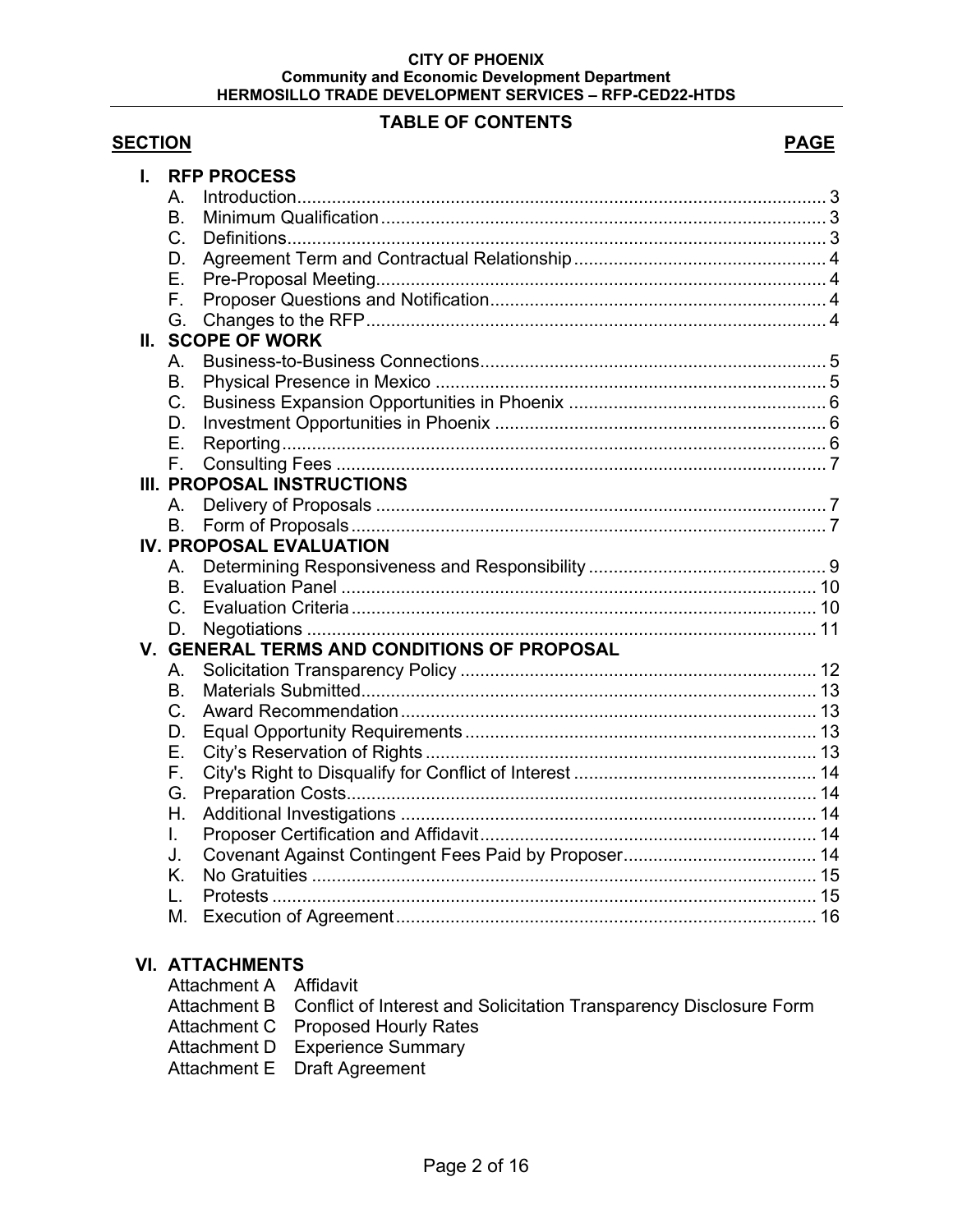### **I. RFP PROCESS**

### **A. Introduction**

The City of Phoenix Community and Economic Development Department (City) is seeking trade development services in Hermosillo, Mexico to facilitate economic activity between northern Mexico and Phoenix, including creating business to business connections and attracting employers, developers, and investors to Phoenix. No subcontracting is permitted for this business opportunity.

### **B. Minimum Qualification**

The following minimum qualifications are non-negotiable. A proposer cannot use a subcontractor's experience or office to meet these minimum qualifications.

- 1. As of the proposal deadline listed on page 1, each proposer and each proposer's primary consultant must have a minimum of 3 years of experience providing economic development or Mexico trade development services.
- 2. Each proposer must currently have a physical office in Hermosillo and must have had an office in Hermosillo for the 12 months preceding the proposal deadline listed on page 1. The proposer must have operated this office directly.

Each proposer must demonstrate these minimum qualifications in its proposal as further described in **Section III (B)** or its proposal will be disqualified.

## **C. Definitions**

- 1. Lead a company that has expressed general interest in expanding into the United States (U.S.), is in an early exploratory stage with no set parameters and there is an opportunity for the City to influence its decision-making process.
- 2. Prospect a company that has expressed interest in the U.S. and is considering Phoenix, knows and is willing to share its capital expenditures, number of jobs, average salary, competing regions and timeline for a decision.
- 3. Primary Consultant the individual employed by the proposer who will perform the majority of the scope of work if the proposer is awarded an agreement through this RFP.
- 4. Proposer any entity submitting a proposal in response to this RFP.
- 5. Subcontractor a business that performs work for the proposer or a person who performs work for the proposer but is not an employee of the proposer. No subcontractors can be used on the agreement resulting from this RFP.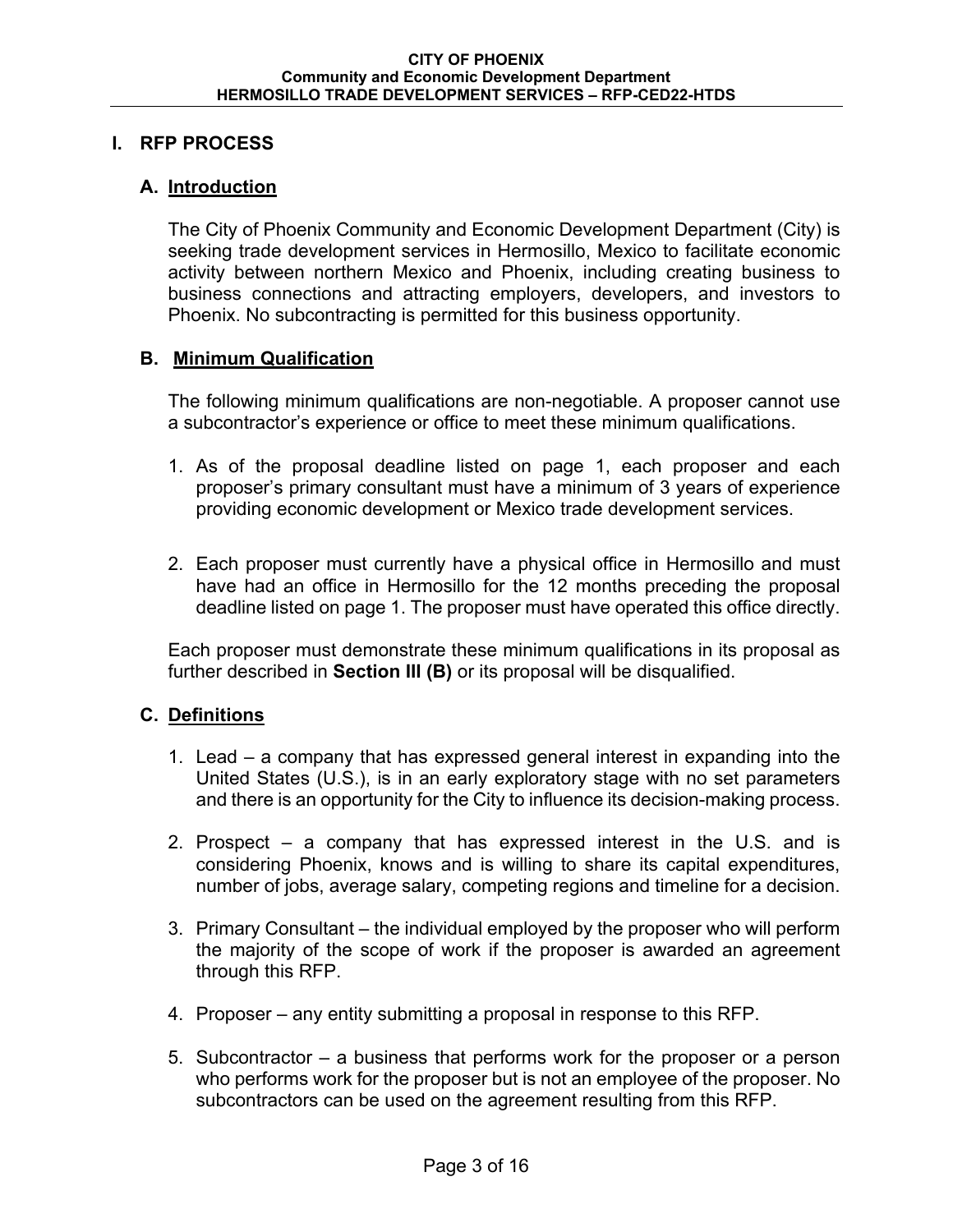6. Trade Development Services – consulting services focused on creating business-to-business connections and/or growing the trade of goods and services between Mexico and the U.S.

## **D. Agreement Term and Contractual Relationship**

The initial agreement term will be 1 year with up to 4 additional one-year renewal options, to be exercised at the sole discretion of the City. Proposers are responsible for reading the draft agreement (**Attachment E**) and submitting any questions about it in accordance with the process listed in **Section I (F).** By submitting a proposal, each proposer agrees it will be bound by the agreement, which may be modified by the City before it is signed by the recommended proposer.

## **E. Pre-Proposal Meeting**

Proposers are strongly encouraged to attend the pre-proposal meeting at the date and time listed on page 1 via Webex and/or conference call. The purpose of this meeting is to review this RFP and respond to proposer questions. Please email procurement.request.ced@phoenix.gov to register for this meeting.

## **F. Proposer Questions and Notification**

Proposers are advised to read this RFP in its entirety. Failure to read and/or understand any portion of this RFP shall not be cause for waiver of any portion of the RFP or subsequent agreement.

All questions about this RFP must be submitted in writing no later than the deadline listed on page 1 to procurement.request.ced@phoenix.gov. Please list the name of this RFP in the subject line when submitting questions. All written questions received by the deadline will be responded to in writing and posted on the RFP **Webpage** 

## **G. Changes to the RFP**

Changes to this RFP will be issued as a written addendum and posted on the RFP Webpage. The City shall not be responsible for any oral instructions given by any City employee, consultant, or official regarding RFP specifications, instructions, or documents.

Although registered pre-proposal meeting attendees, and potential proposers who request such notification in writing, will be notified by email when documents related to this RFP are available on the RFP Webpage, proposers are responsible for obtaining all information posted on the website.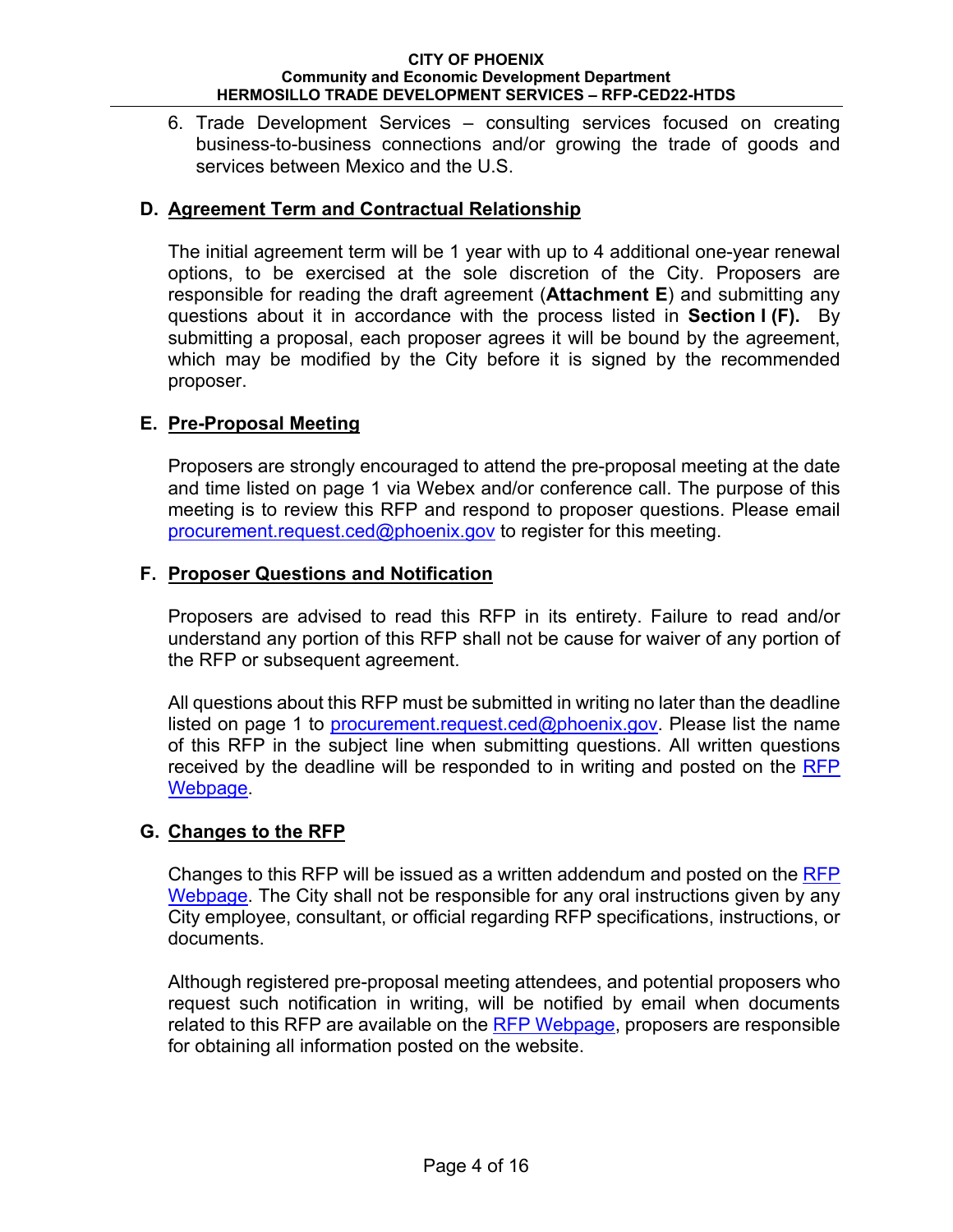### **II. SCOPE OF WORK**

The successful proposer will provide trade development consulting services to facilitate economic activity in northern Mexico and Phoenix, Arizona. The consulting services will include creating business-to-business connections and attracting employers, developers, and investors to Phoenix. The City's Targeted Industry Sectors for trade development include:

| <b>Primary Targeted Industry Sectors</b>                                                                                                                                                     | <b>Secondary Targeted Industry Sectors</b>                                                                              |
|----------------------------------------------------------------------------------------------------------------------------------------------------------------------------------------------|-------------------------------------------------------------------------------------------------------------------------|
| 1. Advanced Business Services<br>2. Aerospace and Defense<br>3. Bioscience<br>4. Healthcare<br>5. Manufacturing and Emerging<br>Technologies<br>6. Software Development and<br>Cybersecurity | 7. Commercial Development<br>8. Food Manufacturing<br>9. Agri-tech<br>10. Distribution<br>11. Retail/Franchise Concepts |

## **A. Business-to-Business Connections**

The successful proposer will develop and enhance business-to-business connections between Mexico-based companies and Phoenix-based companies, including:

- 1. Identify, qualify and support trade and sales opportunities for Phoenix companies seeking market expansion in Mexico as well as Phoenix companies seeking products, services and supply chain opportunities in Mexico and Mexico-based companies looking for business-to-business opportunities in Phoenix (suppliers, vendors, distributors) in the City's Targeted Industry Sectors.
	- a. Work with City staff and Phoenix area chambers of commerce to assist chamber members seeking exporting opportunities in northern Mexico.
	- b. Arrange business-to-business trips, as needed and approved by City staff.
- 2. Conduct 1 comprehensive "Doing Business in Phoenix" Roadshow program in Hermosillo, as approved by the City. Fully support other Mexico trade missions as needed and approved by City staff. A minimum of one trade mission per year is expected.

## **B. Physical Presence in Mexico**

- 1. The successful proposer will provide economic development staff and a City office in Hermosillo to maintain the City's presence in Mexico and leverage its staff and space to maximize opportunities to support trade expansion between northern Mexico and Phoenix.
- 2. The staff to be assigned to the agreement resulting from this RFP should have economic development or Mexico trade development experience with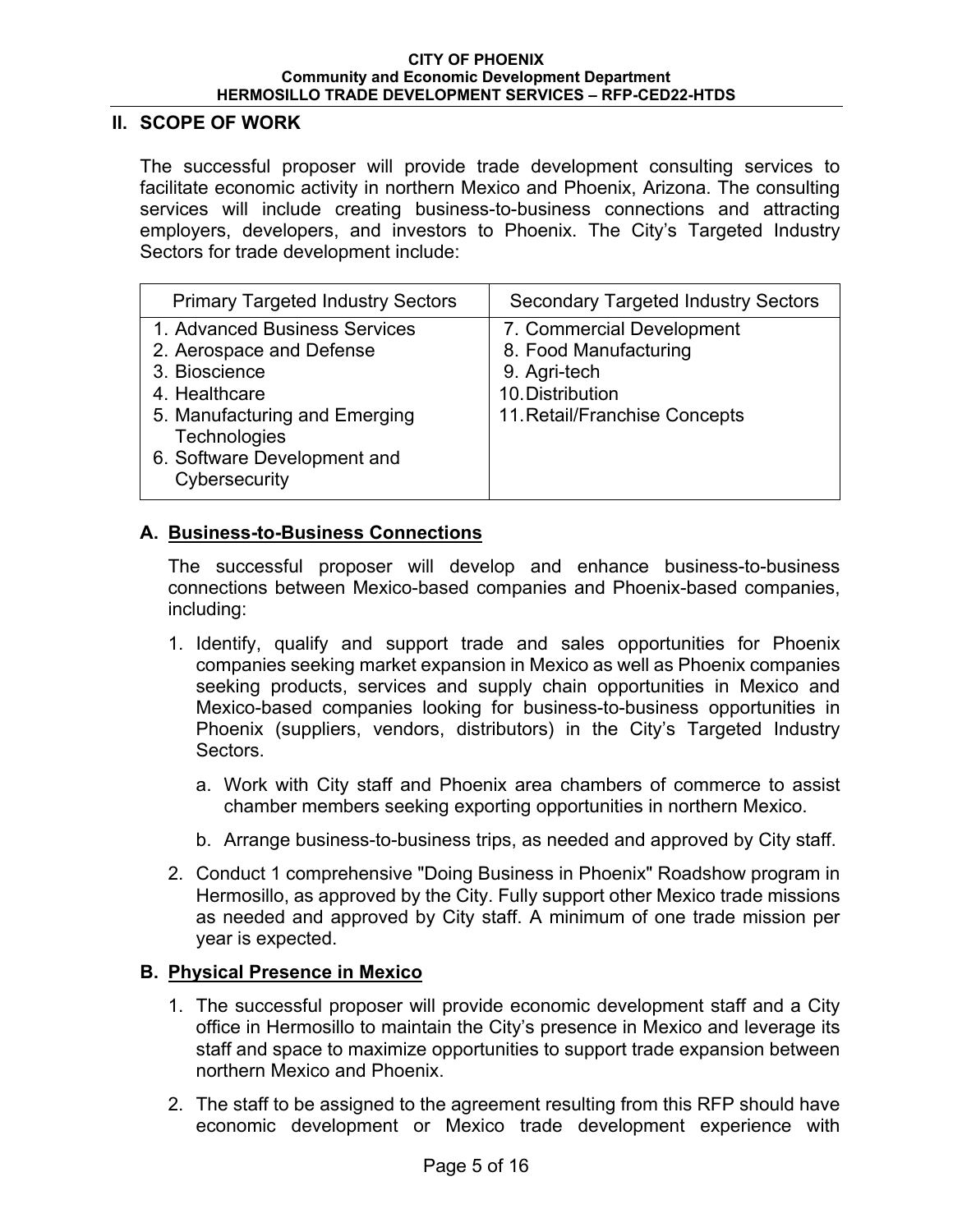companies in the City's Target Industry Sectors listed in Section II above. At least one member of the assigned staff must speak and write fluently in both English and Spanish.

3. The successful proposer must have at least 1 meeting room and office space, as well as staff, available Monday through Friday, from 8:00 A.M. to 5:00 P.M. (local time in Hermosillo), to meet with Mexico-based companies looking for a Phoenix presence, Phoenix-based companies looking for a Mexico presence, and companies looking to transact business in, or explore supply chains between, Phoenix and Mexico. The City will work with the successful proposer on brand identification and signage.

## **C. Business Expansion Opportunities in Phoenix**

The successful proposer will foster Phoenix business expansion connections for Mexico-based companies seeking growth opportunities in the U.S., including:

- 1. Participate in trade shows, conferences, networking opportunities, and summits focused on the City's Targeted Industry Sectors, to be identified by City staff and successful proposer.
- 2. Identify local business and trade organizations in Hermosillo and participate in local events with those organizations.

## **D. Investment Opportunities in Phoenix**

The successful proposer will work with City staff to identify prospective Phoenix investments for Mexico-based investors seeking business venture opportunities in the U.S., including:

- 1. Advance Foreign Direct Investment (FDI) prospects targeting Phoenix for expansion and development opportunities.
- 2. Assist existing Mexican FDI in Phoenix to expand, including assistance with relocating Mexican supply chain elements.

## **E. Reporting**

The successful proposer will provide all reports outlined below. All reports must be in an electronic format agreed upon between the successful proposer and the City.

- 1. Business-to-Business Connections
	- a. Provide a detailed monthly summary of export leads (target: 3 leads per month) and lead dissemination.
	- b. Provide a detailed monthly report on business-to-business connections, for Phoenix buyers in northern Mexico and northern Mexico buyers in Phoenix.
	- c. Develop a summary of each Roadshow event that lists the names/companies of attendees and scope of follow-up for each. This summary will be submitted to City staff within 30 days of the event.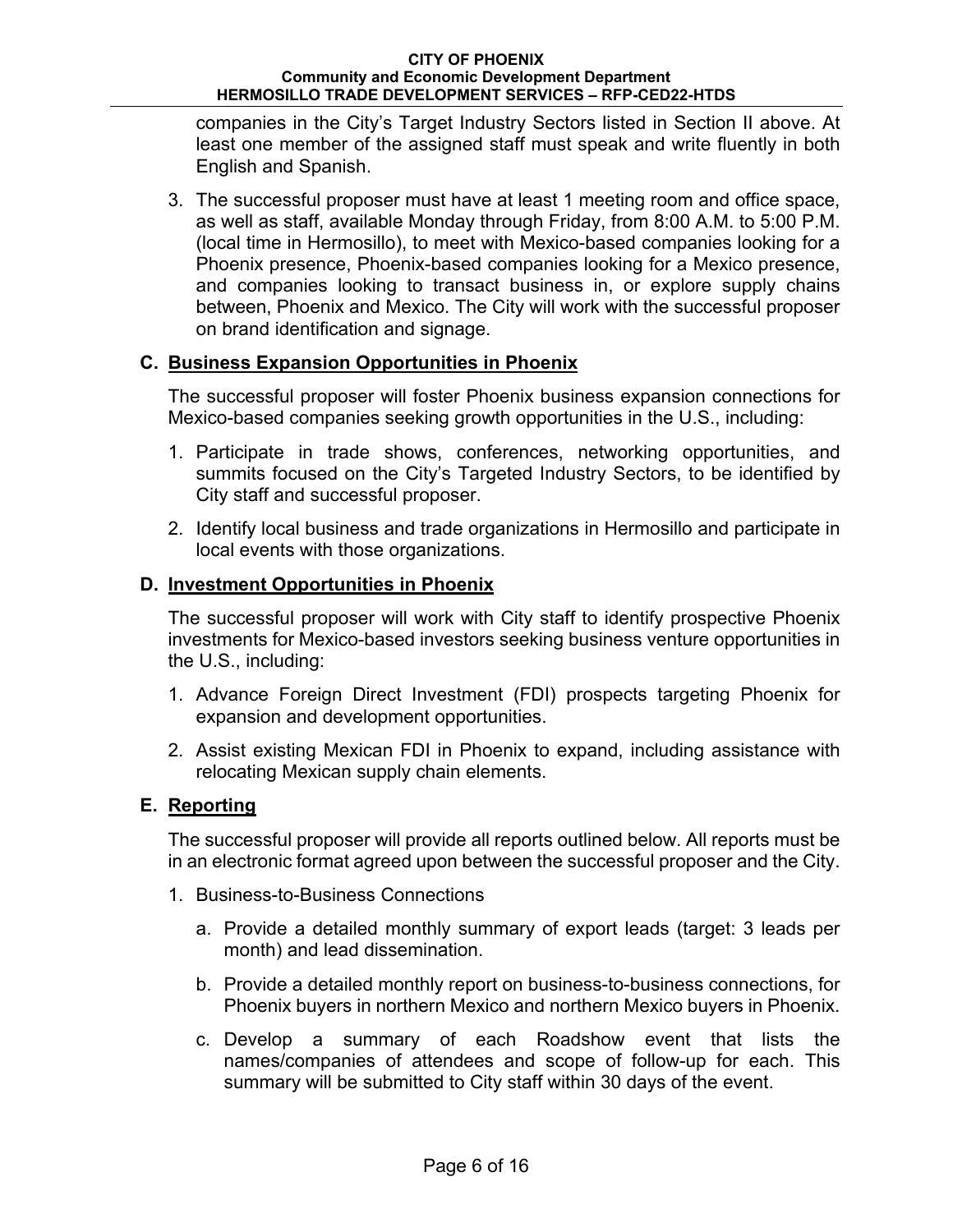- 2. Business Expansion Opportunities in Phoenix
	- a. Provide a detailed report on participation at local (Hermosillo) business and trade organizations events and identify who those organizations are in Hermosillo, with the next monthly report. (target: minimum of 1 event per quarter).
	- b. Provide detailed summary reports for all attended events, with the next monthly report, that include highlighted opportunities and intended follow up (target: minimum of 1 event per quarter).
- 3. Investment Opportunities in Phoenix
	- a. Provide detailed monthly summary of FDI prospects (target: 1 prospect per month).
	- b. Provide detailed monthly summary of FDI pipeline activity (target: 3 prospects in pipeline by end of agreement).
	- c. Provide detailed monthly report related to businesses seeking for expansion opportunities in Phoenix in the sectors of interest.

The City reserves the right to add related services to the scope of work as mutually agreed upon with the successful proposer.

## **F. Consulting Fees**

Each proposer will propose its hourly rates on **Attachment C**. The City and the recommended proposer will negotiate a per task fee. Prior written approval from the City will be required for all reimbursable expenses, which must comply with **Section 2** of **Attachment E.**

## **III. PROPOSAL INSTRUCTIONS**

## **A. Delivery of Proposals**

Proposals must be submitted by the deadline listed on page 1 to procurement.request.ced@phoenix.gov. All narratives must be submitted in a Microsoft Word document. **Attachments A-D** and **Section III (B) (Item 3**) should be scanned and submitted as an Adobe PDF file. **Proposals received after the deadline will be disqualified as non-responsive.** 

## **B. Form of Proposals**

Proposals must conform to the following format. Proposals that are incomplete; conditional; obscure; or that contain additions not requested, changes or exceptions to material provisions or requirements of this RFP; or irregularities of any kind, are subject to disqualification. Proposers must not take any exceptions to any terms, conditions or material requirements of this RFP. Proposals submitted with exceptions will be deemed non-responsive and disqualified from further consideration. Proposers must conform to all the requirements specified in the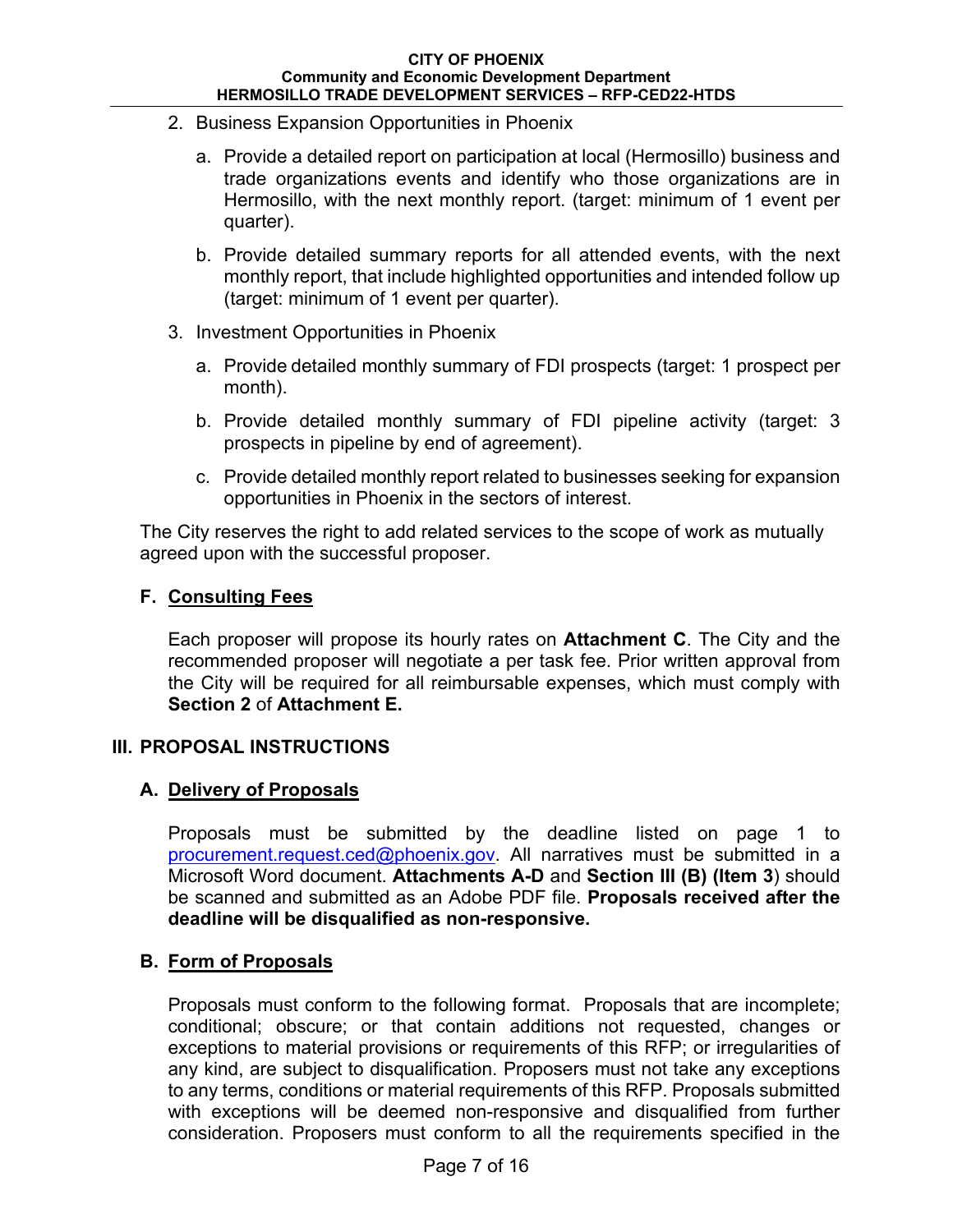RFP. The City encourages each proposer to ask questions in compliance with **Section I (F)** rather than including any exception in its proposal.

Proposals are limited to 20 letter-size pages with 12 pt. Arial font, excluding **Attachments A-D** and **Section III (B) (Item 3)**. The pages of each proposal should be numbered. The City will not review or consider any information submitted via Dropbox or Google Docs, videos, or weblinks embedded in proposals.

Each proposer must provide the following items.

- 1. Executed Affidavit (**Attachment A**)
- 2. Signed Conflict of Interest and Solicitation Transparency Disclosure Form (**Attachment B**)
- 3. Signed Landlord/Property Management Company Letter

Each proposer must submit a signed letter from its landlord or property management company as documentation of the minimum qualification listed in **Section I (B) (2)**. This letter must specify that the proposer currently has, and has had for the 12 months immediately preceding the proposal deadline, an office in Hermosillo, Sonora in Mexico. If a proposer relocated to a new office in the same city within the last 12 months, the proposer must submit letters from multiple landlords and/or property management companies as evidence for the last 12 months with no gaps in time. If a proposer owns its building or is unable to submit such a letter, the proposer must follow the process described in **Section I (F)** to submit a question that specifies the type of documentation the proposer wants to submit **AND** receive City approval through that same process.

The description and photographs required in **Section III (B) (Item 6)** cannot be used as a substitute for this required Landlord/Property Management Company Letter.

4. Qualifications & Experience Statement

In this section, each proposer must provide the following information.

- a. Each proposer must provide sufficient documentation, including resume, to demonstrate the primary consultant identified to provide these services meets the minimum qualification listed in **Section I (B) (1)** and is qualified to perform the scope of work described in this RFP. Each proposer must also address each bulleted item listed in **Section IV (C) (Item 1)**.
- b. Each proposer must complete the Experience Summary (**Attachment D**) to demonstrate the proposer meets the minimum qualification listed in **Section I (B) (1)**. Each proposer must also address each bulleted item listed in **Section IV (C) (Item 3)**.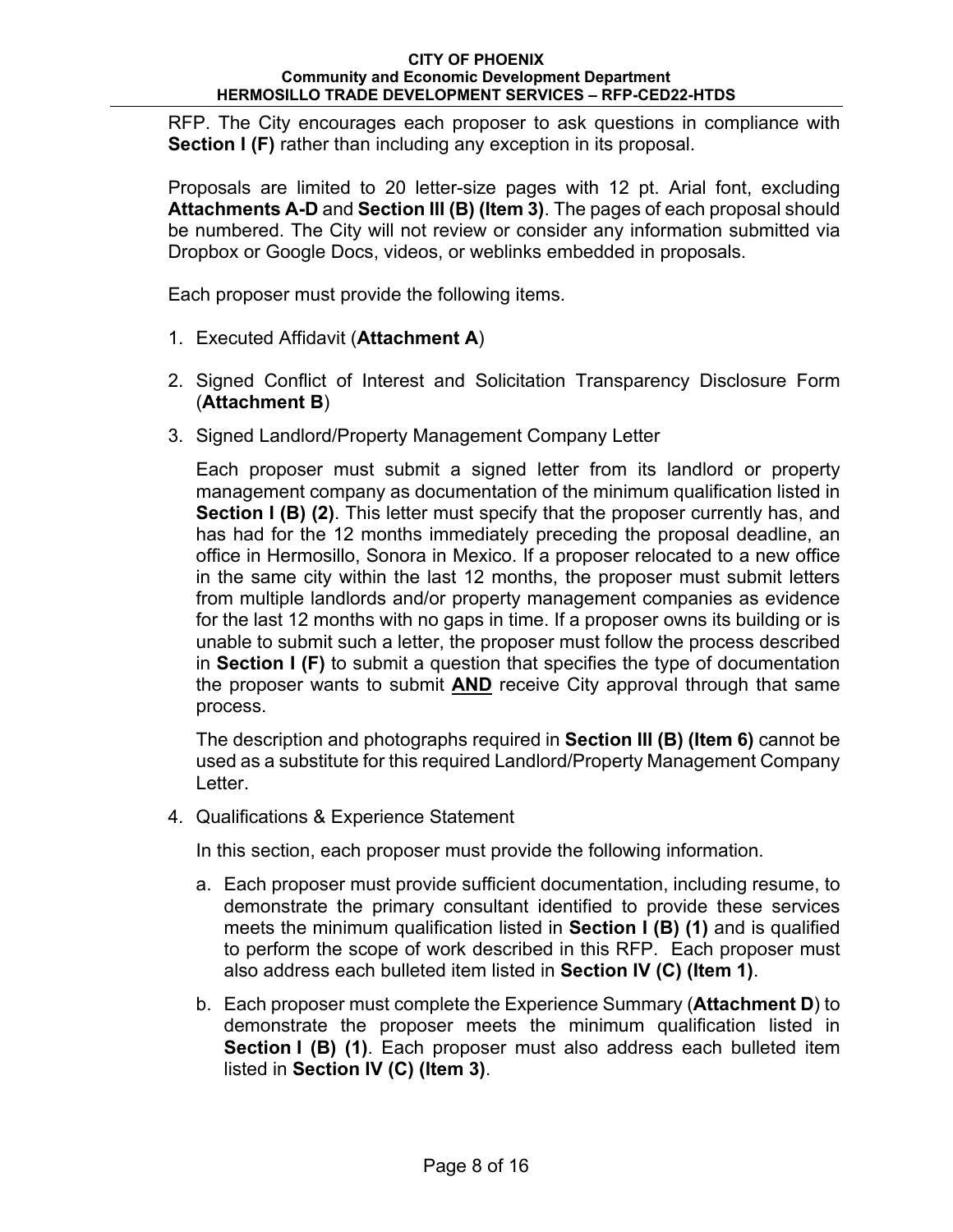5. Proposed Approach to Scope of Work

In this section, each proposer must provide a narrative description of its approach to the scope of work, including:

- a. How the proposer will achieve the performance metrics listed in **Section II**.
- b. An organization chart depicting specific roles and responsibilities of the staff identified to perform these services.
- c. An estimated number of hours needed per staff member per month to perform each area of work.
- 6. Proposer's Office Space

In this section, each proposer must provide a written description and both exterior and interior photographs of the proposer's office area to be used to provide a physical presence for the City as described in **Section II (B)**. This description and these photographs cannot be used as a substitute for the Landlord/Property Management Company Letter required in **Section III (B) (Item 3)**.

7. Proposed Hourly Rates

In this section, each proposer must provide a completed **Attachment C**.

## **IV. PROPOSAL EVALUATION**

## **A. Determining Responsiveness and Responsibility**

Proposals will be reviewed for documentation of minimum qualifications, completeness, and compliance with the RFP requirements. The City reserves sole discretion to determine responsiveness and responsibility.

1. Responsiveness: Non-responsive proposals will not be considered in the evaluation process. The RFP states requirements that determine responsiveness, and the RFP includes terms and conditions that if included or excluded from proposals (as the case may be) will render a proposal nonresponsive.

Exceptions, conditions, reservations, or understandings are presumed to be unacceptable, and a proposal that includes unacceptable exceptions, conditions, reservations, or understandings will be rejected as non-responsive. Alternatively, the City in its sole discretion may instruct in writing that any proposer remove the conditions, exceptions, reservations, or understandings. If the proposer fails to do so in writing, the City may determine the proposal to be non-responsive.

2. Responsibility: To obtain true economy, the City must conduct solicitations to minimize the possibility of a subsequent default by the consultant, late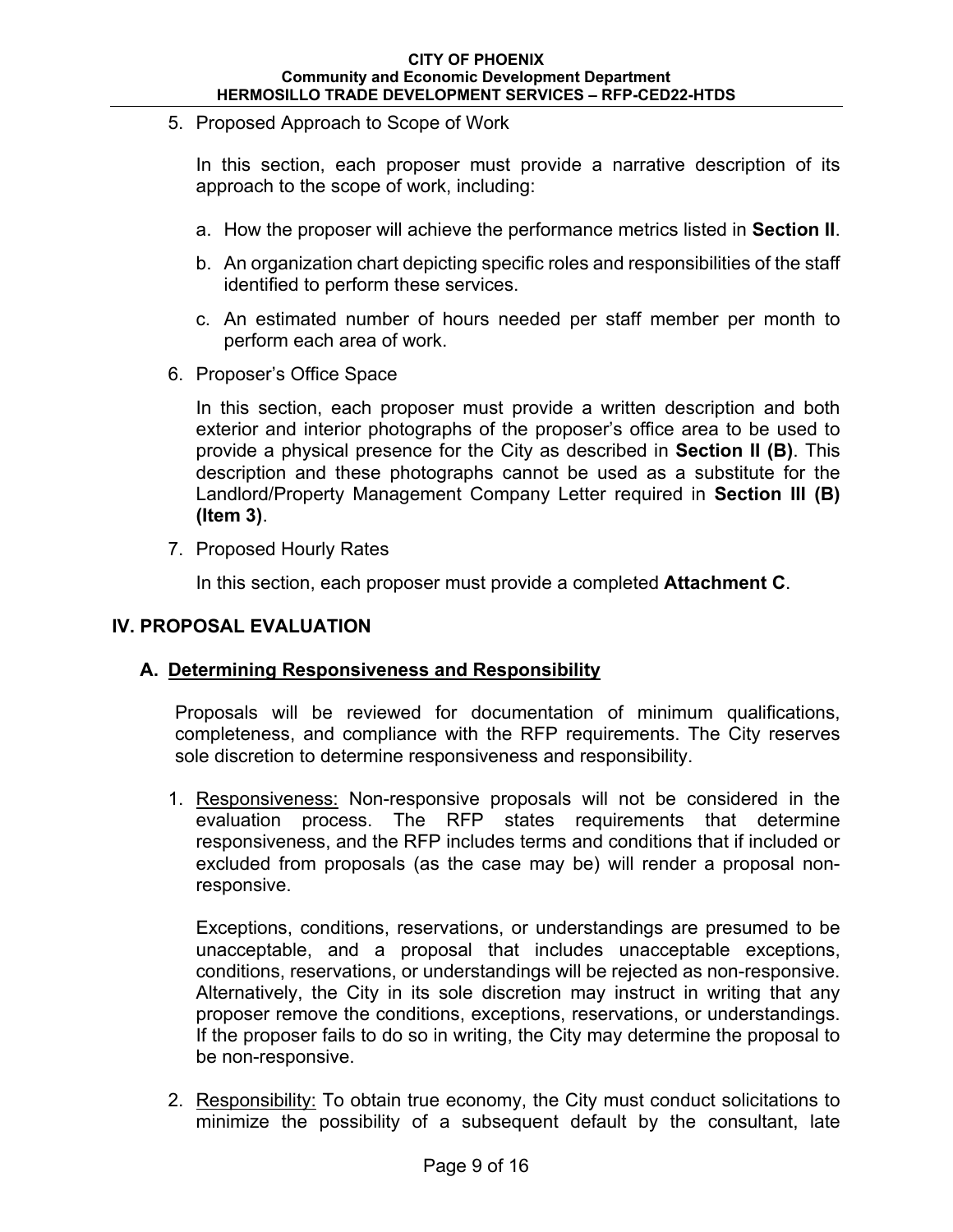deliveries, or other unsatisfactory performance that may result in additional administrative costs. It is important that the proposer be a responsible consultant. Responsibility includes the proposer's integrity, skill, capacity, experience, and facilities for conducting the work to be performed.

The Procurement Officer, in consultation with legal counsel, will review each proposal to determine if the proposer is responsible. The City's determination as to whether a proposer is responsible will be based on the information furnished by the proposer, interviews (if any), any information at the City's request, information in any best and final offer, and information received from proposer's references, including information about proposer's past history, terminations for convenience or cause, contract breach lawsuits or notices of claim and any other sources the City deems appropriate. Award of the agreement resulting from this RFP will not be made until any necessary investigation, which each proposer agrees to permit by submitting its proposal, is made by the City as it deems necessary. A review of responsibility may occur up to agreement award.

A proposer's unreasonable failure to promptly supply information in connection with an inquiry with respect to responsibility may be grounds for a determination of non-responsibility with respect to such proposer.

## **B. Evaluation Panel**

If applicable, the CEDD Director will appoint an evaluation panel to review the proposals and recommend a proposer to be awarded the agreement resulting from this RFP. The CEDD Director may accept this recommendation and forward it to the Phoenix City Council or reject it.

The evaluation panel may interview all the proposers or a short list of proposers, or the evaluation panel may evaluate the proposals solely on the materials submitted by the proposal deadline. If a short list process is used, the evaluation panel will use the evaluation criteria established in this RFP to identify the proposers most likely to be successful in the evaluation process. The short-listed proposers may then be scheduled for interviews with the evaluation panel. If interviews are conducted, the evaluation panel may consider information from the interviews that clarifies the materials submitted by the proposal deadline.

The evaluation panel will determine a consensus score for each evaluation criterion, which will then be added together to determine a total consensus score for each proposal.

## **C. Evaluation Criteria**

The evaluation panel will review the information submitted in the proposals to address the requirements listed in the corresponding tabs of **Section III (B)**. All responsive and responsible proposals will be evaluated based on the following criteria. This is a best-value-to-the-City procurement, which means the evaluation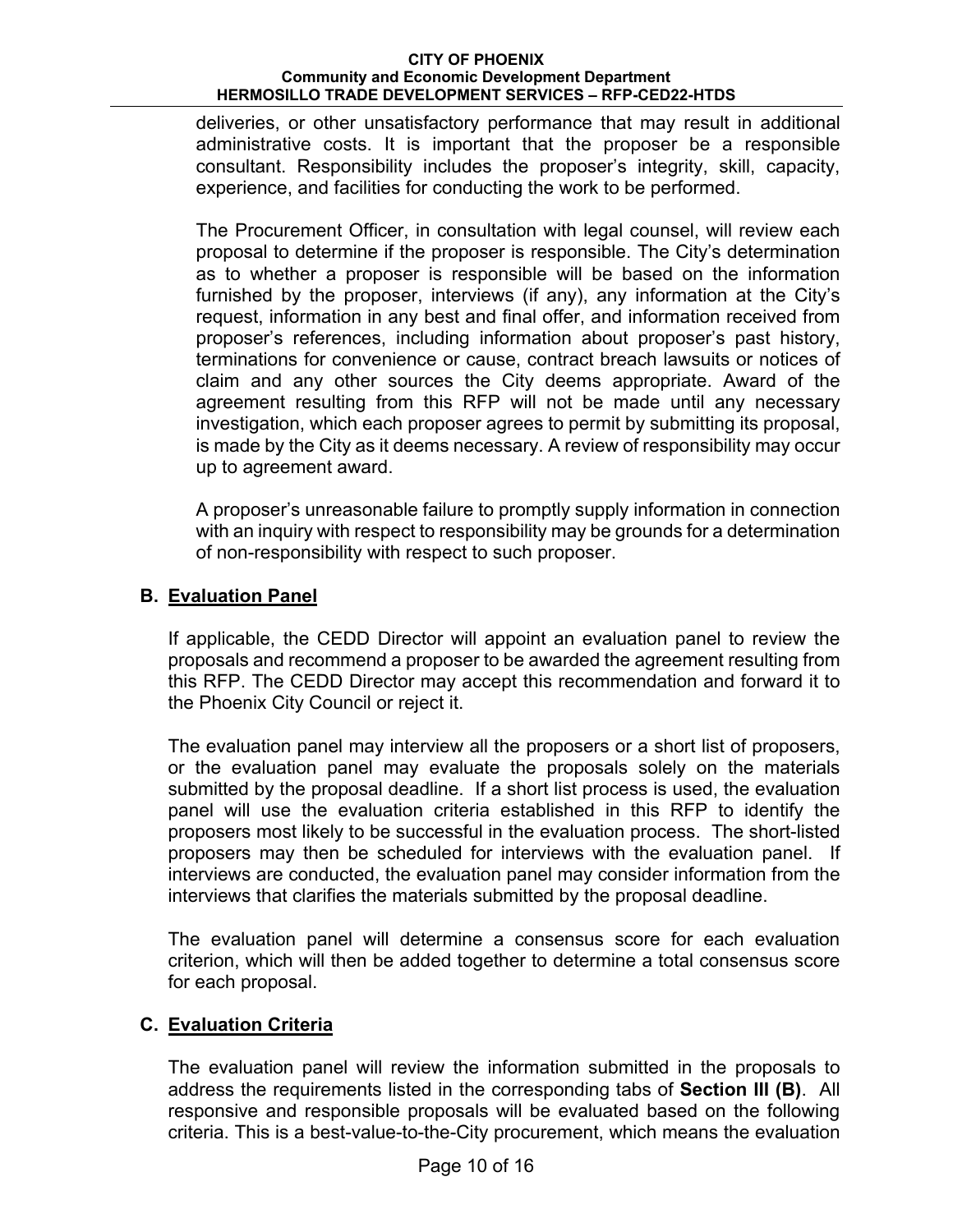panel will look at all factors, not just the proposed fees, in selecting the recommended proposer.

## **1. Primary Consultant's Qualifications and Experience (0-300 points)**

- Number of years and type of experience:
	- Providing economic development and/or Mexico trade development services
	- Developing business to business connections between Mexico-based companies and Phoenix-based companies
	- Managing or overseeing business development staff in Mexico
	- Fostering Phoenix business expansion connections for Mexico-based companies
	- Identifying Phoenix investments for Mexico-based investors
- Familiarity with USMCA or similar agreements

## **2. Approach to Scope of Work (0-250 points)**

- Proposed approach to the Scope of Work, including estimated number of hours
- Proposer's office space to be used for this Scope of Work
- Organizational chart

## **3. Proposer's Qualifications and Experience (0-250 points)**

- Number of years and type of experience:
	- Providing economic development and/or Mexico trade development services
	- Developing business-to-business connections between Mexico-based and Phoenix-based companies
	- Managing or overseeing business development staff in Mexico
	- Fostering Phoenix business expansion connections for Mexico-based companies
	- Identifying Phoenix investments for Mexico-based investors
- Familiarity with USMCA or similar agreements

## **4. Primary Consultant's Hourly Rate (0-200 points)**

## **D. Negotiations**

As needed, the Procurement Officer will facilitate negotiations between City staff and the top-ranked proposer identified by the evaluation panel.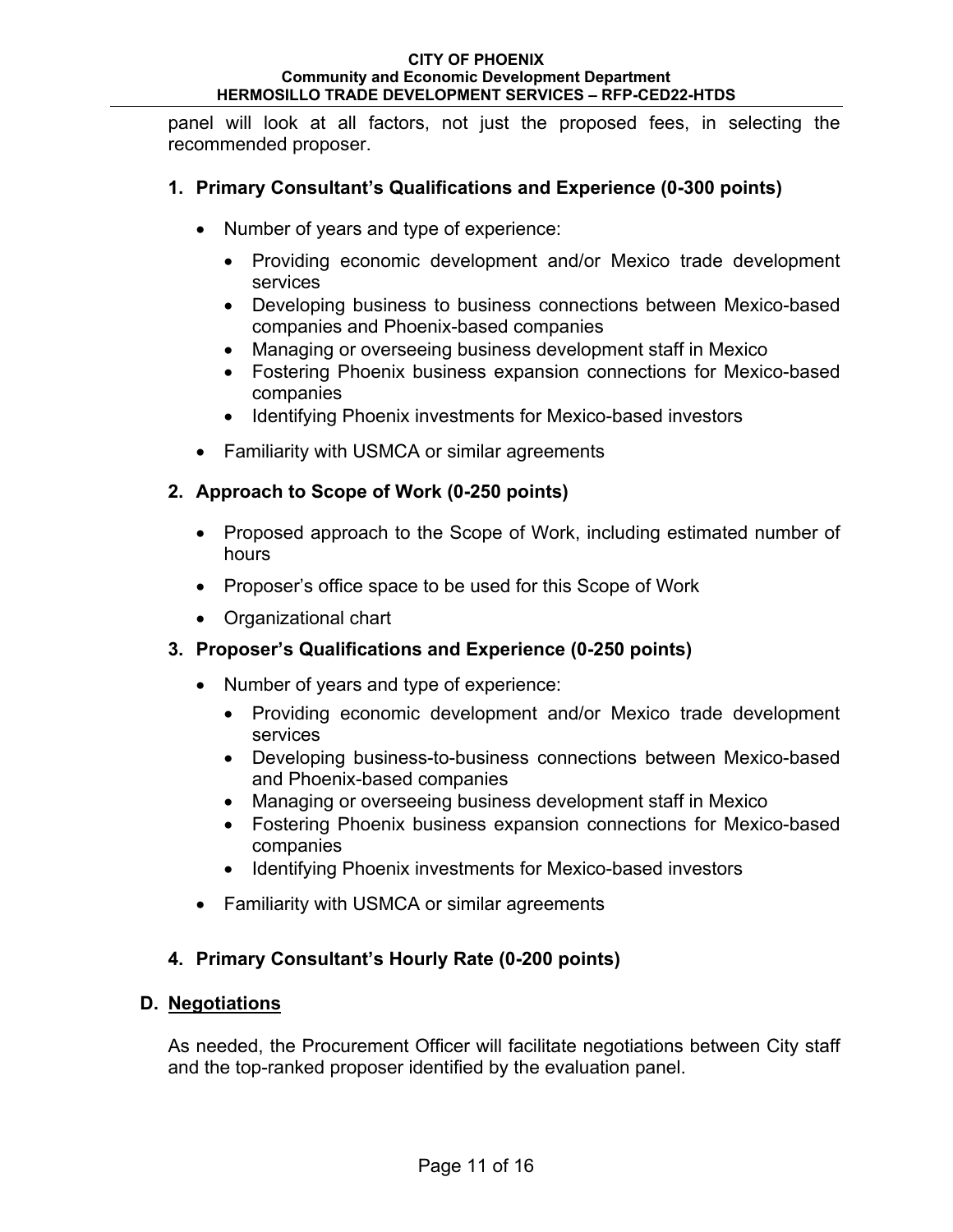## **V. GENERAL TERMS AND CONDITIONS OF PROPOSAL**

## **A. Solicitation Transparency Policy**

Commencing on the date and time this RFP is published, potential or actual proposers including their representatives, employees, agents, proposed partners, subcontractors, joint venturers, members, or any of their lobbyists and attorneys (collectively for this **Section V (A)** only, the proposer), shall only discuss matters associated with this solicitation with the Mayor, any members of City Council, the City Manager, any Deputy City Manager, or any department director directly associated with the solicitation (including in each case their assigned staff, except for the designated Procurement Officer) at a public meeting, posted under Arizona Statutes, until the resulting agreement is awarded or all proposals are rejected and the solicitation is cancelled without any announcement by the Procurement Officer of the City's intent to reissue the same or similar solicitation. As long as the solicitation is not discussed, proposers may continue to conduct business unrelated to this solicitation with the City. Proposers are also prohibited from contacting any evaluation panel members.

A proposer may discuss its proposal or this RFP with the Mayor and/or one or more members of the Phoenix City Council, provided such meetings are scheduled through the Procurement Officer identified on page one, and are posted as open meetings with the City Clerk at least 24 hours prior to the scheduled meetings. The City Clerk will be responsible for posting the meetings. The posted notice shall identify the participants and the subject matter, as well as invite the public to participate.

With respect to the selection of the successful proposer, the City Manager and/or City Manager's Office will continue the past practice of exerting no undue influence on the process. In all solicitations of bids and proposals, any direction on the selection from the City Manager and/or City Manager's Office and Department Head (or representative) to the evaluation panel or selecting authority must be provided in writing to all prospective proposers.

This policy is intended to create a level playing field for all proposers, assure agreements are awarded in public, and protect the integrity of the selection process. **Proposers that violate this policy shall be disqualified.** After official notice is received by the City for disqualification, the proposer may follow the Protest process, unless the RFP is cancelled without notice of intent to re-issue.

"To discuss" means any contact by a proposer, regardless of whether the City responds to the contact. The City interprets the policy as continuing through a cancellation of a solicitation until City Council award of the agreement, as long as the City cancels with a statement that the City will reissue the solicitation. Additionally, should the procurement officer cancel this solicitation and announce the City's intent to reissue the same solicitation or issue a similar solicitation, any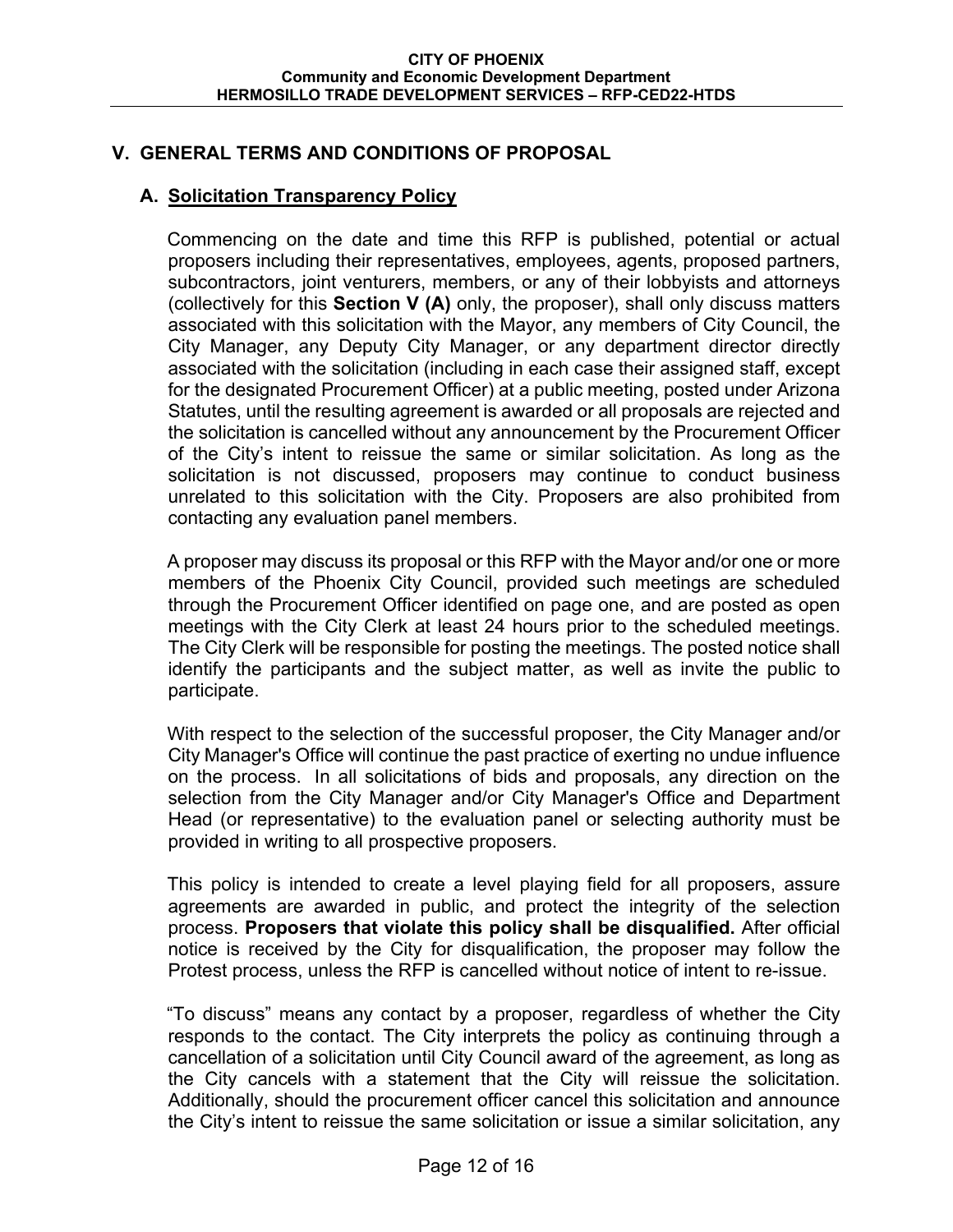proposer disqualified from this solicitation process for violating the Solicitation Transparency Policy will also be disqualified from the subsequent solicitation.

## **B. Materials Submitted**

All materials submitted by proposers shall become the property of the City and become a matter of public record available for review pursuant to Arizona law. Each proposer shall mark any information submitted as part of its proposal that the proposer deems confidential or proprietary (collectively Confidential Information). If the City receives a request to review or disclose such Confidential Information, the City will provide the proposer written notice of the request to allow the proposer the opportunity to obtain a court order to prevent the disclosure or review of such Confidential Information. The proposer must obtain and deliver to the Procurement Officer a court order within seven calendar days of the date of the City's written notice. If no court order is issued and received by the Procurement Officer within the seven-day period, the City may disclose or allow the review of such Confidential Information. If a proposer intends to seek a Court Order to shield its Confidential Information, the protest period will be extended the same number of calendar days to allow for this process.

## **C. Award Recommendation**

On the day the City posts the award recommendation at RFP Webpage, the procurement file for this RFP will be available for proposers and the public to review. The procurement file consists of all proposals, the RFP and all addenda, advertising documents, agendas, meeting minutes, presentations (if any), signed conflict of interest statements by evaluation panel members, and evaluation panel consensus scoring.

## **D. Equal Opportunity Requirements**

The successful proposer must comply with Phoenix City Code, Chapter 18, Article V, as amended. Proposers should direct any questions about these requirements to the Equal Opportunity Department at 602-262-6790.

## **E. City's Reservation of Rights**

The City reserves the right to take any course of action the City deems appropriate at the City's sole and absolute discretion, which may include:

- 1. Waiving any defects or informalities in any proposal or proposing procedure;
- 2. Accepting or rejecting any or all proposals or any part of any or all proposals;
- 3. Canceling the RFP in part or in its entirety;
- 4. Reissuing the RFP with or without modification;
- 5. Negotiating with any qualified proposer;
- 6. Extending the deadline for proposals; and/or
- 7. Requesting additional information from any or all proposers.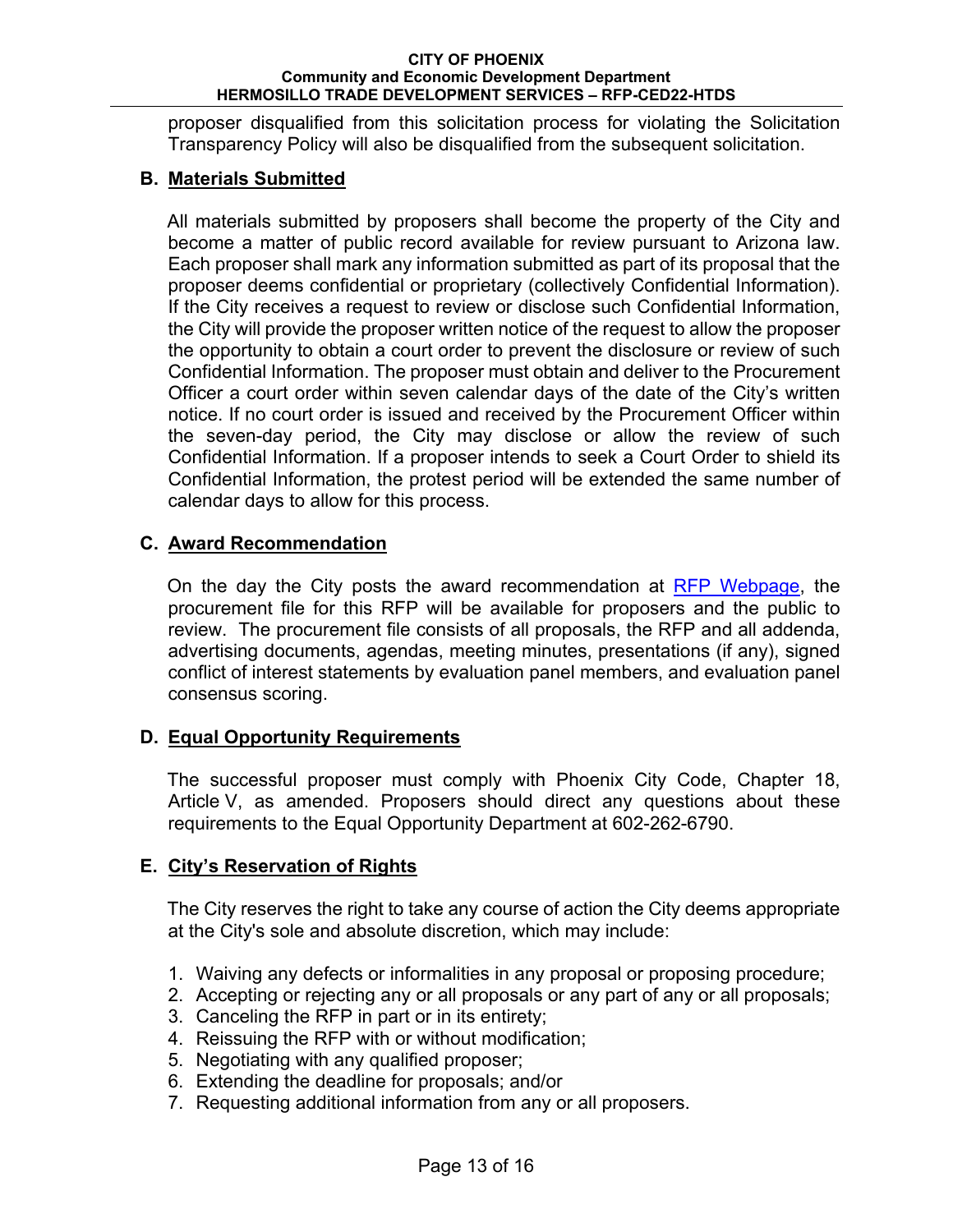### **F. City's Right to Disqualify for Conflict of Interest**

The City reserves the right to disqualify any proposer that fails to provide information or data requested herein or that provides materially inaccurate or misleading information or data. The City reserves the right to disqualify any proposer on the basis of any real or apparent conflict of interest that is disclosed by the proposals submitted or any other data available to the City. This disqualification is at the sole discretion of the City. By submission of a proposal hereunder, the proposer waives any right to object now or at any future time, before any body or agency, including the City Council or any court, as to the exercise by the City of such right to disqualify or as to any disqualification by reason of real or apparent conflict of interest determined by the City.

Additionally, any proposer or any member or affiliate of a proposing team that currently contracts with the City must be in good standing for its proposal to be considered responsive. For the purpose of this RFP, good standing refers to compliance with all contractual provisions, including payment of financial obligations.

## **G. Preparation Costs**

Under no circumstance will the City be responsible for any costs incurred by anyone in: 1) responding to this RFP; 2) any subsequent follow up to the proposal; or 3) any subsequent negotiations of an agreement.

## **H. Additional Investigations**

The City reserves the right to make such additional investigations as it deems necessary to establish the competence and financial stability of any proposer submitting a proposal, including, without limitation, information provided by former employees and/or creditors.

### **I. Proposer Certification and Affidavit**

By submitting a proposal, each proposer certifies it has not paid or agreed to pay any fee or commission, or any other item of value contingent on the award of an agreement to any employee, official or current contracting consultant of the City. Any proposer unable to comply with any required certifications may be disqualified.

In compliance with A.R.S. §§ 1-501 and -502, the City shall require any successful proposer that submits its proposal as a sole proprietorship or as an individual to complete the Affidavit of Lawful Presence prior to the award of any agreement resulting from this process.

## **J. Covenant Against Contingent Fees Paid by Proposer**

By submitting a proposal, the proposer certifies it has not employed or retained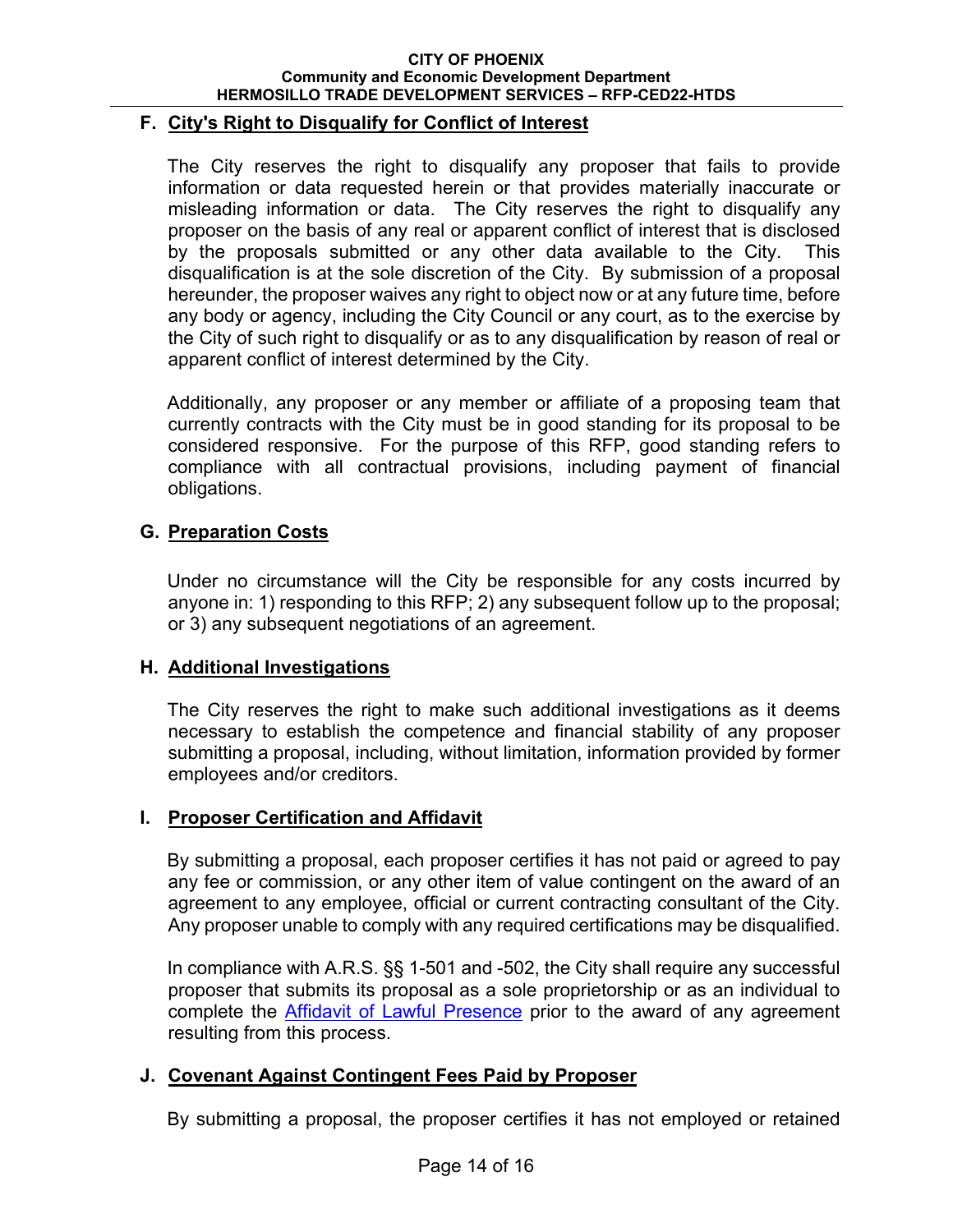any person or company, other than a member of its proposed team or a bona fide employee working solely for the proposer, to solicit or secure the agreement described in this RFP, and that no agreement has been made to pay the proposer or any member of its team any fee, commission, percentage, brokerage fee, gift or any other consideration, contingent upon or resulting from the award or execution of such agreement. For breach or violation of this certification, the City shall have the right to annul any agreement entered into with a proposer as result of this RFP without liability, or in its discretion to deduct the agreement price or consideration, or otherwise, recover the full amount of such fee, commission, percentage, brokerage fee, gift or contingent fee.

## **K. No Gratuities**

Proposers shall not offer any gratuities, favors, or anything of monetary value to any official or employee of the City nor its advisors for the purposes of influencing this selection. Any attempt to influence the selection process by any means, other than disclosure of qualifications and credentials through the proper channels, shall be grounds for disqualification.

## **L. Protests**

A proposer may protest the contents of an RFP no later than 7 days before the proposal deadline when the protest is based on an apparent alleged mistake, impropriety or defect in this RFP. Protests filed regarding this RFP may be addressed by an amendment to the RFP or denied by the City. If denied, the evaluation process will proceed unless the City determines it is in the City's best interests to set new deadlines, or amend, cancel, or re-issue the RFP. Therefore, unless otherwise notified by a formal amendment, the protester must adhere to all RFP dates and deadlines, including timely submittal of a proposal, regardless of filing a protest.

A proposer that submits a proposal that is disqualified may challenge the disqualification by filing a protest within 7 calendar days of the date of the City's notice of disqualification.

An unsuccessful proposer may challenge an award recommendation by filing a protest within seven calendar days after the award recommendation has been posted at RFP Webpage. Proposers that have had their proposals disqualified may not protest an award recommendation.

All protests must be in writing, filed with the Procurement Officer listed on page 1, and include all of the following:

- 1. Name of the RFP challenged;
- 2. Name, address and telephone number of the protester;
- 3. Detailed statement of the legal and factual grounds of the protest including copies of relevant documents;
- 4. Form of relief requested; and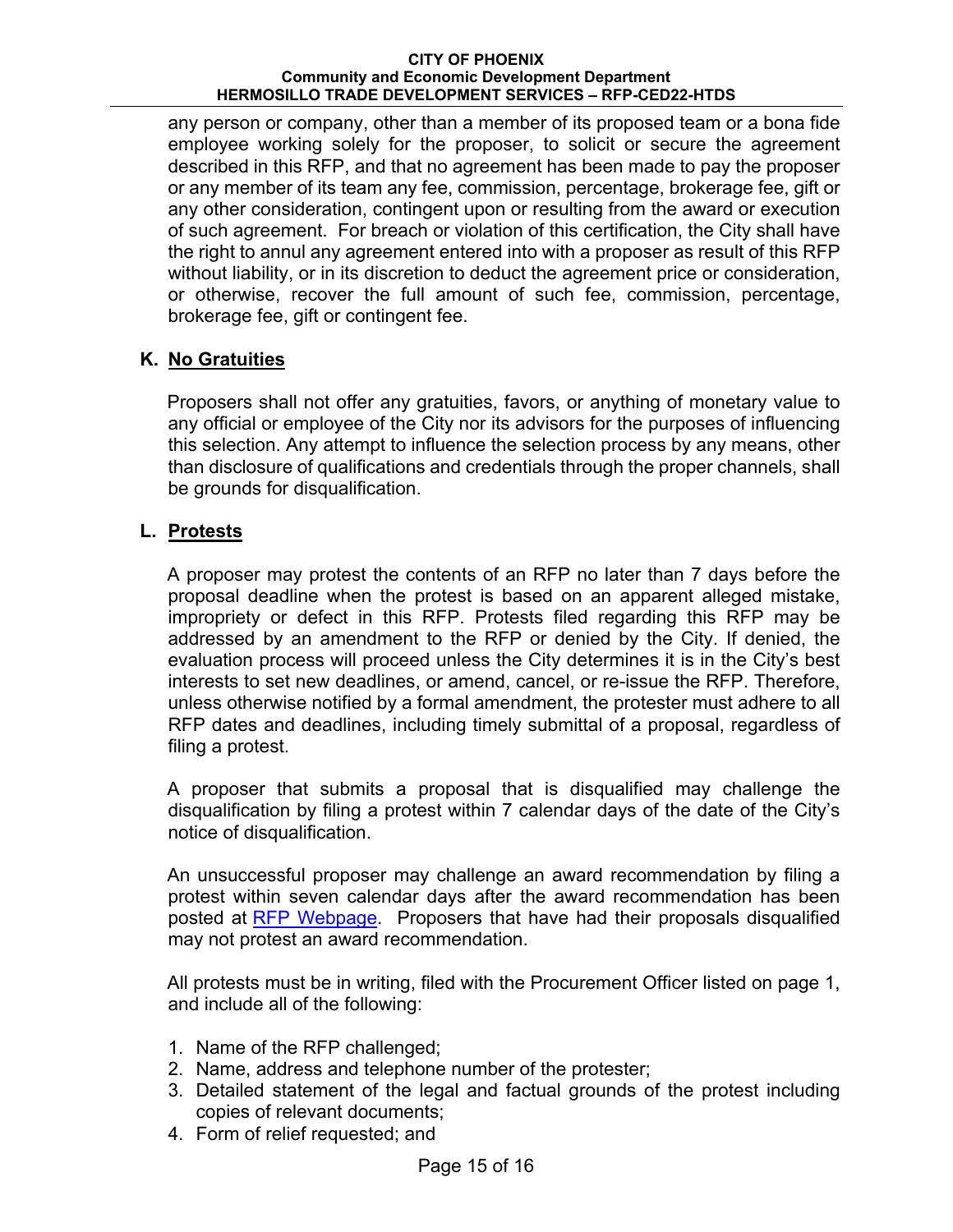5. The signature of the protester or its legal representative.

The Procurement Officer will not review any supplements or amendments to a protest or multiple protests submitted by the same proposer. The Procurement Officer will issue a written decision within a reasonable period of the protest filing. The Procurement Officer may provide copies of the protest and the City's written decision to the recommended proposer. The City will not request City Council authorization to award this agreement until the protest process is complete. All protests must be submitted in accordance with the City's Procurement Code, (Phoenix City Code, Ch. 43), and administrative regulations. Any protests not submitted within the time requirements will not be considered**.** 

## **M. Execution of Agreement**

The City will send the final agreement to the recommended proposer. Within 30 calendar days from the date the agreement is sent, the recommended proposer must sign and submit the final agreement to the City. If the City does not receive the signed agreement and all other required documentation from the recommended proposer within calendar 30 days, the City may consider not awarding the agreement to the next highest-ranked proposer.

Until the City executes an agreement with the recommended proposer, no contractual relationship exists. If the recommended proposer is subject to regulation by the Arizona Corporation Commission (ACC), it must be authorized to transact business in Arizona and be in good standing with the ACC at the time it signs the agreement.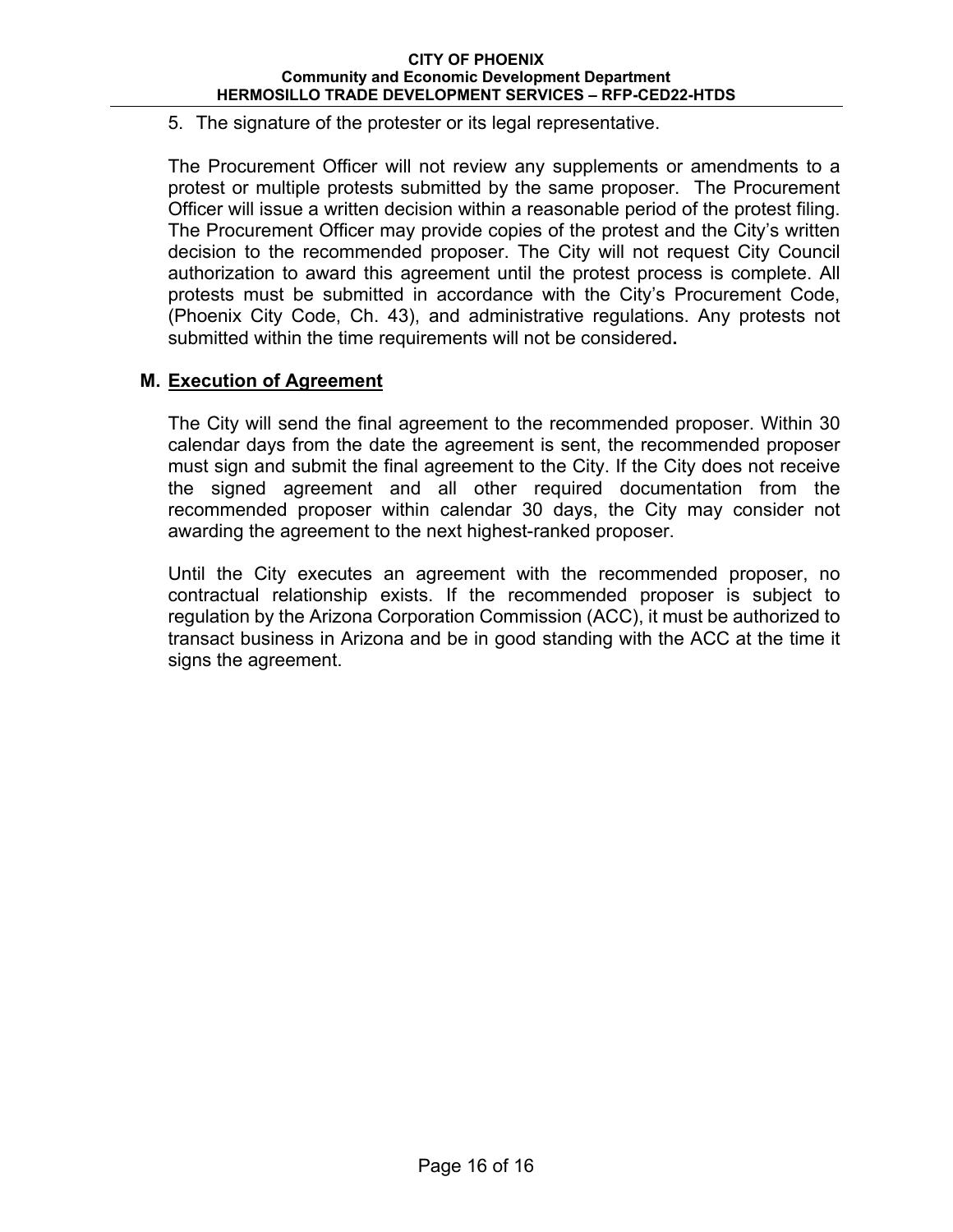## **Attachment A AFFIDAVIT**

### **Assurances**

The undersigned proposer hereby submits to the City of Phoenix (City) the enclosed proposal based upon all terms and conditions set forth in the City's Request for Proposals (RFP) and referenced materials. Proposer further specifically agrees hereby to provide services in the manner set forth in the proposal submitted by the proposer.

The undersigned proposer acknowledges and states, under penalty of perjury, as follows:

- 1. The City is relying on proposer's submitted information and the representation that proposer has the capability to successfully undertake and complete the responsibilities and obligations submitted in its proposal and in the resulting agreement.
- 2. The City has the right to make any further inquiry it deems appropriate to substantiate or supplement information supplied by proposer.
- 3. Proposer has read and fully understands all the provisions and conditions set forth in the RFP documents, upon which its proposal is based.
- 4. The forms and information requested in the RFP are complete and made part of the proposal. The City is not responsible for any proposer errors or omissions.
- 5. This proposal may be withdrawn by requesting such withdrawal in writing at any time prior to the proposal deadline but may not be withdrawn after such date and time.
- 6. The City reserves the right to reject any and all proposals and to accept the proposal that, in its judgment, will provide the best quality development to the City.
- 7. This proposal is valid for a minimum of 120 days after the RFP proposal deadline.
- 8. All costs incurred by proposer in connection with this proposal shall be borne solely by proposer. Under no circumstances shall the City be responsible for any costs associated with proposer's proposal or the RFP process.
- 9. Proposer has not in any manner, directly or indirectly, conspired with any person or party to unfairly compete or compromise the competitive nature of the RFP process.
- 10. The contents of this proposal have not been communicated by the undersigned nor by any employee or agent to any other person engaged in this type of business prior to the official opening of this proposal.
- 11. To the best of the proposer's knowledge, the information provided in its proposal is true and correct and neither the undersigned proposer nor any partner, corporate officer or managing employee have ever been convicted of a felony or a crime involving moral turpitude.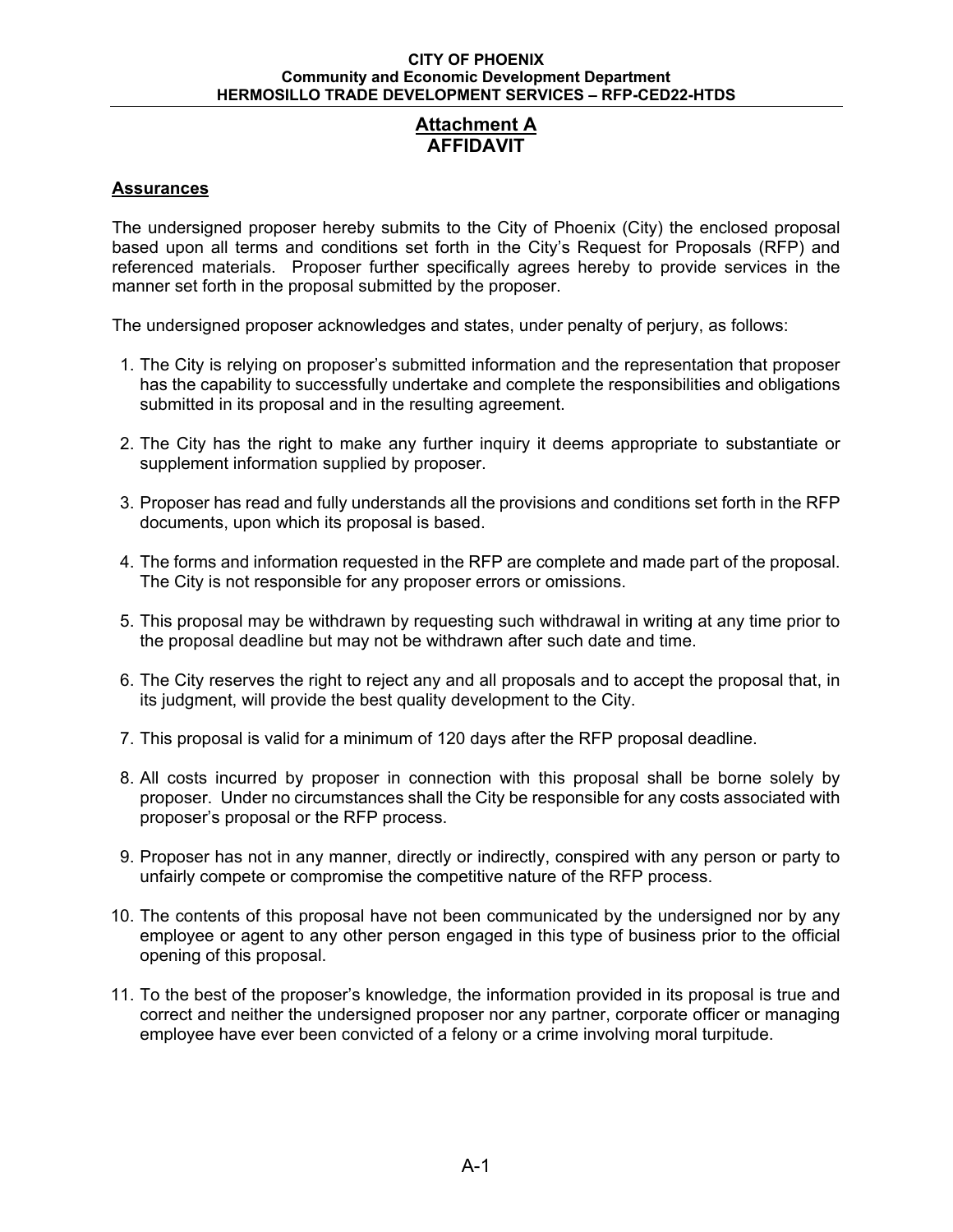#### **Legal Status**

1. Proposer intends to operate the business as (check one):

| Corporation*                     | Non-Profit $501(c)(3)$ |  |  |
|----------------------------------|------------------------|--|--|
| <b>Government Entity</b>         | Partnership*           |  |  |
| Limited Liability Corporation* ( | Sole Proprietorship    |  |  |
| Other (Please describe:          |                        |  |  |

Identify the members, if LLC, partners, if a partnership, or officers, if a corporation, of the proposer (add lines as needed).

For the purpose of this RFP, addenda and exhibits, any questions regarding the principals are referring to the officers, partners and members as disclosed.

- 2. In the past 10 years, have you personally, or any business with which you have been involved, been declared bankrupt, filed a petition in any bankruptcy court, filed for protection from creditors in bankruptcy court, or had involuntary proceedings filed in bankruptcy court? If "Yes," provide date, court jurisdiction, case name, case number, amount of liabilities, amount of assets and the status of each occurrence. **Yes ( ) No ( )**
- 3. Has the proposer or any of its principals or its principal's affiliates been declared to be in default under any obligation to or contract with the City? If "Yes," please provide details concerning the nature of the default, including the City contract number. **Yes ( ) No( )**
- 4. Are there any pending liens, claims or litigation in excess of \$500,000 involving proposer, or any corporation or other entity that has, directly or indirectly, a controlling interest in the proposer, or any subsidiary of the proposer or other entity in which the proposer has a controlling interest or any of the proposer's principals, officers, or directors? If "Yes," provide detailed information regarding complaints. **Yes ( ) No ( )**
- 5. Has the proposer, or any corporation or other entity that has, directly or indirectly, a controlling interest in the proposer, or any subsidiary of the proposer or other entity in which the proposer has a controlling interest or any of the proposer's principals, officers, or directors, been involved in any lawsuits in the past 10 years? If "Yes," provide list. **Yes ( ) No ( )**
- 6. Has the proposer's or any of its principals or its principals' affiliate's contracts been terminated prior to their expiration terms, voluntarily or involuntarily, within the last 10 years? If "Yes," provide name, location, and date of the contract(s). **Yes ( ) No ( )**
- 7. Has the proposer, or any corporation or other entity that has, directly or indirectly, a controlling interest in the proposer, or any subsidiary of the proposer or other entity in which the proposer has a controlling interest or any of the proposer's principals, officers, or directors ever been barred from bidding on federal, state, or local government contracts? If "Yes," provide the current status of such suspension or debarment proceedings. **Yes ( ) No ( )**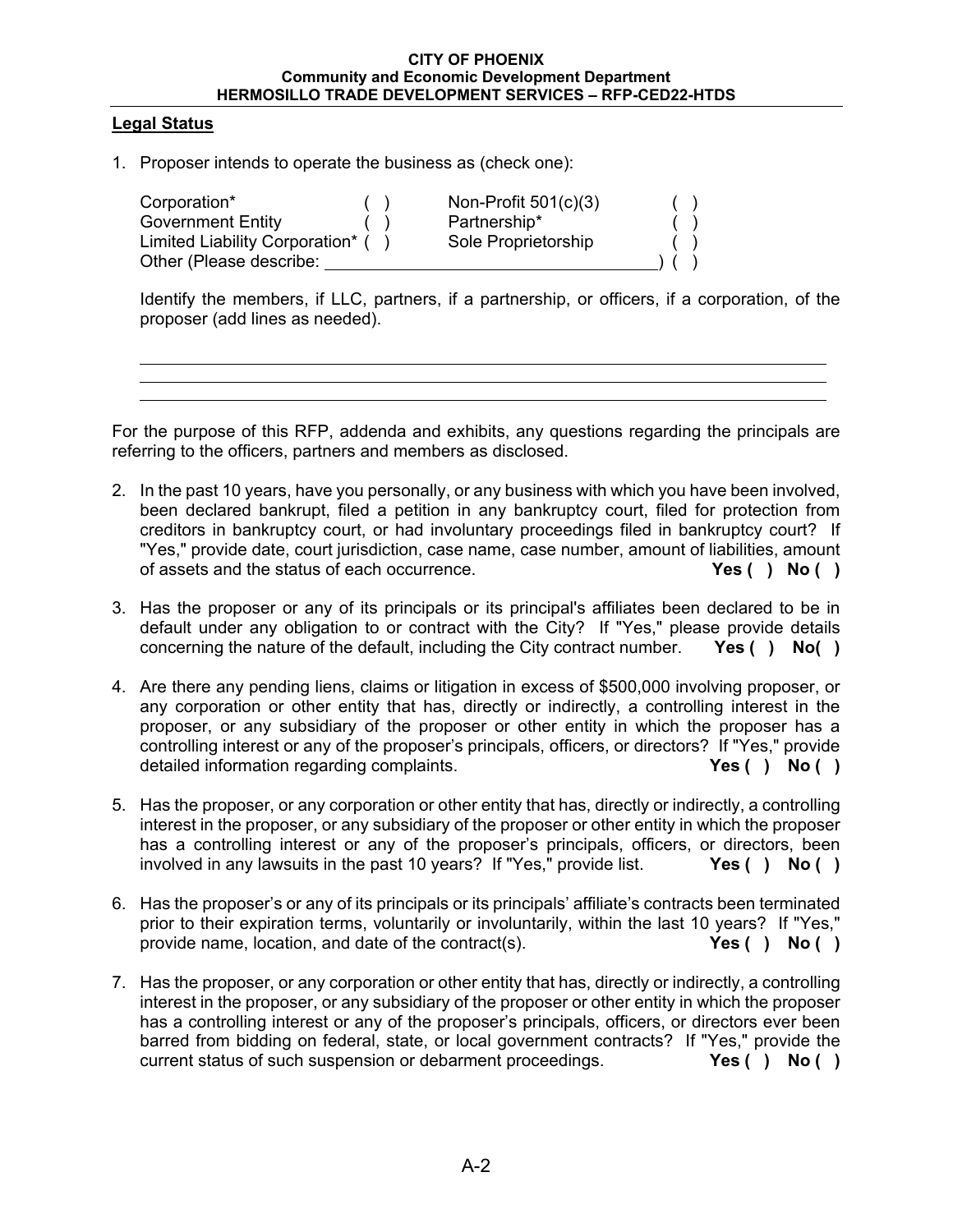#### **References**

Proposer shall furnish the names and contact information for 3 clients for whom the proposer is furnishing or has furnished services similar to those described in this RFP. Do not list City of Phoenix employees or officials as references.

| $3_{-}$ |                                                                                                                                                                                                                                      |
|---------|--------------------------------------------------------------------------------------------------------------------------------------------------------------------------------------------------------------------------------------|
|         |                                                                                                                                                                                                                                      |
|         | Signature(s)                                                                                                                                                                                                                         |
|         | Proposer's Legal Name: Value of the Manuscript of Proposer's Legal Name:<br>to contract award.                                                                                                                                       |
|         |                                                                                                                                                                                                                                      |
|         |                                                                                                                                                                                                                                      |
|         | Business Mailing Address: Note of the Contract of the Contract of the Contract of the Contract of the Contract of the Contract of the Contract of the Contract of the Contract of the Contract of the Contract of the Contract       |
|         | Telephone and Email Address: <u>Community of the Community of the Community of the Community of the Community of the Community of the Community of the Community of the Community of the Community of the Community of the Commu</u> |
|         | Signature:                                                                                                                                                                                                                           |
|         | *Proposal must be signed by an individual authorized to contractually bind the proposer.                                                                                                                                             |
|         |                                                                                                                                                                                                                                      |
|         |                                                                                                                                                                                                                                      |
|         |                                                                                                                                                                                                                                      |
|         |                                                                                                                                                                                                                                      |
|         |                                                                                                                                                                                                                                      |
|         | Signature:<br>*Proposal must be signed by an individual authorized to contractually bind the joint venture partner.                                                                                                                  |
|         | <b>NOTARIZED</b>                                                                                                                                                                                                                     |
|         | Signed and sworn before me this                                                                                                                                                                                                      |
|         | Affix Seal:                                                                                                                                                                                                                          |
|         | My Commission Expires:                                                                                                                                                                                                               |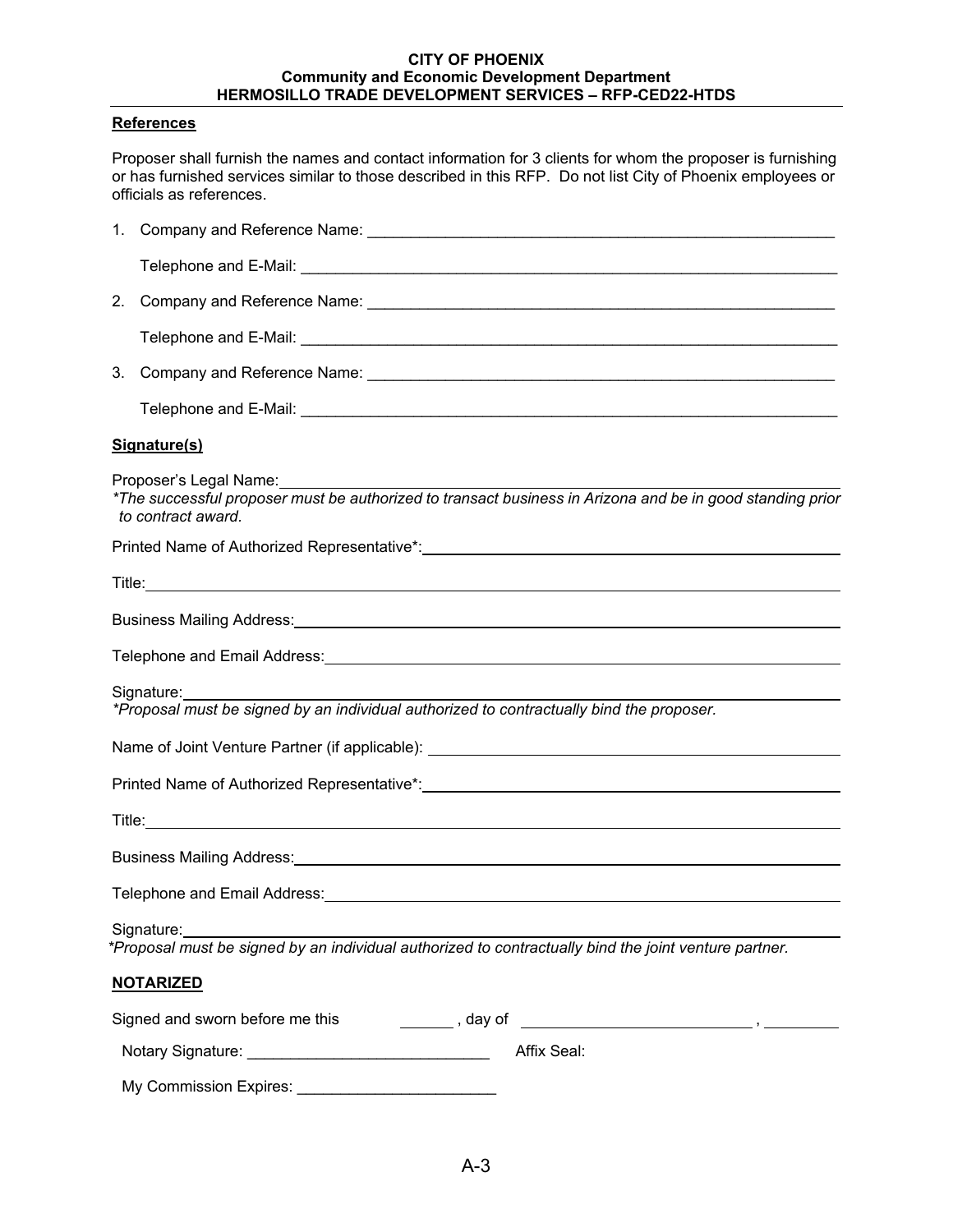### **Attachment B CONFLICT OF INTEREST AND SOLICITATION TRANSPARENCY DISCLOSURE FORM**

**Each proposer shall complete, sign, and submit this form with its proposal. Any proposal received without this completed and signed form will be disqualified as non-responsive.** 

1. First Name, Middle Initial, Last Name, Suffix of Proposer's Authorized Representative (person submitting this disclosure form and submitting the proposal)

 $\mathcal{L}_\mathcal{L} = \{ \mathcal{L}_\mathcal{L} = \{ \mathcal{L}_\mathcal{L} = \{ \mathcal{L}_\mathcal{L} = \{ \mathcal{L}_\mathcal{L} = \{ \mathcal{L}_\mathcal{L} = \{ \mathcal{L}_\mathcal{L} = \{ \mathcal{L}_\mathcal{L} = \{ \mathcal{L}_\mathcal{L} = \{ \mathcal{L}_\mathcal{L} = \{ \mathcal{L}_\mathcal{L} = \{ \mathcal{L}_\mathcal{L} = \{ \mathcal{L}_\mathcal{L} = \{ \mathcal{L}_\mathcal{L} = \{ \mathcal{L}_\mathcal{$ 

2. Contract Information

Hermosillo Trade Development Services RFP-CED22-HTDS

3. Name of individual(s) or entity(ies) seeking a contract with the City (i.e. parties to the Contract)

 $\overline{\phantom{a}}$  , and the contribution of the contribution of the contribution of the contribution of the contribution of the contribution of the contribution of the contribution of the contribution of the contribution of the

 $\overline{\phantom{a}}$  , and the contribution of the contribution of the contribution of the contribution of the contribution of the contribution of the contribution of the contribution of the contribution of the contribution of the

4. List all individuals(s) or entity(ies) that are partners, parent companies, joint venturers, or subsidiaries of the individual or entity listed in Question 3. Please include all board members, executive committee members, and officers for each entry. If not applicable, list "N/A."

 $\mathcal{L}_\mathcal{L} = \mathcal{L}_\mathcal{L} = \mathcal{L}_\mathcal{L} = \mathcal{L}_\mathcal{L} = \mathcal{L}_\mathcal{L} = \mathcal{L}_\mathcal{L} = \mathcal{L}_\mathcal{L} = \mathcal{L}_\mathcal{L} = \mathcal{L}_\mathcal{L} = \mathcal{L}_\mathcal{L} = \mathcal{L}_\mathcal{L} = \mathcal{L}_\mathcal{L} = \mathcal{L}_\mathcal{L} = \mathcal{L}_\mathcal{L} = \mathcal{L}_\mathcal{L} = \mathcal{L}_\mathcal{L} = \mathcal{L}_\mathcal{L}$ 

\_\_\_\_\_\_\_\_\_\_\_\_\_\_\_\_\_\_\_\_\_\_\_\_\_\_\_\_\_\_\_\_\_\_\_\_\_\_\_\_\_\_\_\_\_\_\_\_\_\_\_\_\_\_\_\_\_\_\_\_\_\_\_\_\_\_\_

5. List all individuals or entities that will be subcontractors on this Contract, including each business name and the owner's name, or list "N/A" if no subcontractors will be used on this Contract or "TBD" if subcontractors have not yet been identified.

 $\overline{\phantom{a}}$  , and the contribution of the contribution of the contribution of the contribution of the contribution of the contribution of the contribution of the contribution of the contribution of the contribution of the

 $\mathcal{L}_\mathcal{L} = \mathcal{L}_\mathcal{L} = \mathcal{L}_\mathcal{L} = \mathcal{L}_\mathcal{L} = \mathcal{L}_\mathcal{L} = \mathcal{L}_\mathcal{L} = \mathcal{L}_\mathcal{L} = \mathcal{L}_\mathcal{L} = \mathcal{L}_\mathcal{L} = \mathcal{L}_\mathcal{L} = \mathcal{L}_\mathcal{L} = \mathcal{L}_\mathcal{L} = \mathcal{L}_\mathcal{L} = \mathcal{L}_\mathcal{L} = \mathcal{L}_\mathcal{L} = \mathcal{L}_\mathcal{L} = \mathcal{L}_\mathcal{L}$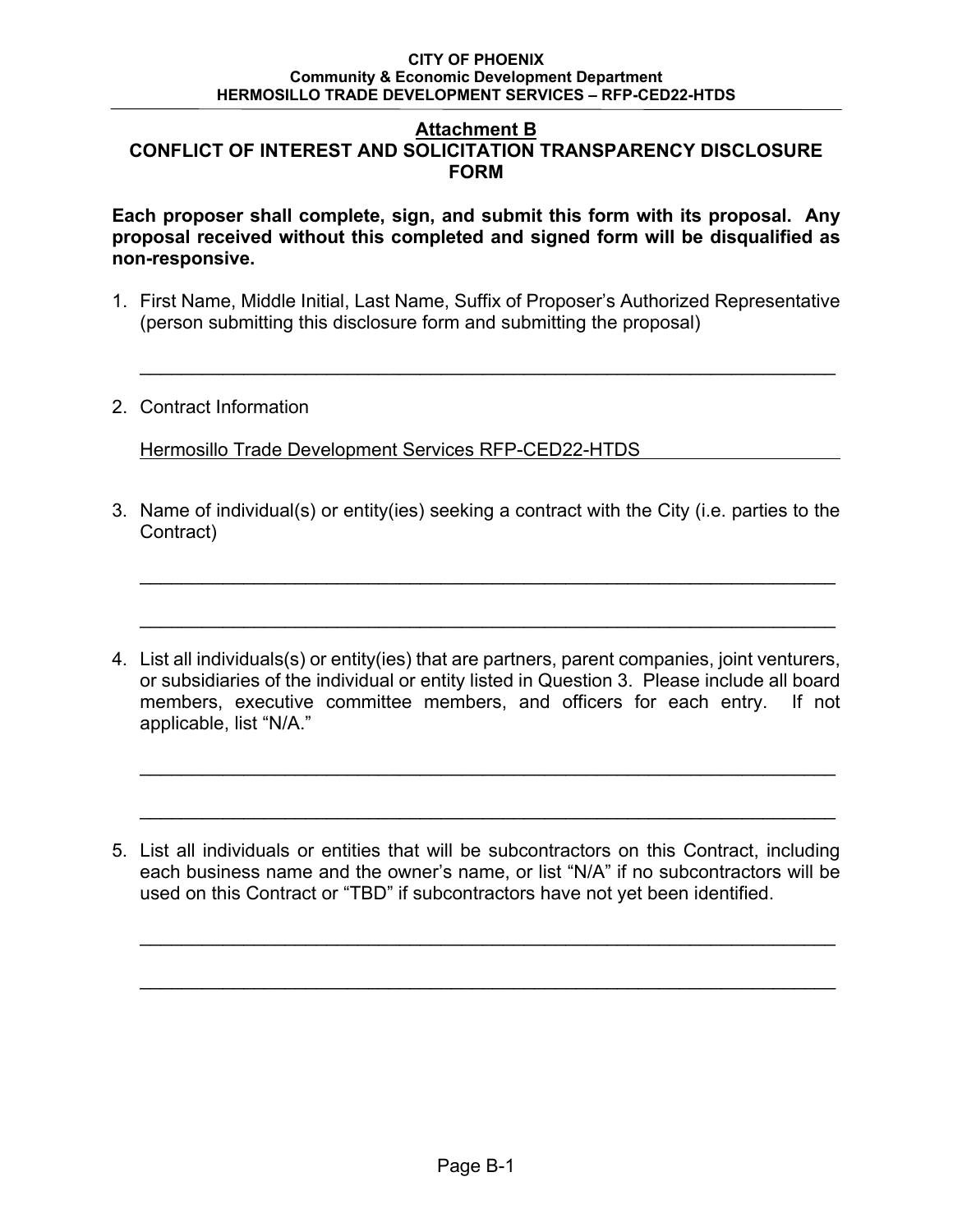6. List all attorneys, lobbyists, or consultants retained by any individuals listed in the answers to Questions 3, 4, or 5, assisting with this proposal and/or with securing the contract resulting from this solicitation. If none, list "none."

 $\mathcal{L}_\mathcal{L} = \{ \mathcal{L}_\mathcal{L} = \{ \mathcal{L}_\mathcal{L} = \{ \mathcal{L}_\mathcal{L} = \{ \mathcal{L}_\mathcal{L} = \{ \mathcal{L}_\mathcal{L} = \{ \mathcal{L}_\mathcal{L} = \{ \mathcal{L}_\mathcal{L} = \{ \mathcal{L}_\mathcal{L} = \{ \mathcal{L}_\mathcal{L} = \{ \mathcal{L}_\mathcal{L} = \{ \mathcal{L}_\mathcal{L} = \{ \mathcal{L}_\mathcal{L} = \{ \mathcal{L}_\mathcal{L} = \{ \mathcal{L}_\mathcal{$ 

 $\mathcal{L}_\mathcal{L} = \{ \mathcal{L}_\mathcal{L} = \{ \mathcal{L}_\mathcal{L} = \{ \mathcal{L}_\mathcal{L} = \{ \mathcal{L}_\mathcal{L} = \{ \mathcal{L}_\mathcal{L} = \{ \mathcal{L}_\mathcal{L} = \{ \mathcal{L}_\mathcal{L} = \{ \mathcal{L}_\mathcal{L} = \{ \mathcal{L}_\mathcal{L} = \{ \mathcal{L}_\mathcal{L} = \{ \mathcal{L}_\mathcal{L} = \{ \mathcal{L}_\mathcal{L} = \{ \mathcal{L}_\mathcal{L} = \{ \mathcal{L}_\mathcal{$ 

7. Disclosure of Conflict of Interest:

Is the proposer or the proposer's authorized representative aware of any fact(s) with regard to this solicitation or the resulting contract that would raise a "conflict of interest" issue under City Code Section 43-34? City Code Section 43-34 reads:

*"An elected City official or a City employee shall not represent any person or business for compensation before the City regarding any part of a procurement, including any resulting contract, if during the time the elected official is or was in office or the employee is or was employed by the City such elected official or employee played a material or significant role in the development of the solicitation, any other part of the procurement, or the contract award."* 

- $\Box$  The proposer and the proposer's authorized representative are not aware of any conflict(s) of interest under City Code Section 43-34.
- $\Box$  The proposer or the proposer's authorized representative is aware of the following potential or actual conflict(s) of interest:

 $\overline{\phantom{a}}$  , and the contribution of the contribution of the contribution of the contribution of the contribution of the contribution of the contribution of the contribution of the contribution of the contribution of the

 $\overline{\phantom{a}}$  , and the contribution of the contribution of the contribution of the contribution of the contribution of the contribution of the contribution of the contribution of the contribution of the contribution of the

8. Notice Regarding Prohibited Interest in Contracts:

Arizona Revised Statutes (A.R.S) Sections 38-501 through 38-511 and the Phoenix City Charter and Code prohibit public officers or employees, their close relatives, and any businesses they, or their relatives, own from: (1) representing before the City any person or business for compensation; (2) doing business with the City by any means other than through a formal procurement; and (3) doing business with the City without disclosing that the person has an interest in the contract. This prohibition extends to subcontracts on City contracts and also applies to parent, subsidiary, or partner businesses owned by a public officer or employee.

Although any contract in place at the time a person becomes a public officer or employee may remain in effect, the contract may not be amended, extended,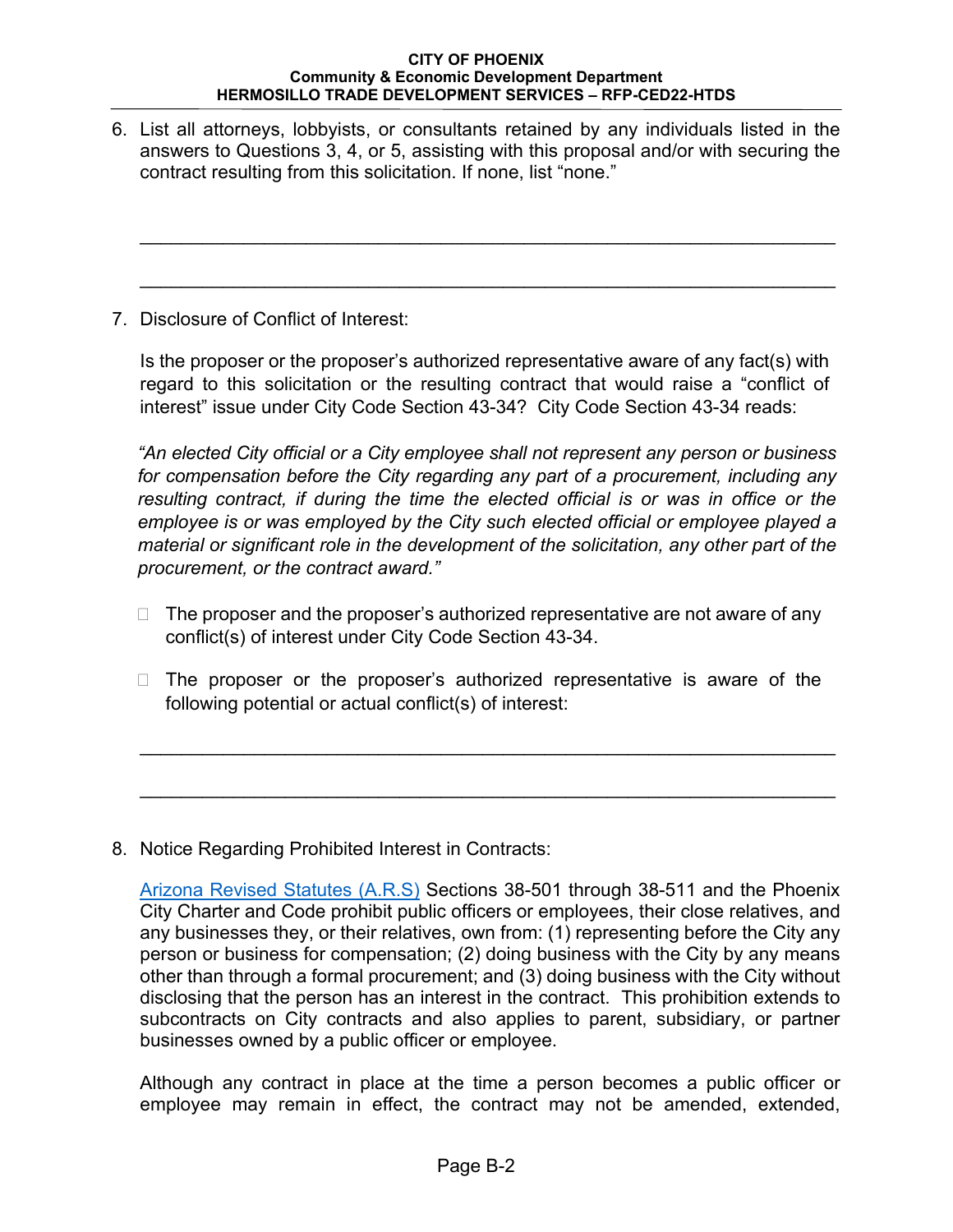modified, or changed in any manner during the officer's or employee's city service without following city administrative regulations.

Is the proposer or the proposer's authorized representative aware of any fact(s) with regard to this solicitation or the resulting contract that would raise a "conflict of interest" issue under A.R.S. Sections 38-501 through 38-511?

- $\Box$  The proposer and the proposer's authorized representative are not aware of any conflict(s) of interest under A.R.S.Sections 38-501 through 38-511.
- $\Box$  The proposer or the proposer's authorized representative are aware of the following conflict(s) of interest:

\_\_\_\_\_\_\_\_\_\_\_\_\_\_\_\_\_\_\_\_\_\_\_\_\_\_\_\_\_\_\_\_\_\_\_\_\_\_\_\_\_\_\_\_\_\_\_\_\_\_\_\_\_\_\_\_\_\_\_\_\_\_\_\_

 $\mathcal{L}_\text{max}$  , and the contribution of the contribution of the contribution of the contribution of the contribution of the contribution of the contribution of the contribution of the contribution of the contribution of t

- 9. Solicitation Transparency Policy (No Contact with City Officials or Staff During RFP Process) Acknowledgements:
	- $\Box$  The proposer and the proposer's authorized representative understand that a person or entity seeking or applying for a city contract, or any other person acting on behalf of that person or entity, is prohibited from contacting City officials and employees, other than the listed Procurement Officer, regarding a business opportunity after a solicitation has been posted.
	- $\Box$  This "no-contact" provision only concludes when the contract resulting from this solicitation is awarded at a City Council meeting. If contact is required with City official or employees, the contact will take place in accordance with procedures established by the City. Violation of this prohibited contacts provision, set out in City Code Sections 2-190.4 and 43-36, as well as in Section V of this solicitation, by a proposer, or its agents, will lead to **disqualification.**
- 10. Fraud Prevention and Reporting Policy Acknowledgement:
	- $\Box$  The proposer and the proposer's authorized representative acknowledge that the City has a Fraud Prevention and Reporting Policy and takes fraud seriously. The proposer or the proposer's authorized representative shall report fraud, suspicion of fraud, or any other inappropriate action to the Phoenix Integrity Line at 602-261- 8999 or 602-534-5500 (TDD); or via email to aud.integrity.line@phoenix.gov.

The purpose of the fraud policy is to maintain the City's high ethical standards. The policy includes a way for business partners to report wrongdoing or bad behavior.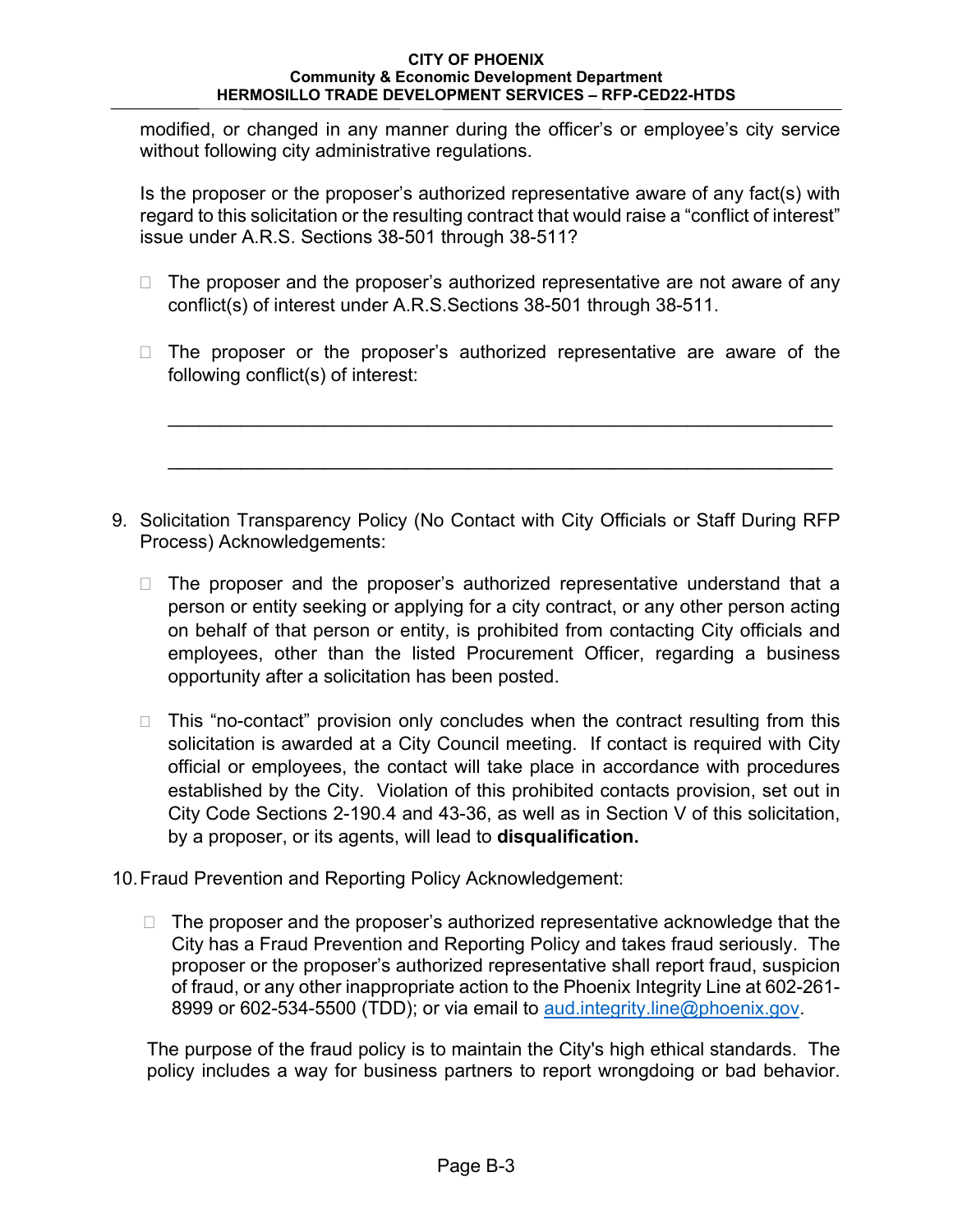Suspected fraud should be reported immediately to the Phoenix Integrity Line. The City has adopted a zero-tolerance policy regarding fraud.

## **OATH**

The proposer's authorized representative affirms the statements contained in this form, including any attachments, to the best of my knowledge and belief are true, correct, and complete. Should any of the answers to the above questions change during the solicitation process or the resulting contract, particularly as it relates to any changes in ownership, the proposer agrees to update this form with the new information within 30 days of such changes. Failure to do so may result in the disqualification of a proposal or be deemed a breach of contract resulting from this solicitation.

| Printed Name and Title of Authorized Representative |      |  |
|-----------------------------------------------------|------|--|
| Authorized Representative's Signature               | Date |  |

Proposer's Legal Name (and DBA, if applicable)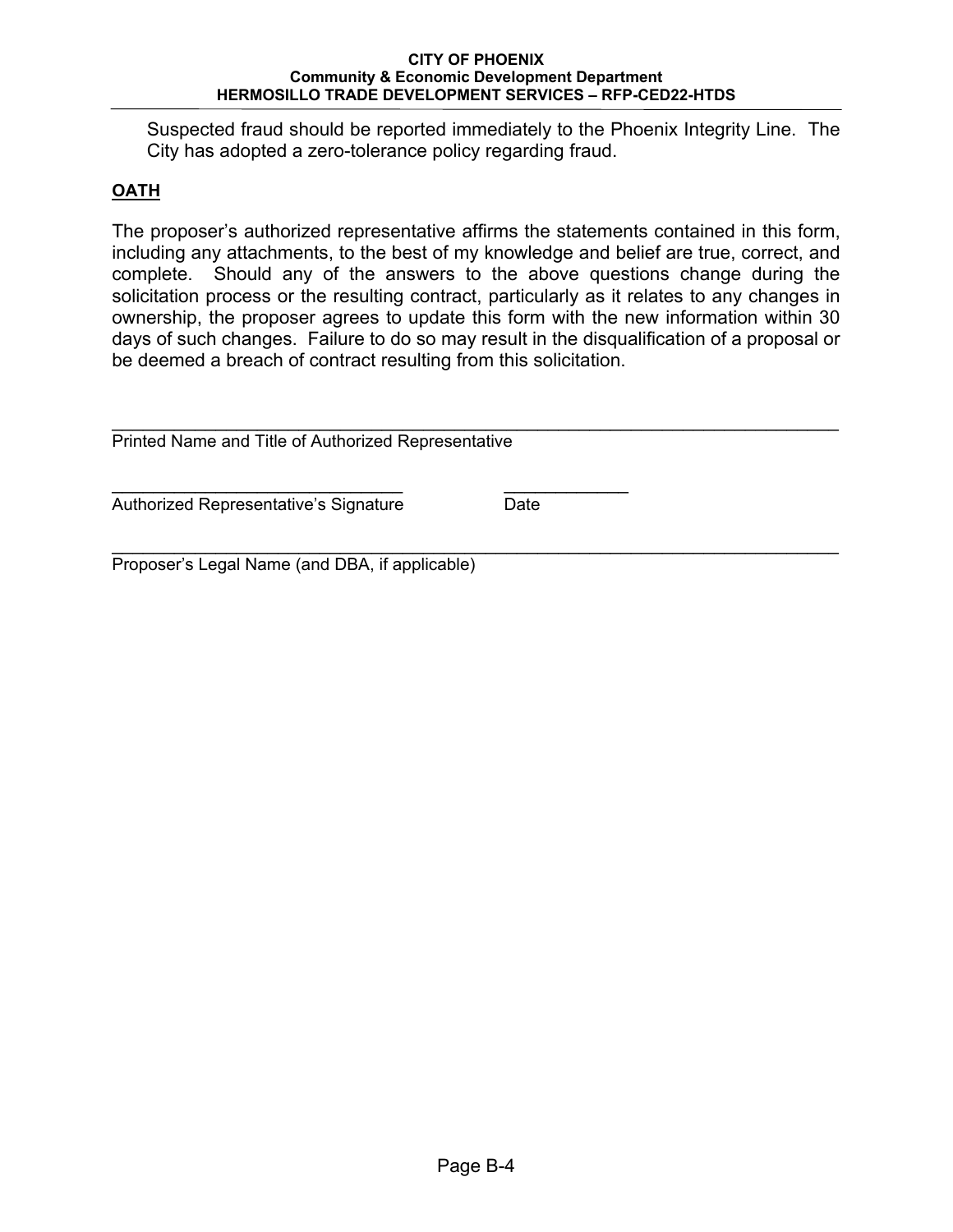### **Attachment C PROPOSED HOURLY RATES**

Name of proposer:  $\blacksquare$ 

Each proposer must submit an all-inclusive hourly rate for the primary consultant (and all other staff positions) performing work under any agreement resulting from this RFP. Rates must be listed in U.S. Dollars.

**The City will not be responsible for any proposer errors or omissions. The successful proposer will be contractually bound to the hourly rate(s) listed below.** 

| Hourly rate for Primary Consultant |  |
|------------------------------------|--|
| Hourly rate for:                   |  |

**Add lines and staff positions as necessary.** 

**ONLY THE PRIMARY CONSULTANT'S HOURLY RATE WILL BE EVALUATED**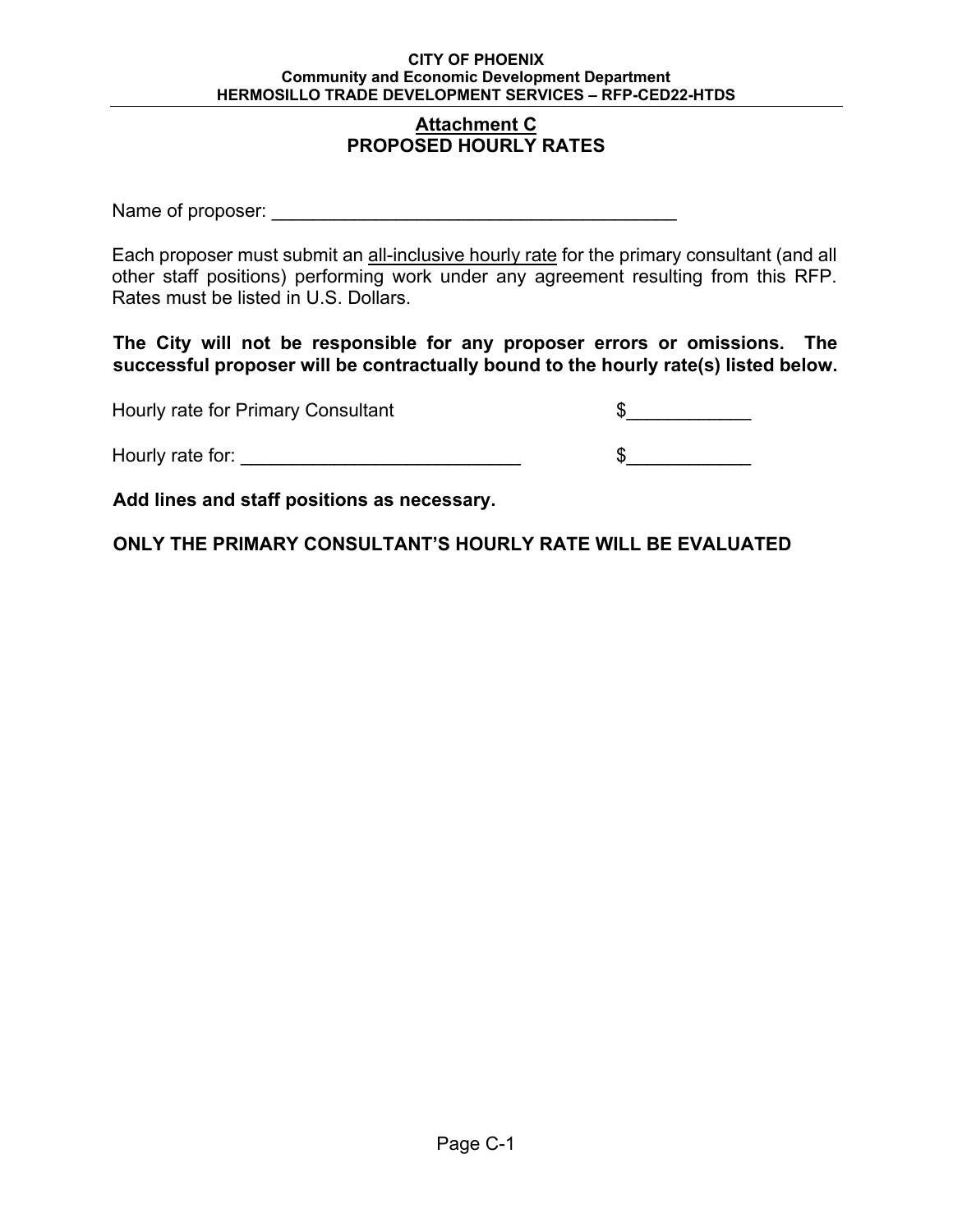### **Attachment D EXPERIENCE SUMMARY**

| Name of proposer: |  |
|-------------------|--|
|-------------------|--|

Each proposer and each proposer's primary consultant must list the following information for enough clients to demonstrate 3 years of experience providing *economic development or Mexico trade development services*. The City will call or email clients to verify the proposer meets the minimum qualification listed in **Section I (B) (1)**. Proposals that do not include telephone and email contact information for clients will be disqualified and proposals for which the 3 years of experience cannot be verified with the listed client(s) will also be disqualified.

If needed, proposers may use multiple copies of this form to document the required experience.

| Experience for: □ Proposer's Primary Consultant<br>$\Box$ Proposer<br>$\Box$ Both |  |  |
|-----------------------------------------------------------------------------------|--|--|
|                                                                                   |  |  |
|                                                                                   |  |  |
|                                                                                   |  |  |
|                                                                                   |  |  |
|                                                                                   |  |  |
|                                                                                   |  |  |
| Experience for: □ Proposer's Primary Consultant □ Proposer □ Both                 |  |  |
|                                                                                   |  |  |
|                                                                                   |  |  |
|                                                                                   |  |  |
| <u> 1989 - Johann Stoff, amerikansk politiker (d. 1989)</u>                       |  |  |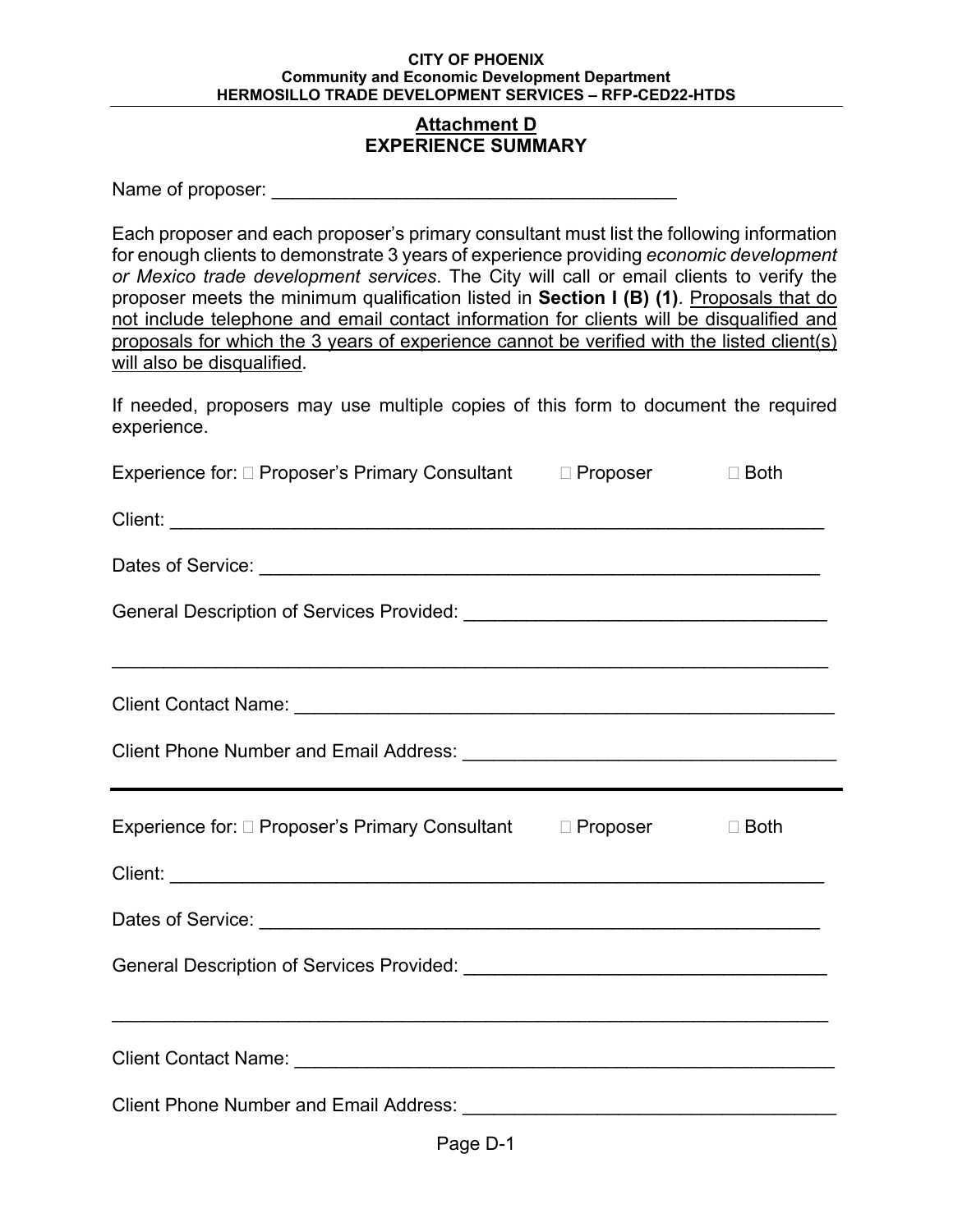# **ATTACHMENT E**

## **DRAFT AGREEMENT**

## **CITY OF PHOENIX**

**[Insert Agreement Name Here]** 

**[Insert Legal Name of Consultant Here]** 

**Agreement No.** 

**Community and Economic Development Department 200 W. Washington Street, 20th Floor Phoenix, AZ 85003 602-262-5040**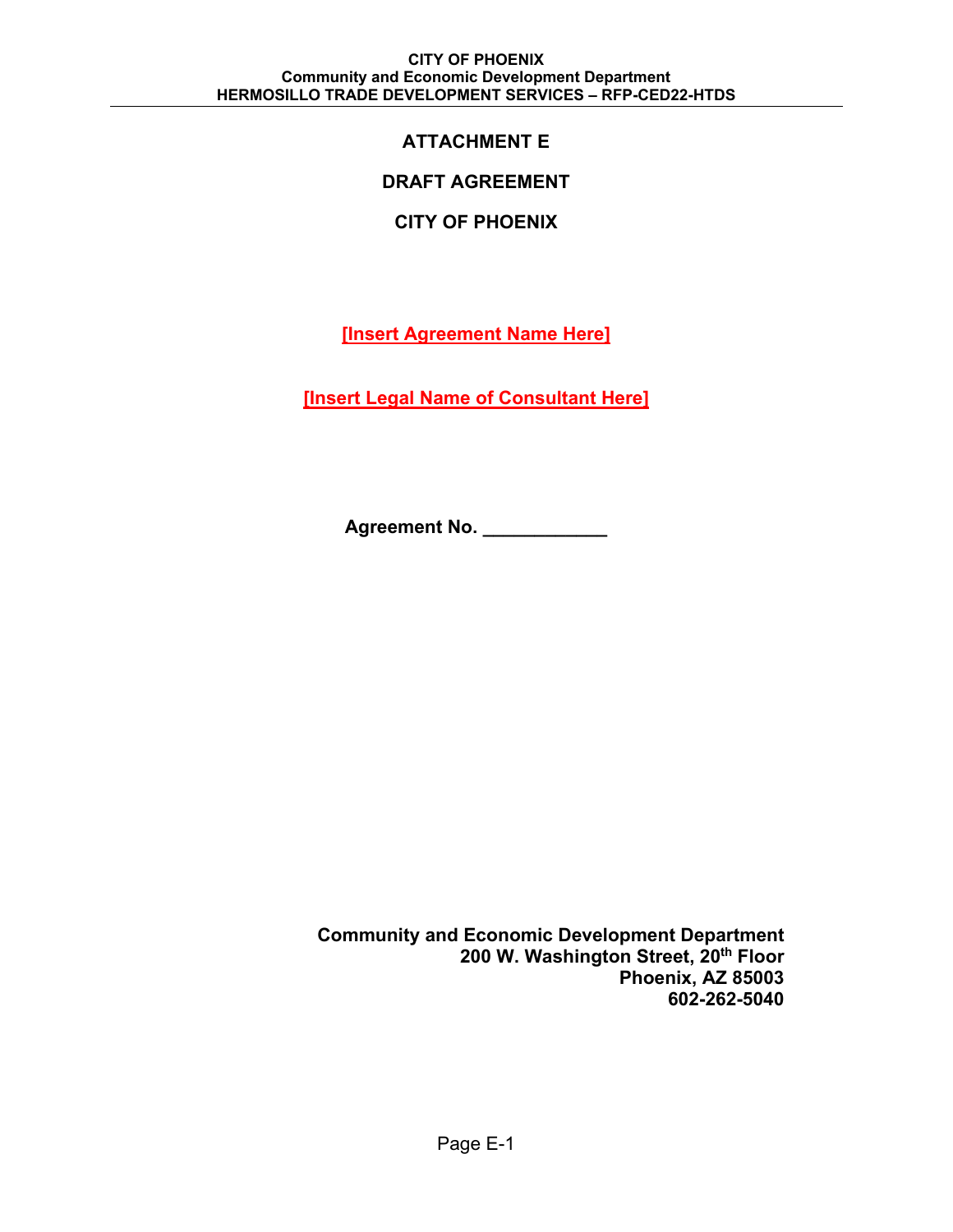## **TABLE OF CONTENTS**

| 1.             |                                                            |  |
|----------------|------------------------------------------------------------|--|
| 2.             |                                                            |  |
| 3 <sub>1</sub> |                                                            |  |
| 4.             |                                                            |  |
| 5.             | INDEPENDENT CONTRACTOR STATUS; EMPLOYMENT DISCLAIMER 5     |  |
| 6.             |                                                            |  |
| 7.             |                                                            |  |
| 8.             |                                                            |  |
| 9.             |                                                            |  |
|                |                                                            |  |
|                |                                                            |  |
|                |                                                            |  |
|                |                                                            |  |
|                |                                                            |  |
|                |                                                            |  |
|                |                                                            |  |
|                |                                                            |  |
|                |                                                            |  |
|                |                                                            |  |
|                |                                                            |  |
|                |                                                            |  |
|                |                                                            |  |
|                |                                                            |  |
|                |                                                            |  |
|                |                                                            |  |
|                | 26. RELEASE OF INFORMATION - ADVERTISING AND PROMOTION  15 |  |
|                |                                                            |  |
|                |                                                            |  |
|                |                                                            |  |
|                |                                                            |  |
|                |                                                            |  |
|                |                                                            |  |

## **EXHIBITS**

| <b>EXHIBIT A SCOPE OF WORK</b>                      |
|-----------------------------------------------------|
| <b>EXHIBIT B FEE SCHEDULE</b>                       |
| <b>EXHIBIT C INSURANCE REQUIREMENTS</b>             |
| <b>EXHIBIT D SUPPLEMENTAL TERMS AND CONDITIONS</b>  |
| <b>EXHIBIT E CONSULTANT'S INSURANCE CERTIFICATE</b> |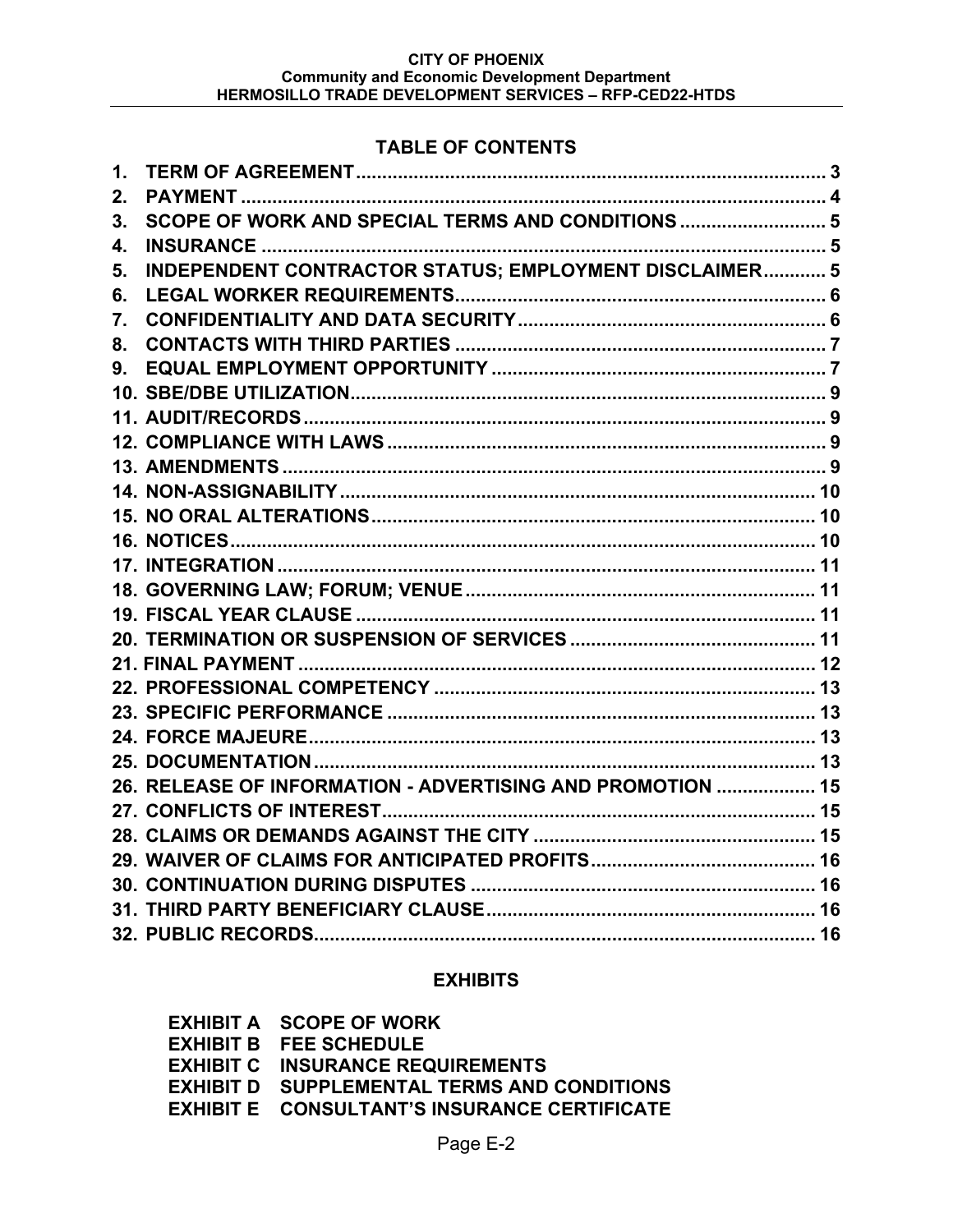## **PROFESSIONAL SERVICES AGREEMENT BETWEEN THE CITY OF PHOENIX AND [Insert Legal Name of Consultant Here]**

This **AGREEMENT** is made and entered by the City of Phoenix, Arizona a municipal corporation of the State of Arizona (hereinafter referred to as the "City") and **[Insert Legal Name of Consultant Here]**, (hereinafter referred to as "**Consultant**").

## **RECITALS**

- 1. The City Manager of the City of Phoenix, Arizona, is authorized by the provisions of the City Charter to execute agreements for professional services.
- 2. The City desires to obtain the services that are specifically set forth in this Agreement.
- 3. The City procured these professional services in accordance with Administrative Regulation 3.10.
- 4. Consultant possesses the skills and expertise necessary to provide such services as desired by the City.
- 5. This Agreement is authorized by City Council Ordinance S-XXXXX dated Month Day, Year.

**NOW, THEREFORE,** it is agreed by and between the parties as follows:

## **1. TERM OF AGREEMENT**

- A. This Agreement shall begin on *[Insert Commencement Date]* and shall have an initial term of one (1) year ("**Term**"), with four (4) option[s] to extend the Term for one year [each], which option[s] may be exercised at the sole discretion of the City.
- B. This Agreement shall terminate upon the earliest occurrence of any of the following:
	- 1. reaching the end of the Term and any extensions exercised as set forth in  $1(A)$ ;
	- 2. completing the services set forth in the Scope of Work attached as **Exhibit A** (the "Services");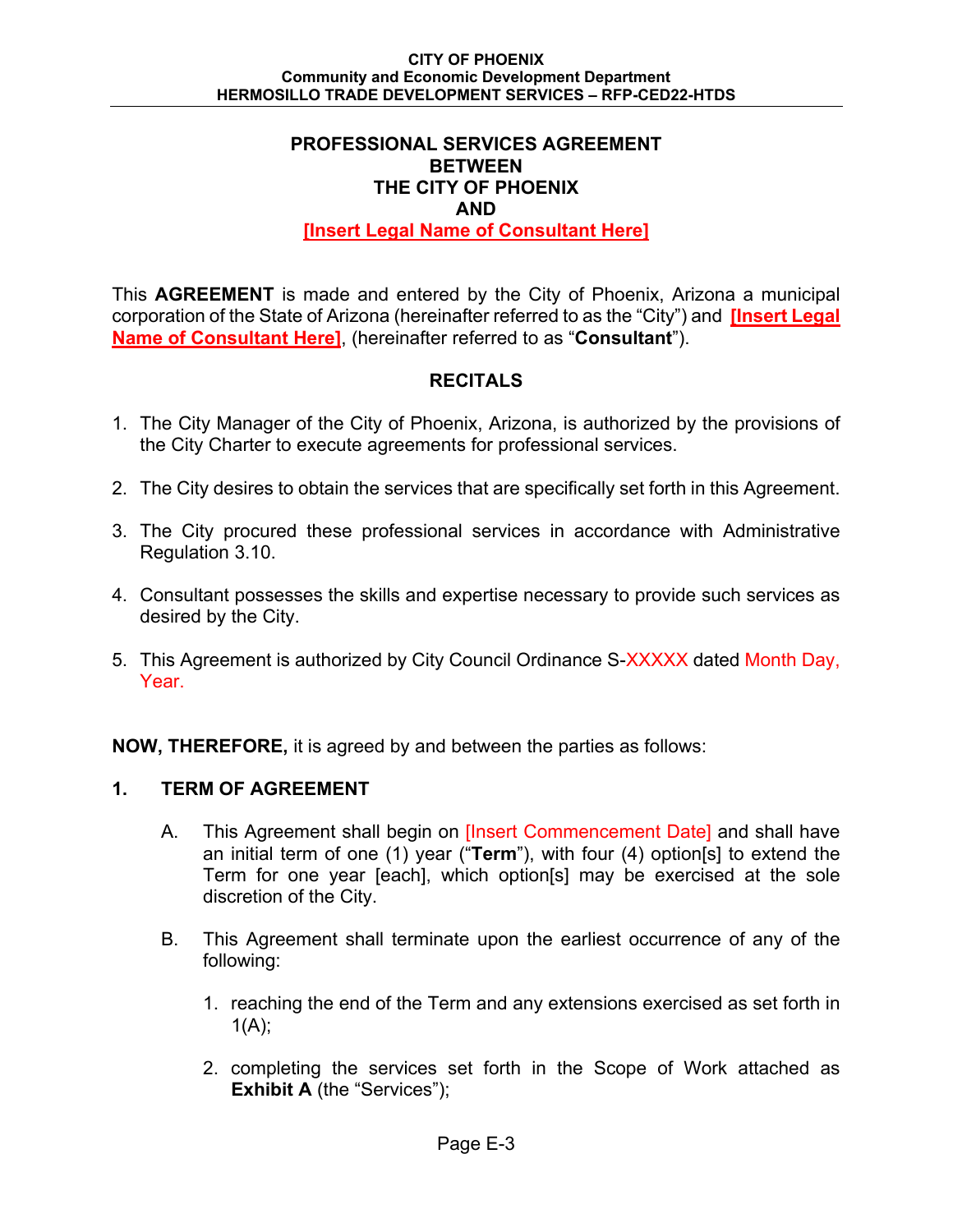- 3. payment of the maximum compensation under Paragraph 2 of this Agreement, unless it is amended to allow additional compensation; or
- 4. termination pursuant to the provisions of this Agreement.

## **2. PAYMENT**

- A. The total amount to be remitted by the City to Consultant for all Services satisfactorily performed under this Agreement shall not exceed **\$\_\_\_\_\_\_\_\_\_\_\_\_\_\_**, as specified in the Fee Schedule (**Exhibit B**), with no additional charges for overhead, benefits, local travel or administrative support. Payments shall be made in proportion to the Services performed and no more than ninety percent (90%) of the total contracted price shall be paid before the work is totally completed and accepted by the City.
- B. Consultant will demonstrate good judgment when incurring costs that are considered a Reimbursable Expense while conducting business for the City. All Reimbursable Expenses will be reasonable and prudent. Generally, Reimbursable Expenses include:
	- Business Expenses: If applicable, receipts for business expenses must be submitted with all requests for payment. Business expenses that require receipts include, but are not limited to express mail; delivery services; messenger services; and outside printing.
	- Office Expenses: If applicable, requests for reimbursement of office expenses must be submitted with a description of the task, which includes how the expense was incurred. Examples of office expenses needing documentation include, but are not limited to telephone; internal printing /copies (not to exceed 0.15 cents per page for black & white copies); postage; facsimiles (long distance charges only); and supplies.
	- Travel Expenses: If applicable, travel expenses must be approved in advance by the City and must be included in the Fee Schedule. Consultant will be held to comply with City of Phoenix Administrative Regulation 3.41 – Business, Conference and Training Travel and Related Expenses, effective January 1, 2020, as it may be amended, as to the eligible and ineligible expenses for reimbursement and required documentation as available on the City's website and incorporated herein as if attached.
- C. Consultant shall submit monthly invoices on or before the  $15<sup>th</sup>$  of every month. Each monthly invoice shall be accompanied with itemized receipts. The monthly invoice shall be submitted free of mathematical errors and/or missing supporting documentation. All appropriate documentation to support the charges reflected in the monthly invoice shall be provided. Upon finding of an error and/or missing documentation, the City shall return the monthly invoice to the Consultant. Consultant shall promptly resubmit the revised monthly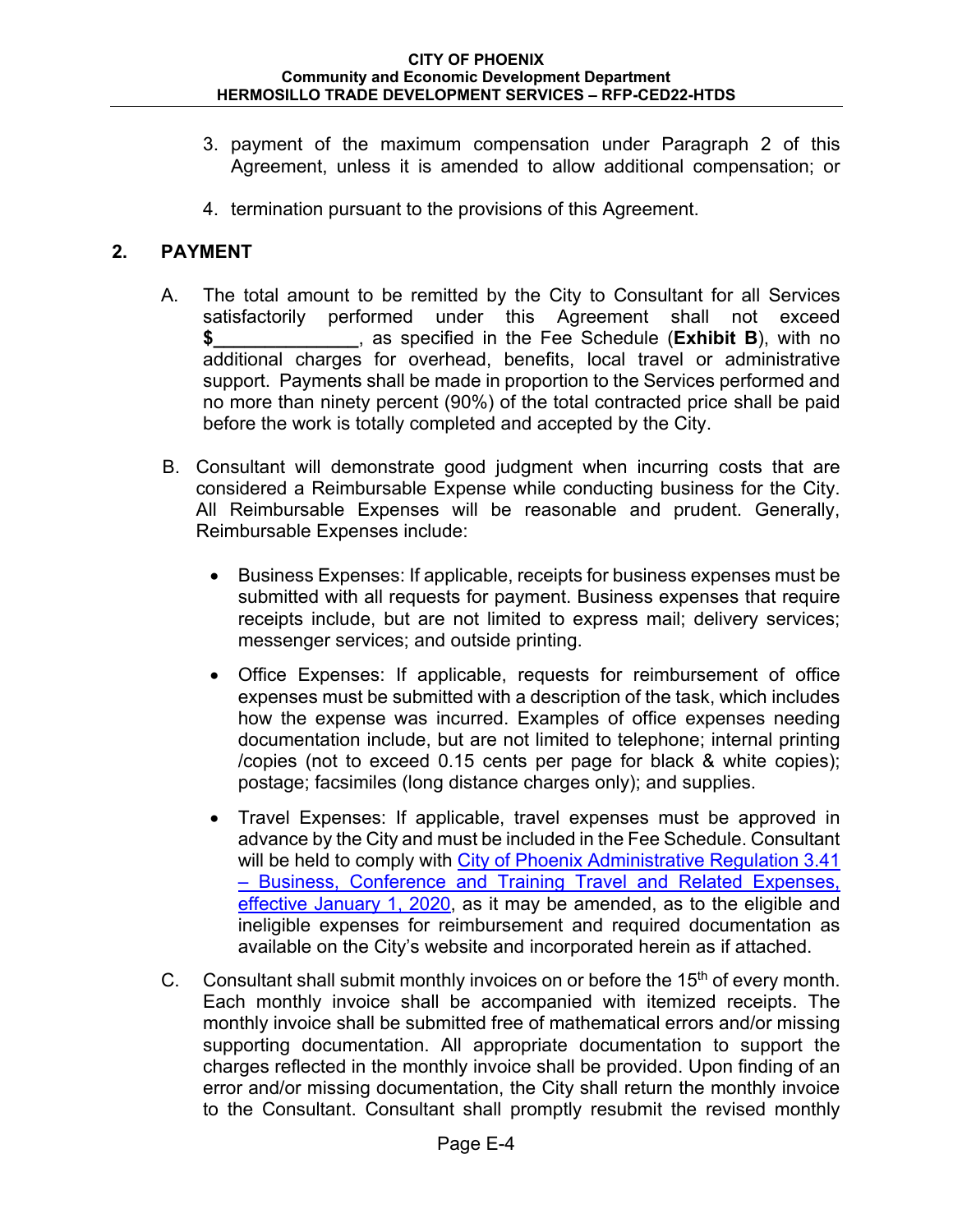invoice to the City. Each revised invoice shall document the date that the revised invoice is submitted to the City. Requests for payment must be submitted with documentation of dates and hours worked, hourly rate charged, and a detailed description of the Services performed. Failure of City to identify an error does not waive any of the City's rights.

- D. Invoices shall be emailed in .pdf format to **insert email address**, and invoices@phoenix.gov, and must include the following:
	- City purchase order number or shopping cart number,
	- Invoice number and date.
	- Requesting department name and "ship-to" address.
	- Payment terms.
	- Remit to address

# **3. SCOPE OF WORK AND SPECIAL TERMS AND CONDITIONS**

Consultant will provide services that will be in accordance with the Scope of Work as set forth in **Exhibit A,** which may be supplemented with additional detail from time to time during the term of the Agreement, and that are satisfactory to the City. In performing these services, Consultant shall also specifically comply with the applicable Supplemental Terms and Conditions that are set forth in **Exhibit D**.

## **4. INSURANCE**

Consultant and subconsultants shall deliver to the City, prior to commencement of the Services provided under this Agreement, a certificate of insurance acceptable to the City in the amounts and form specified in **Exhibit C**. Failure of Consultant and subconsultants to maintain insurance during the term of the Agreement, including renewal options, is a material breach and may result in immediate termination of this Agreement without notice. Insurance requirements are subject to periodic review and adjustment by the City.

# **5. INDEPENDENT CONTRACTOR STATUS; EMPLOYMENT DISCLAIMER**

- A. The parties agree that Consultant is providing the Services under this Agreement on a part-time and/or temporary basis and that the relationship created by this Agreement is that of independent contractors. Neither Consultant nor any of Consultant's agents, employees or helpers shall be deemed to be the employee, agent, or servant of the City. The City is only interested in the results obtained under this Agreement; the manner, means and mode of completing the same are under the sole control of Consultant.
- B. This Agreement is not intended to constitute, create, give rise to, or otherwise recognize a joint venture, partnership or formal business association or organization of any kind, and the rights and obligations of the parties shall be only those expressly set forth in this Agreement. The parties agree that no individual performing under this Agreement on behalf of Consultant will be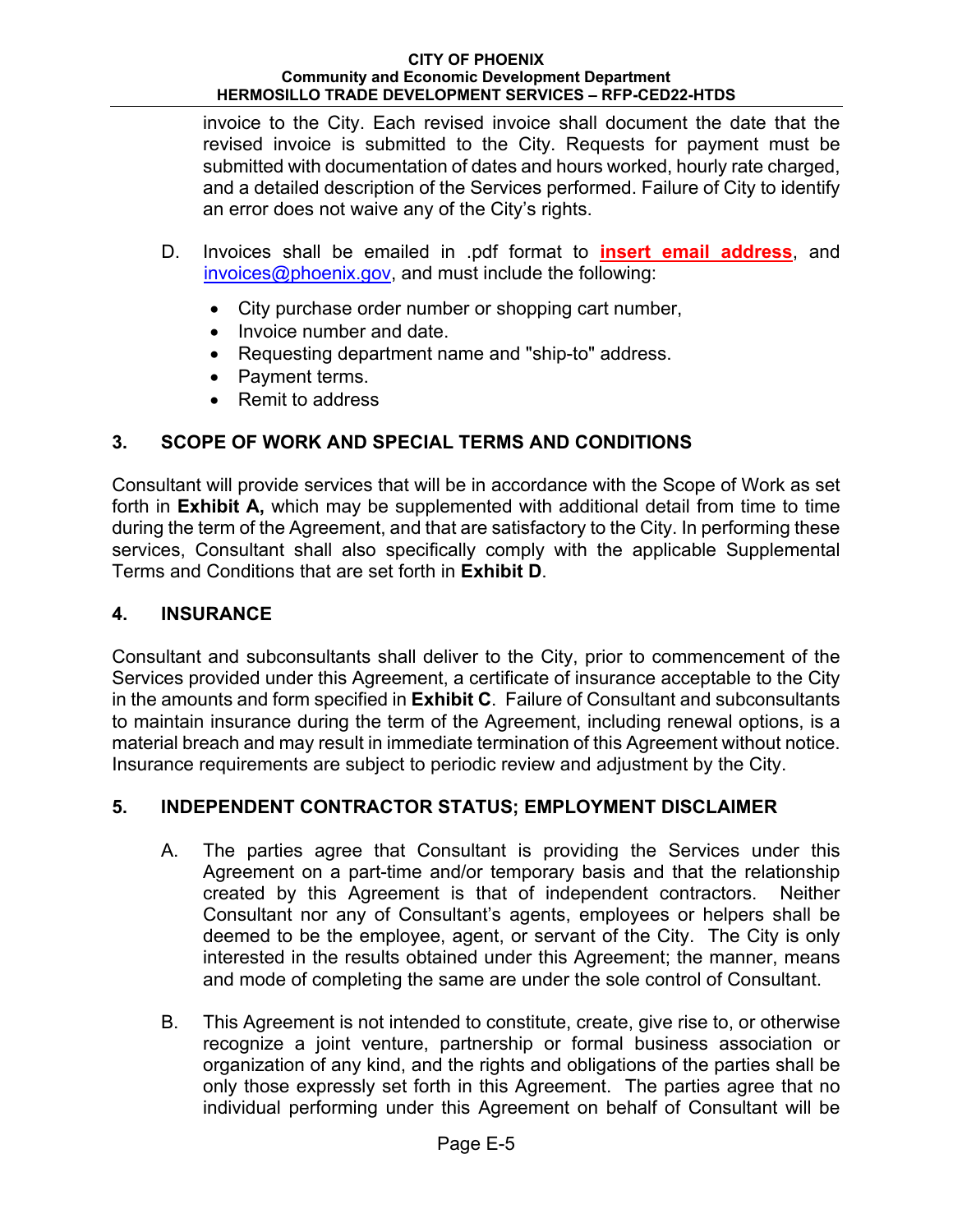considered a City employee, and that no rights of City Civil Service, City retirement or City personnel rules shall accrue to such individual. Consultant shall have total responsibility for all salaries, wages, bonuses, retirement, withholdings, worker's compensation, other employee benefits, and all taxes and premiums appurtenant thereto concerning such individuals and shall save and hold harmless the City with respect thereto.

## **6. LEGAL WORKER REQUIREMENTS**

The City is prohibited by Arizona Revised Statutes (A.R.S.) § 41-4401 from awarding an agreement to any contractor that fails, or whose subcontractors fail, to comply with A.R.S. § 23-214(A). Therefore, Consultant agrees that:

- A. Consultant and each subconsultant it uses warrants their compliance with all federal immigration laws and regulations that relate to their employees and their compliance with A.R.S. § 23-214, subsection A.
- B. A breach of warranty under paragraph A shall be deemed a material breach of the agreement and is subject to penalties up to and including termination of the Agreement.
- C. The City retains the legal right to inspect the papers of the Consultant or subconsultant employee(s) who work(s) on this Agreement to ensure that Consultant or subconsultant is complying with the warranty under paragraph A.

## **7. CONFIDENTIALITY AND DATA SECURITY**

- A. All data, regardless of form, including originals, images and reproductions, prepared by, obtained by, or transmitted to Consultant in connection with this Agreement is confidential, proprietary information owned by the City. Except as specifically provided in this Agreement, the Consultant shall not disclose data generated in the performance of the Services to any third person without the prior written consent of the City Manager, or his/her designee.
- B. Personal identifying information, financial account information, or restricted City information, whether electronic format or hard copy, must be secured and protected at all times to avoid unauthorized access. At a minimum, Consultant must encrypt and/or password protect electronic files. This includes data saved to laptop computers, computerized devices or removable storage devices. When personal identifying information, financial account information, or restricted City information, regardless of its format, is no longer necessary, the information must be redacted or destroyed through appropriate and secure methods that ensure the information cannot be viewed, accessed, or reconstructed.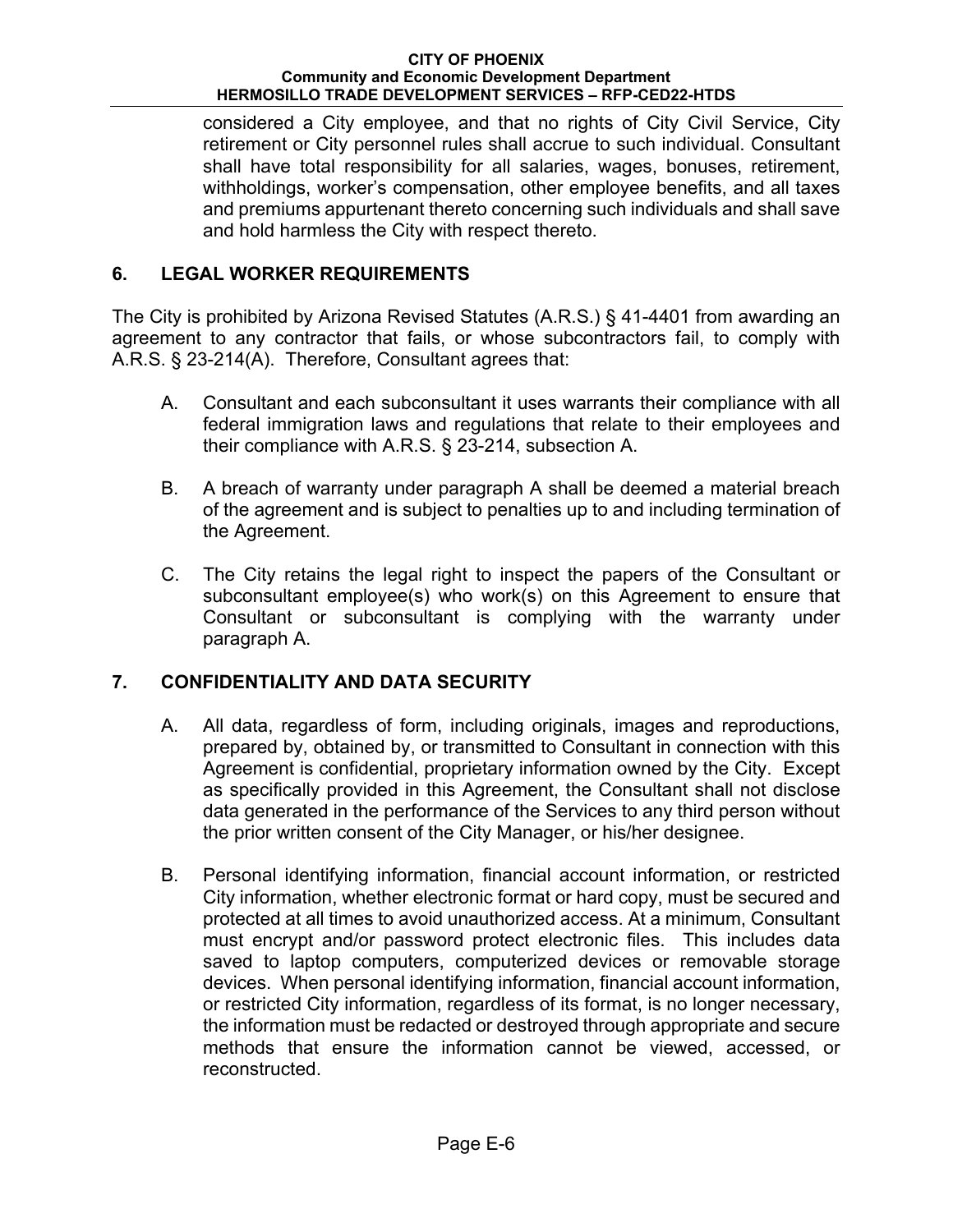- C. In the event that data collected or obtained by the Consultant in connection with this Agreement is believed to have been compromised, Consultant shall notify the City Privacy Officer immediately. Consultant agrees to reimburse the City for any costs incurred by the City to investigate potential breaches of this data and, where applicable, the cost of notifying individuals who may be impacted by the breach.
- D. Consultant agrees that the requirements of this Section shall be incorporated into all subconsultant agreements entered into by the Consultant. It is further agreed that a violation of this Section shall be deemed to cause irreparable harm that justifies injunctive relief in court. A violation of this Section may result in immediate termination of this Agreement without notice.
- E. The obligations of Consultant under this Section shall survive the termination of this Agreement.

## **8. CONTACTS WITH THIRD PARTIES**

Consultant or its subconsultants shall not contact third parties to provide any information in connection to the Services provided under this Agreement without the prior written consent of the City. Should Consultant or its subconsultants be contacted by any person requesting information or requiring testimony relative to the Services provided under this Agreement or any other prior or existing Agreement with the City, Consultant or its subconsultants shall promptly inform the City giving the particulars of the information sought and shall not disclose such information or give such testimony without the written consent of the City or court order. The obligations of Consultant and its subconsultants under this Section shall survive the termination of this Agreement.

Consultant agrees that the requirements of this Section shall be incorporated into all subconsultant agreements entered into by the Consultant. It is further agreed that a violation of this Section shall be deemed to cause irreparable harm that justifies injunctive relief in court. A violation of this Section may result in immediate termination of this Agreement without notice.

# **9. EQUAL EMPLOYMENT OPPORTUNITY**

- A. Subject to **Paragraph 6 (A),** Consultant must comply with Phoenix City Code, 1969, Chapter 18, Article V, as amended, Equal Employment Opportunity Requirements. Consultant will direct any questions about these requirements to the City's Equal Opportunity Department at (602) 262-6790.
- B. For a contractor with 35 employees or fewer: Consultant in performing under this agreement shall not discriminate against any worker, employee or applicant, or any member of the public, because of race, color, religion, sex, national origin, age, or disability, nor otherwise commit an unfair employment practice. Consultant will ensure that applicants are employed, and employees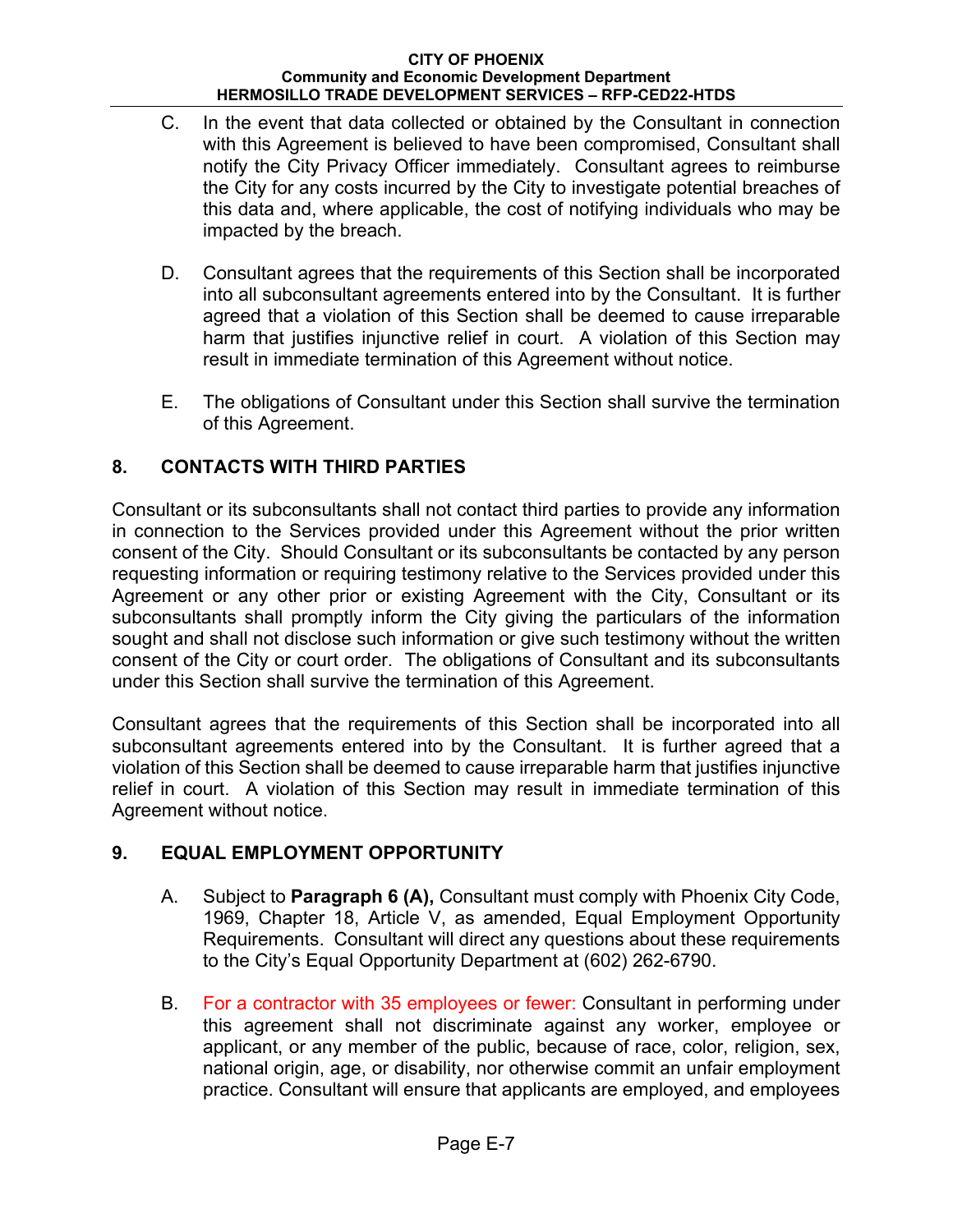are dealt with during employment without regard to their race, color, religion, sex, national origin, age, or disability. Such action shall include but not be limited to the following: employment, promotion, demotion or transfer, recruitment or recruitment advertising, layoff or termination; rates of pay or other forms of compensation; and selection for training; including apprenticeship. Consultant further agrees that this clause will be incorporated in all subcontracts related to this agreement that involve furnishing skilled, unskilled and union labor, or who may perform any such labor or services in connection with this agreement. Consultant further agrees that this clause will be incorporated in all subcontracts, contractor agreements or subleases of this agreement entered into by supplier/lessee.

- C. For a contractor with more than 35 employees: Consultant in performing under this agreement shall not discriminate against any worker, employee or applicant, or any member of the public, because of race, color, religion, sex, national origin, age, or disability, nor otherwise commit an unfair employment practice. Consultant will ensure that applicants are employed, and employees are dealt with during employment without regard to their race, color, religion, sex, national origin, age, or disability, and shall adhere to a policy to pay equal compensation to men and women who perform jobs that require substantially equal skill, effort, and responsibility, and that are performed within the same establishment under similar working conditions. Such action shall include but not be limited to the following: employment, promotion, demotion or transfer, recruitment or recruitment advertising, layoff or termination; rates of pay or other forms of compensation; and selection for training; including apprenticeship. Consultant further agrees that this clause will be incorporated in all subcontracts with all labor organizations furnishing skilled, unskilled and union labor, or who may perform any such labor or services in connection with this Agreement. Consultant further agrees that this clause will be incorporated in all subcontracts, job-contractor agreements or subleases of this agreement entered into by supplier/lessee. Consultant further agrees not to discriminate against any worker, employee or applicant, or any member of the public, because of sexual orientation or gender identity or expression and shall ensure that applicants are employed, and employees are dealt with during employment without regard to their sexual orientation or gender identity or expression.
- D. Documentation: Suppliers and lessees may be required to provide additional documentation to the Equal Opportunity Department affirming that a nondiscriminatory policy is being utilized.
- E. Monitoring: The Equal Opportunity Department shall monitor the employment policies and practices of suppliers and lessees subject to this article as deemed necessary. The Equal Opportunity Department is authorized to conduct on-site compliance reviews of selected firms, which may include an audit of personnel and payroll records, if necessary.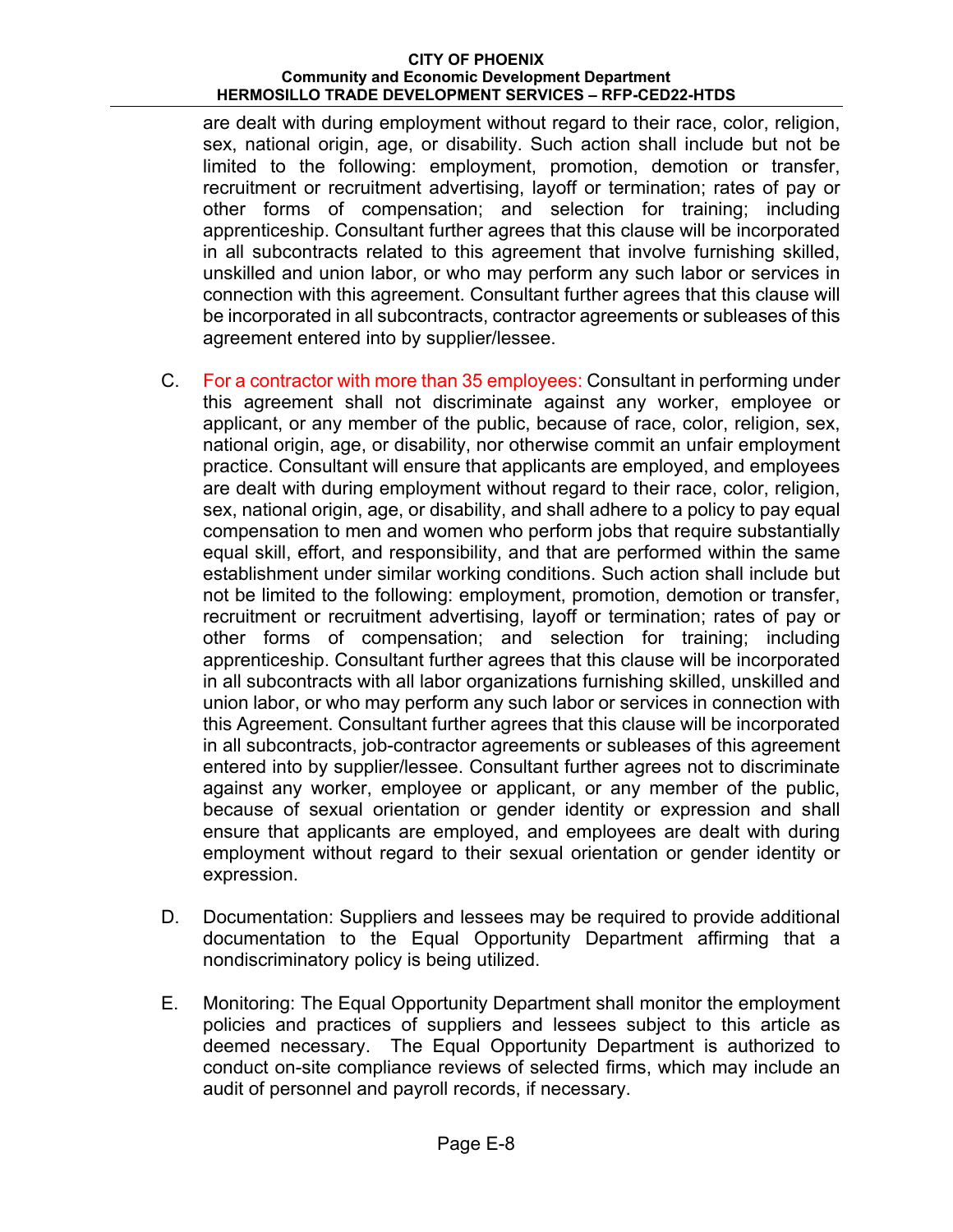## **10. SBE/DBE UTILIZATION**

The City extends to each individual, firm, vendor, supplier, contractor and subcontractor an equal economic opportunity to compete for City business and strongly encourages voluntary utilization of small and/or disadvantaged businesses to reflect both the industry and community ethnic composition. The use of such businesses is encouraged whenever practical.

## **11. AUDIT/RECORDS**

The City reserves the right, at reasonable times, to audit Consultant's books and records relative to the performance of service under this Agreement. All records pertaining to this Agreement shall be kept on a generally accepted accounting basis for a period of five (5) years following termination of the Agreement.

If, following an audit of this Agreement, the audit discloses the Consultant has provided false, misleading, or inaccurate cost and pricing data, and the cost discrepancies exceed 1% of the total Agreement billings, the Consultant will be liable for reimbursement of the reasonable, actual cost of the audit.

## **12. COMPLIANCE WITH LAWS**

Consultant shall comply with all existing and subsequently enacted federal, state and local laws, ordinances, codes, and regulations that are, or become applicable to this Agreement. If a subsequently enacted law imposes substantial additional costs on Consultant, a request for an amendment may be submitted pursuant to Paragraph 16.

## **13. AMENDMENTS**

Whenever an addition, deletion or alteration to the Services described in **Exhibit A** substantially changes the Scope of Work thereby materially increasing or decreasing the cost of performance, a supplemental agreement must first be approved in writing by the City and Consultant before such addition, deletion or alteration shall be performed. Changes to the Services may be made and the compensation to be paid to Consultant may be adjusted by mutual agreement, but in no event may the compensation exceed the amount authorized without further written authorization. It is specifically understood and agreed that no claim for extra work done or materials furnished by Consultant will be allowed except as provided herein, nor shall Consultant do any work or furnish any materials not covered by this Agreement unless first authorized in writing. Any work or materials furnished by Consultant without prior written authorization will be at Consultant's risk, cost and expense, and Consultant agrees to submit no claim for compensation or reimbursement for additional work done or materials furnished without prior written authorization.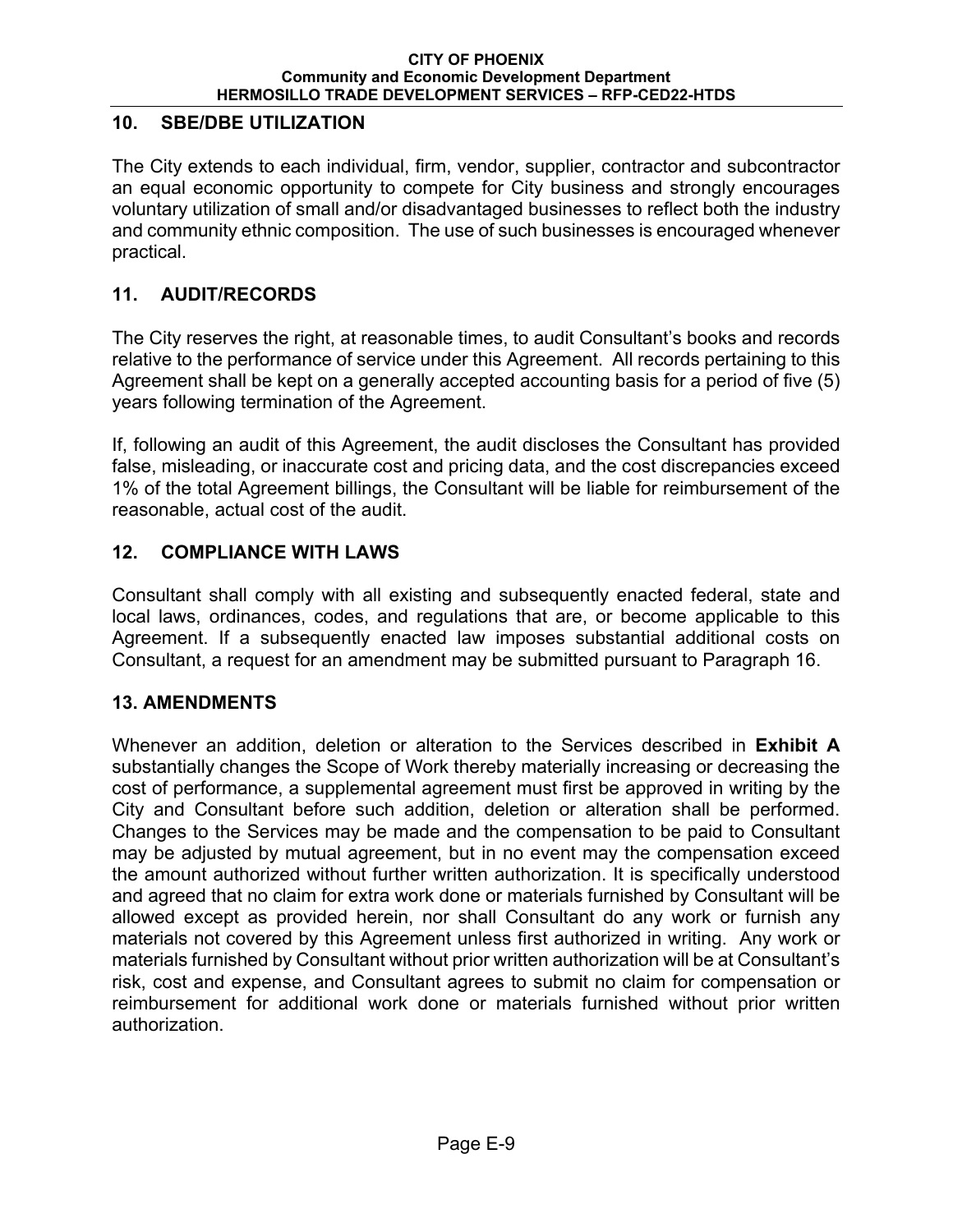## **14. NON-ASSIGNABILITY**

- A. This Agreement is in the nature of a personal services contract and Consultant shall have no power to assign its rights and obligations under this Agreement without the prior written consent of the City. Any attempt to assign without such prior written consent shall be void.
- B. An essential consideration provided to the City by Consultant to induce the City to enter into the Agreement is Consultant's representation that the individual(s) performing services shall include Consultant's principals, and and and and any of the above and  $\overline{a}$ . Therefore, should any of the above named individuals sever their relationship with the Consultant, or otherwise be unavailable to carry out Consultant's duties under this Agreement for an extended period of time, which period shall be determined at the sole discretion of the City, then the City, without notice, may immediately terminate this Agreement for cause.

## **15. NO ORAL ALTERATIONS**

No alteration or variation of the terms of this Agreement shall be binding on the parties herein unless such alteration or variation is in writing and signed by each of the parties to this Agreement. No oral understanding or agreement not incorporated in this Agreement shall be binding on any of the parties herein.

### **16. NOTICES**

Any notice, consent or other communication ("Notice") required or permitted under this Agreement shall be in writing and either: (1) delivered in person; (2) sent via e-mail, return receipt requested; (3) sent via facsimile transmission; (4) deposited with any commercial air courier or express delivery service; or (5) deposited in the United States mail, postage prepaid.

 If to Consultant: Name Company Name **Address** City, ST ZIP Telephone: E-Mail:

If to City: Name City of Phoenix Community and Economic Development Department 200 W. Washington Street, 20th Floor Phoenix, AZ 85003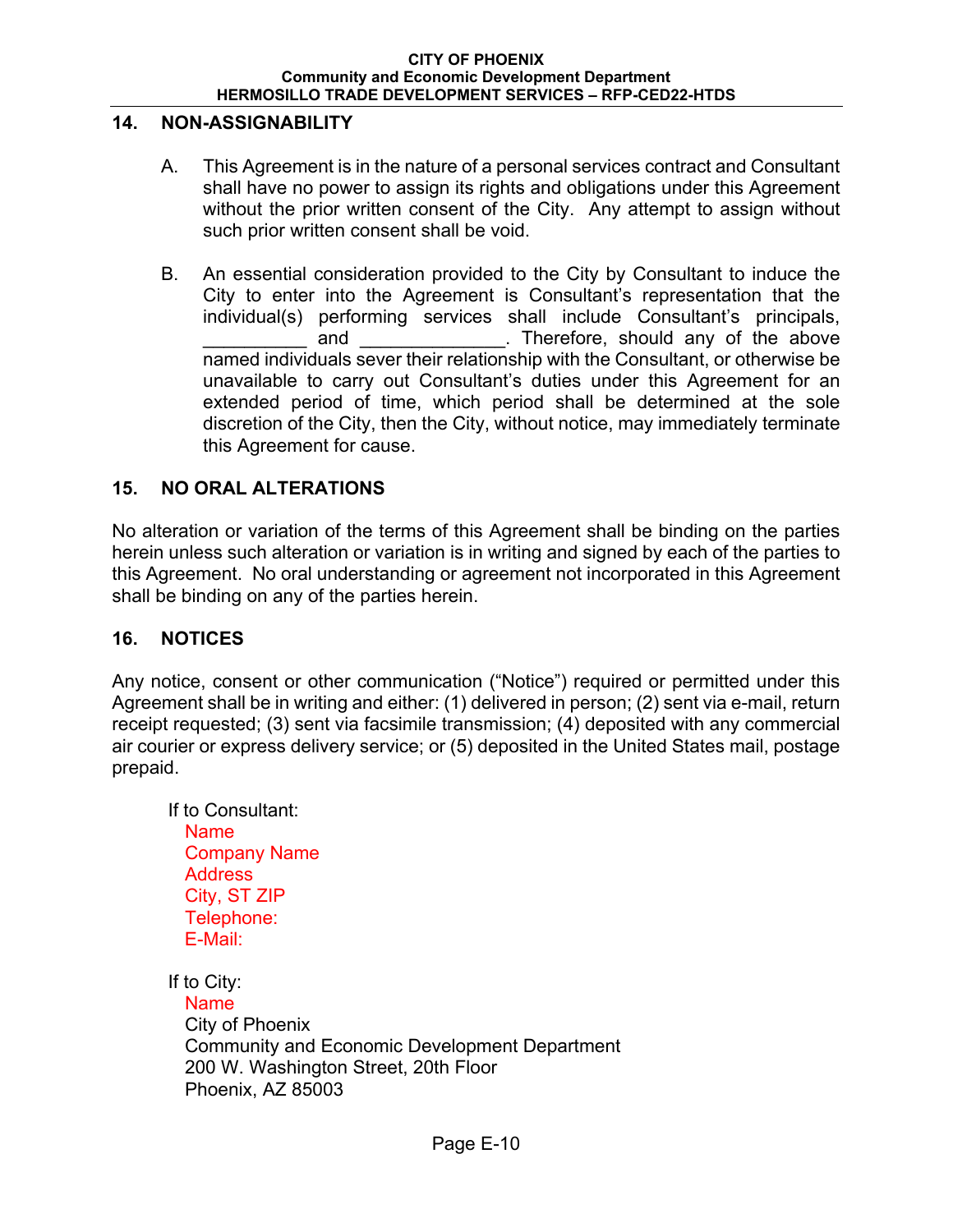### Telephone: E-Mail:

Notice shall be deemed received: (1) at the time it is personally served; (2) on the day it is sent via e-mail; (3) on the second day after its deposit with any commercial air courier or express delivery service; or (4) five business days after the Notice is deposited in the United States mail as above provided. Any time period stated in a Notice will be computed from the time the Notice is deemed received.

Notices sent by e-mail will also be sent by regular mail to the recipient at the above address. This requirement for duplicate Notice is not intended to change the effective date of the Notice sent by e-mail.

## **17. INTEGRATION**

This Agreement constitutes and embodies the full and complete understanding and agreement of the parties hereto and supersedes all prior understandings, agreements, discussions, proposals, bids, negotiations, communications, and correspondence, whether oral or written. No representation, promise, inducement or statement of intention has been made by any party hereto which is not embodied in this Agreement, and no party hereto shall be bound by or liable for any statement of intention not so set forth.

## **18. GOVERNING LAW; FORUM; VENUE**

This Agreement is executed and delivered in the State of Arizona, and the substantive laws of the State of Arizona (without reference to choice of law principles) shall govern their interpretation and enforcement. Any action brought to interpret or enforce any provision of this Agreement that cannot be administratively resolved, or otherwise related to or arising from this Agreement, shall be commenced and maintained in the state or federal courts of the State of Arizona, Maricopa County, and each of the parties, to the extent permitted by law, consents to jurisdiction and venue in such courts for such purposes.

# **19. FISCAL YEAR CLAUSE**

The City's fiscal year begins July 1st and ends June 30th each calendar year. The City may make payment for services rendered or costs encumbered only during a fiscal year and for a period of sixty (60) days immediately following the close of the fiscal year, under the provisions of A.R.S. §42-17108. Therefore, Consultant must submit billings for services performed or costs incurred prior to the close of a fiscal year within ample time to allow payment within this 60-day period.

# **20. TERMINATION OR SUSPENSION OF SERVICES**

**City's Right to Terminate:** The City reserves the right to terminate this Agreement with or without cause, or to abandon the Services, or any part of the Services not then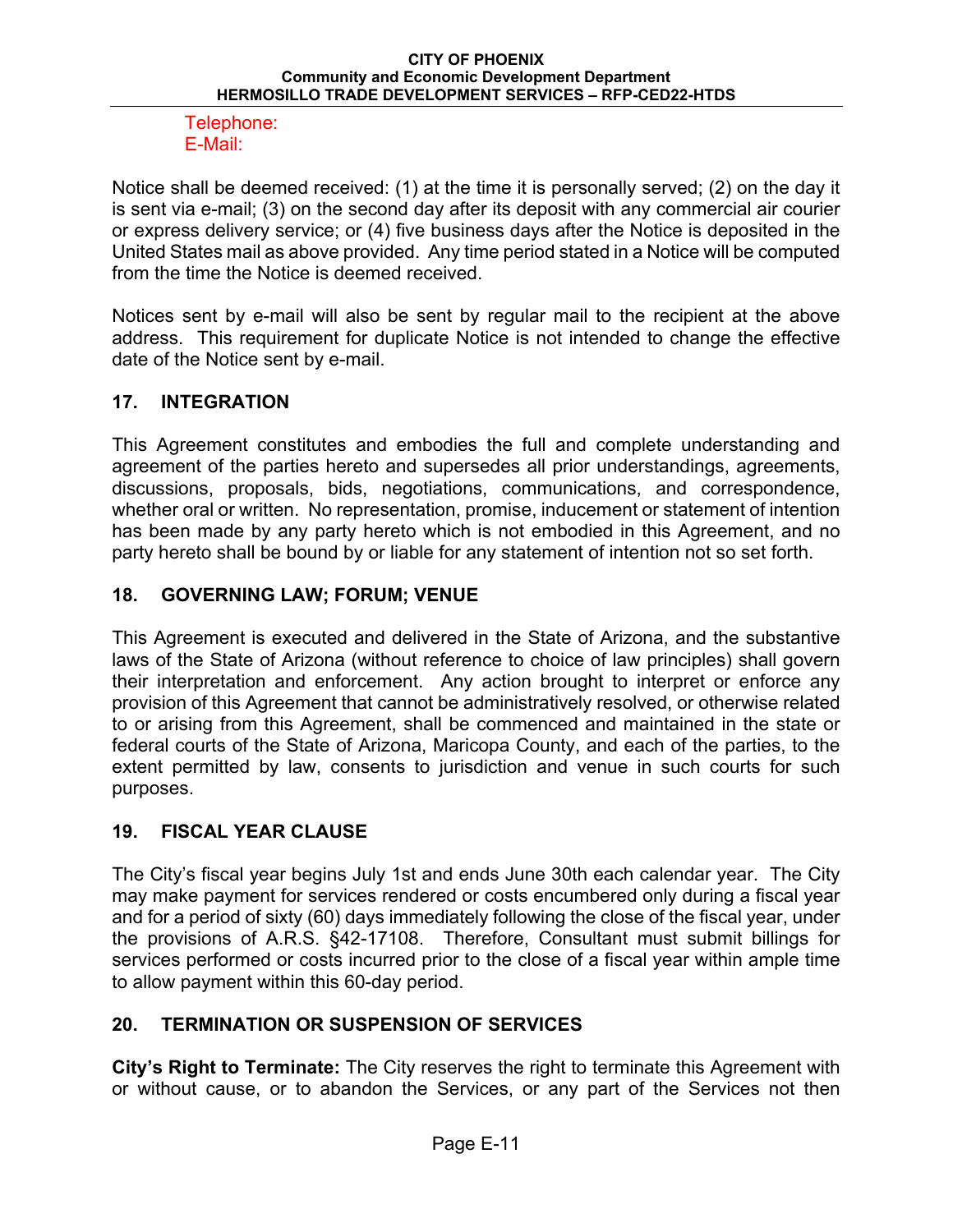completed, by notifying Consultant in writing specifying the nature, extent, and effective date of the termination. Immediately upon receiving a written notice to terminate or suspend Services, Consultant will:

- A. Discontinue advancing the work in progress, or such part that is described in the notice (unless the notice directs otherwise).
- B. Deliver to the City all collected raw data, draft reports, preliminary reports, working papers, estimates and forecasts entirely or partially completed, together with all unused materials supplied by the City.
- C. Appraise the work it has completed and submit its appraisal to the City for evaluation.
- D. Be paid in full the pro rata value for services performed to the date of its receipt of the Notice of Termination, including reimbursement for all reasonable costs and expenses incurred by Consultant in terminating the work, including demobilization of field service. No payment shall be made for loss of anticipated profits or unperformed services.

## **21. FINAL PAYMENT**

## A. **Payment**

The City will make final payment for all Services performed and accepted within 60 days after Consultant has delivered to the City any final progress reports, documentation, materials and evidence of costs and disbursement as required under this Agreement. Any use by the City of preliminary reports, raw data or other incomplete material returned by Consultant will be at the City's sole risk for such use.

# B. **Temporary Suspension**

The City may, by written notice, direct Consultant to suspend performance on all or any part of the Services for such period of time as may be determined by the City to be necessary or desirable for its convenience. If such suspension causes additional expense to Consultant in performance, and not due to fault or negligence of Consultant, the payment will be adjusted on the basis of actual costs resulting directly from the suspension, and the period for performance of the Services will be extended by mutual agreement. Any claim by Consultant for a price adjustment must be supported by appropriate documentation asserted promptly after Consultant has been notified to suspend performance.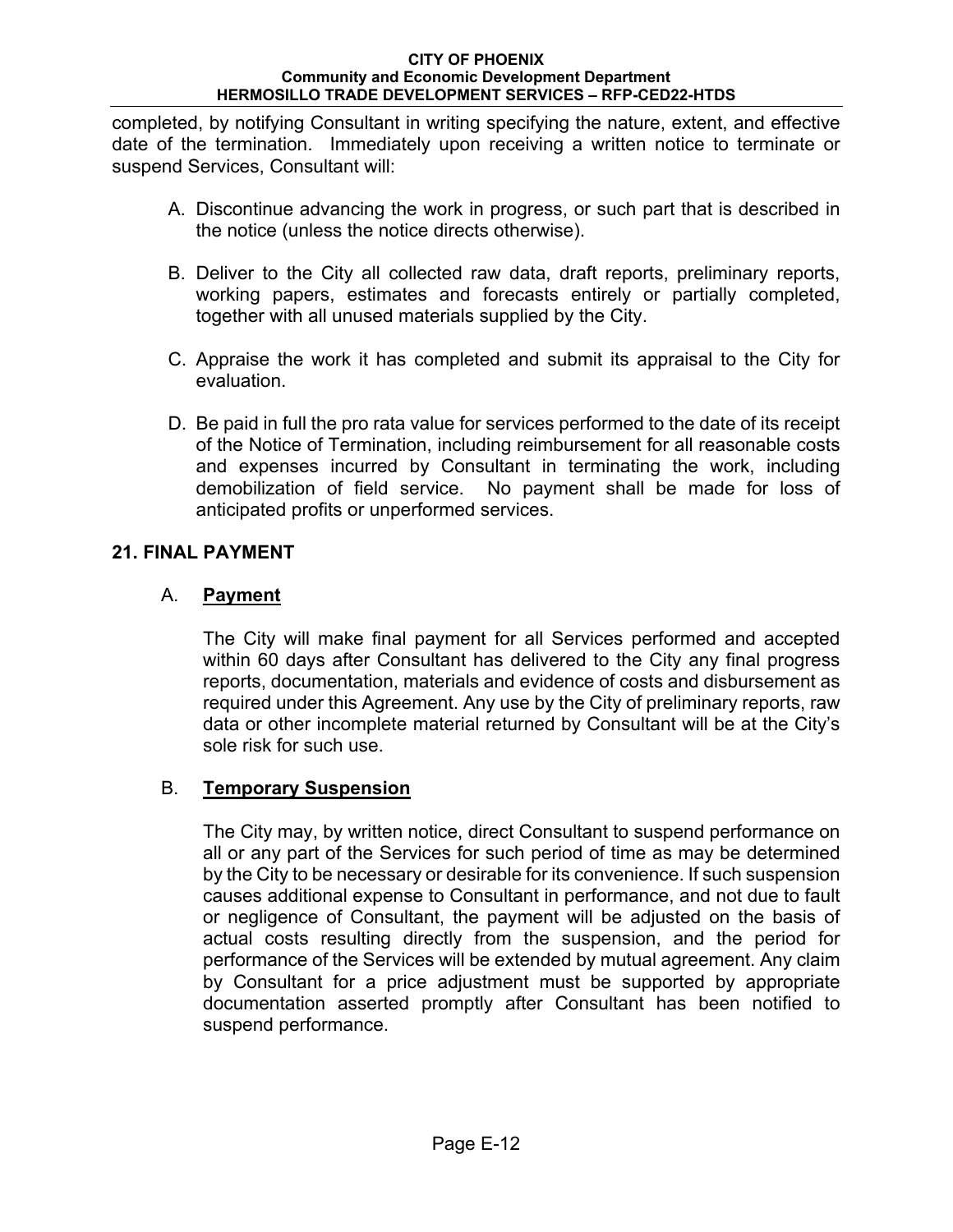## **22. PROFESSIONAL COMPETENCY**

## A. **Qualifications**

Consultant represents that it is familiar with the nature and extent of this Agreement, the Services, and any conditions that may affect its performance under this Agreement. Consultant further represents that it is fully experienced and properly qualified, is in compliance with all applicable license requirements, and is equipped, organized, and financed to perform such Services.

## B. **Level of Care and Skill**

Services provided by Consultant will be performed in a manner consistent with that level of care and skill ordinarily exercised by members of Consultant's profession currently practicing in the same industry under similar conditions. Acceptance or approval by the City of Consultant's work shall in no way relieve Consultant of liability to the City for damages suffered or incurred arising from the failure of Consultant to adhere to the aforesaid standard of professional competence.

## **23. SPECIFIC PERFORMANCE**

Consultant agrees that in the event of a breach by Consultant of any material provision of this Agreement, the City shall, upon proper action instituted by it, be entitled to a decree of specific performance thereof according to the terms of this Agreement. In the event the City shall elect to treat any such breach on the part of Consultant as a discharge of the Agreement, the City may nevertheless maintain an action to recover damages arising out of such breach. This paragraph is not intended as a limitation of such other remedies as may be available to the City under law or equity.

## **24. FORCE MAJEURE**

Consultant shall not be responsible or liable for, or deemed in breach hereof because of any delay in the performance of its obligations hereunder to the extent caused by circumstances beyond its control, without its fault or negligence, and that could not have been prevented by the exercise of due diligence, including but not limited to fires, natural disasters, riots, wars, unavoidable and unforeseeable site conditions, failure of the City to provide data within the City's possession or to make necessary decisions or provide necessary comments in connection with any required reports prepared by Consultant in connection with the Services and the unforeseeable inability to obtain necessary site access, authorization, permits, licenses, certifications and approvals (such causes hereafter referred to as "Force Majeure").

## **25. DOCUMENTATION**

## A. **Title**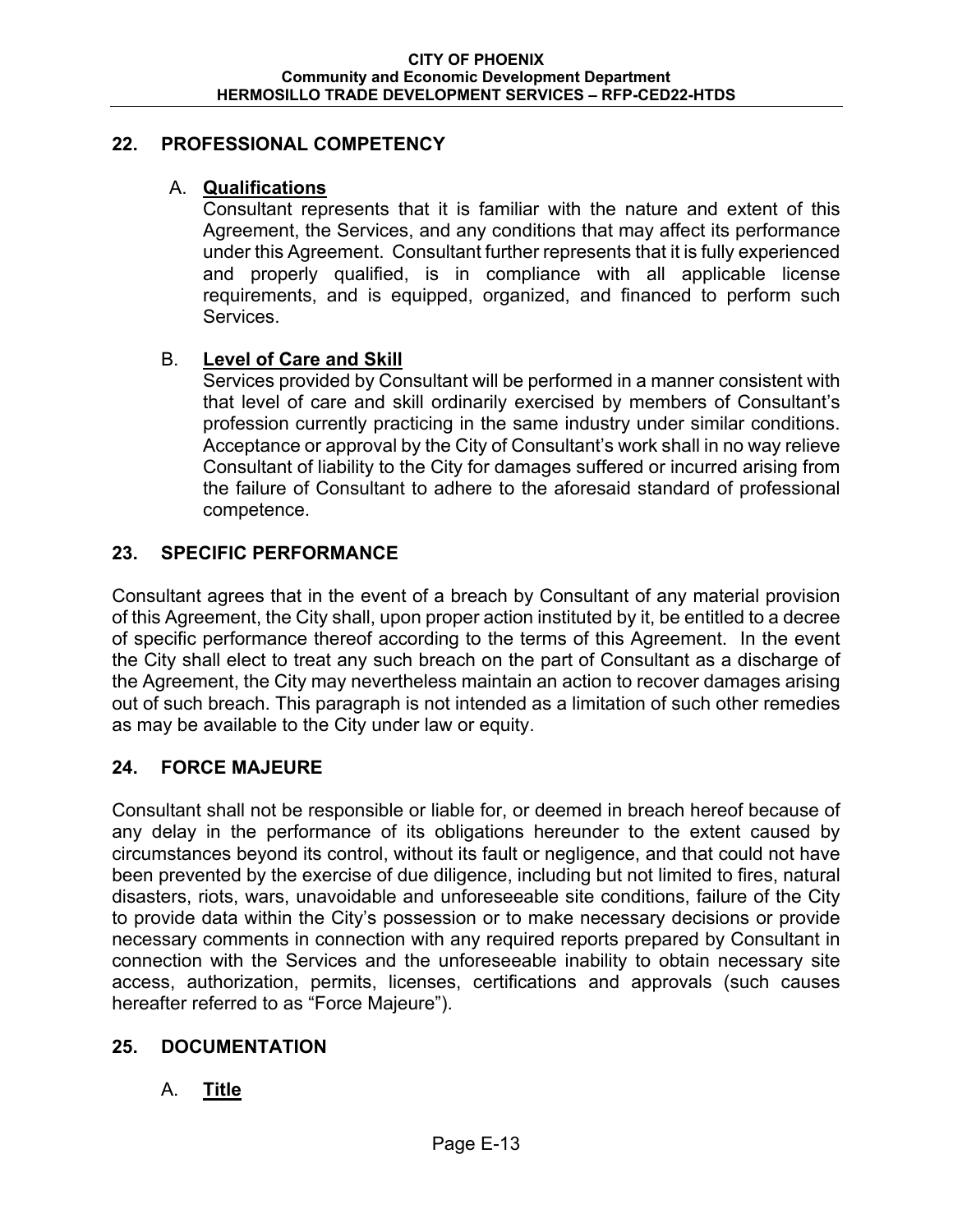All documents including but not limited to artwork, copy, posters, billboards, photographs, video tapes, audio tapes, systems designs, drawings, estimates, field notes, investigations, software, reports, diagrams, surveys, analyses, studies or any other original works of authorship created by Consultant in the performance of this Agreement are to be and remain "works for hire" under Title 17, United States Code, and the property of the City and all copyright ownership and authorship rights in the work(s) shall belong to the City pursuant to 17 U.S.C. § 201(b). In the event that the work(s) that is/are the subject matter of this Agreement is deemed to not be work for hire, then Consultant hereby assigns to the City all of the right, title and interest for the entire world in and to the work(s) and the copyright therein. Consultant agrees to cooperate and execute additional documents reasonably necessary to conform to its obligations under this paragraph.

All documents, together with all unused materials supplied by the City, are to be delivered to the City upon termination of this Agreement before the final payment is made to Consultant.

## B. **Dissemination and Retention**

There shall be no dissemination or publication of any information gathered, or documents prepared in the course of the performance of the Services without the prior written consent of the City. Should the City, upon advice of counsel, deem it necessary, due to existing or anticipated litigation, to assert a legal privilege of protection and non-disclosure with regard to the subject matter of this Agreement, then, and in that event, upon written demand, Consultant shall relinquish to the possession and control of the City its entire file related to this Agreement and only those portions of said file deemed by the City to be not privileged shall be returned to Consultant pending the resolution of the existing or anticipated litigation.

## C. **Format and Quality**

All documents prepared by Consultant shall be prepared in a format and at a quality approved by the City.

## D. **Document Review**

Consultant shall review all documents provided by the City related to the performance of the Services and shall promptly notify the City of any defects or deficiencies discovered in such review.

## E. **Submittals**

Consultant shall provide timely and periodic submittals of all documents required of Consultant, including subcontracts, if any, as such become available to the City for review.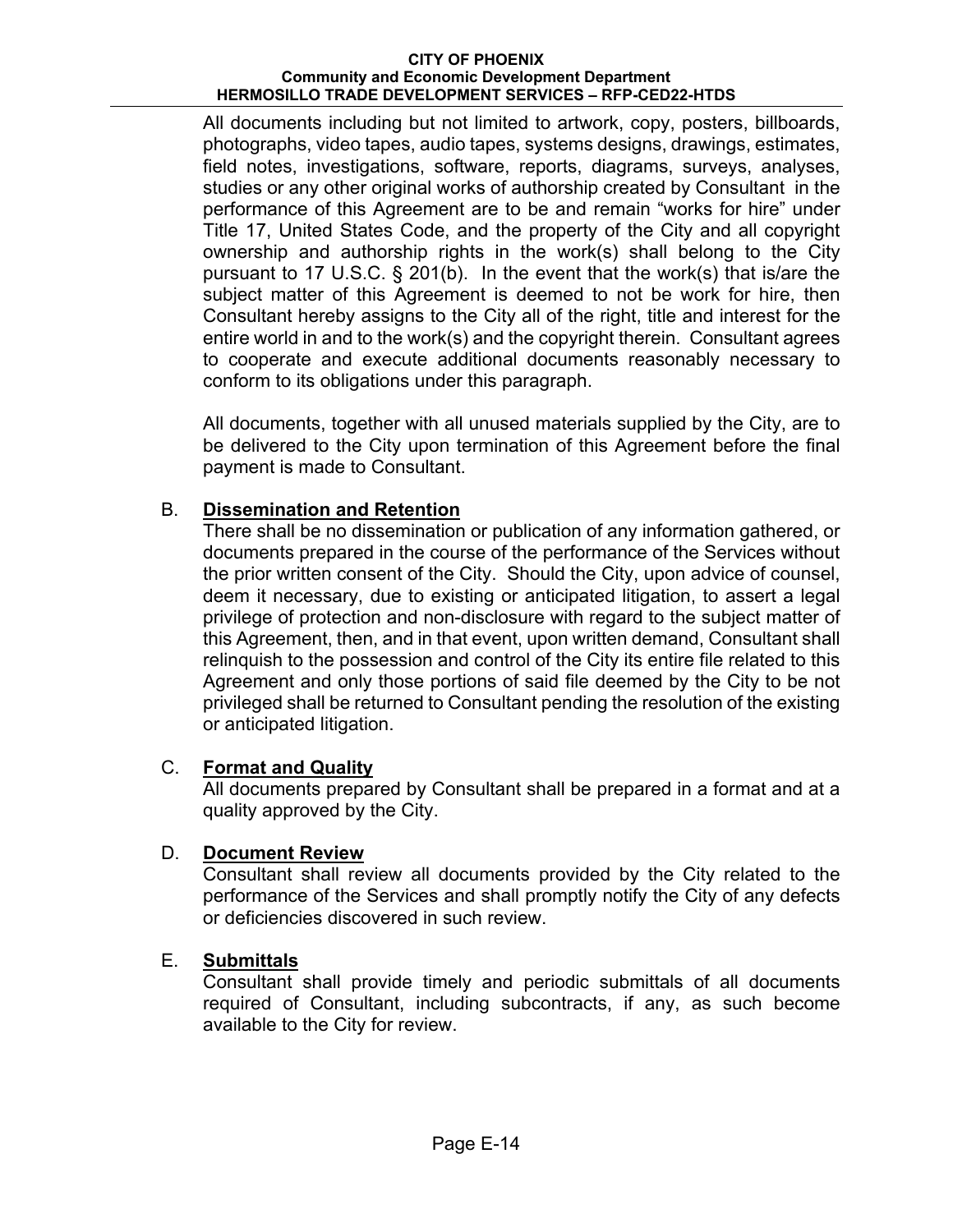## **26. RELEASE OF INFORMATION - ADVERTISING AND PROMOTION**

Consultant shall not publish, release, disclose or announce to any member of the public, press, official body, or any other third party: (1) any information concerning this Agreement, the Services, or any part thereof; or (2) any documentation or the contents thereof, without the prior written consent of the City, except as required by law. The name of any site on which Services are performed shall not be used in any advertising or other promotional context by Consultant without the prior written consent of the City.

## **27. CONFLICTS OF INTEREST**

- A. Consultant acknowledges that, to the best of its knowledge, information and belief, no person has been employed or retained to solicit or secure this Agreement upon a promise of a commission, percentage, brokerage, or contingent fee, and that no member of the Phoenix City Council or any employee of the City has any financial interest in the consulting firm. For breach of violation of this warranty, the City shall have the right to annul this Agreement without liability, including any such commission, percentage, brokerage or contingent fee.
- B. The City reserves the right to immediately terminate this Agreement in the event that the City determines that the Consultant has an actual or apparent conflict of interest.
- C. Upon a finding by the City that gratuities in the form of entertainment, gifts or inducements were offered or given by Consultant, or any agent or representative of Contractor, to any officer or employee of the City for the purpose of securing this Agreement, or securing favorable treatment with respect to the awarding, amending, or making of any determination with respect to the performance of this Agreement, the City may, by one (1) calendar day written notice to Consultant, terminate the right of Consultant to proceed under this Agreement, provided that the existence of the facts upon which the City made such finding shall be an issue and may be litigated in an Arizona court of competent jurisdiction. In the event of such termination, the City shall be entitled to the same remedies against Consultant as could be pursued in the event of default by Consultant.
- D. This Agreement is subject to the requirements of A.R.S. §38-511.

## **28. CLAIMS OR DEMANDS AGAINST THE CITY**

Consultant acknowledges and accepts the provisions of Chapter 18, Section 14 of the Charter of the City of Phoenix, pertaining to claims or demands against the City, including provisions therein for set-off of indebtedness to the City against demands on the City, and Consultant agrees to adhere to the prescribed procedure for presentation of claims and demands. Nothing in Chapter 18, Section 14 of the Charter of the City of Phoenix alters,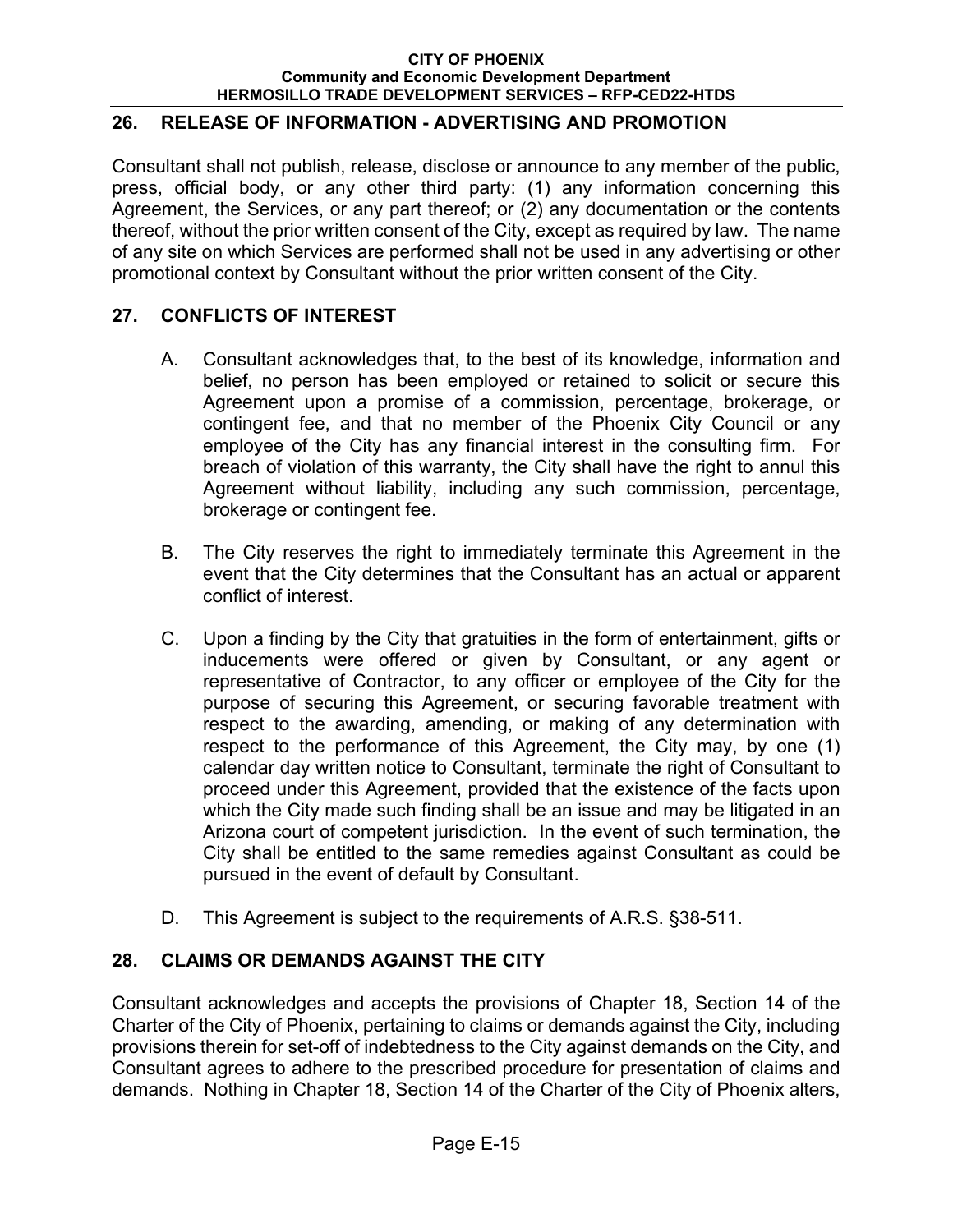amends or modifies the supplemental and complementary requirements of the State of Arizona Notice of Claim statutes, A.R.S. §§ 12-821 and 12-821.01, pertaining to claims or demands against the City. If for any reason it is determined that the City Charter and state law conflict, then state law shall control.

Moreover, nothing in this Agreement shall constitute a dispute resolution process, an administrative claims process, or contractual term as used in A.R.S. § 12-821.01(C), sufficient to affect the date on which the cause of action accrues within A.R.S. § 12- 821.01(A) and (B).

## **29. WAIVER OF CLAIMS FOR ANTICIPATED PROFITS**

Consultant waives any claims against the City and its officers, officials, agents and employees for loss of anticipated profits caused by any suit or proceeding, directly or indirectly, involving any part of this Agreement.

## **30. CONTINUATION DURING DISPUTES**

- A. Consultant agrees as a condition of this Agreement that in the event of any dispute between the parties, provided no Notice of Termination has been given by the City, and if it is feasible under the terms of this Agreement each party shall continue to perform the obligations not related to the dispute required of it during the resolution of such dispute, unless enjoined or prohibited by a court of competent jurisdiction.
- B. Failure or delay by either party to exercise any right, power or privilege specified in or appurtenant to this Agreement shall not be deemed a waiver.

# **31. THIRD PARTY BENEFICIARY CLAUSE**

The parties expressly agree that this Agreement is not intended by any of its provisions to create any right of the public or any member thereof as a third party beneficiary nor to authorize anyone not a party to this Agreement to maintain a suit for personal injuries or property damage pursuant to the terms or provisions of this Agreement.

# **32. PUBLIC RECORDS**

- A. Notwithstanding any provisions of this Agreement regarding confidentiality, secrets, or protected rights, the Consultant acknowledges that all documents provided to the City may be subject to disclosure by laws related to open public records. Consequently, the Consultant understands that disclosure of some or all of the items subject to this Agreement may be required by law.
- B. In the event City receives a request for disclosure that is reasonably calculated to incorporate information that might be considered confidential by Consultant, the City agrees to provide the Consultant with notice of that request, which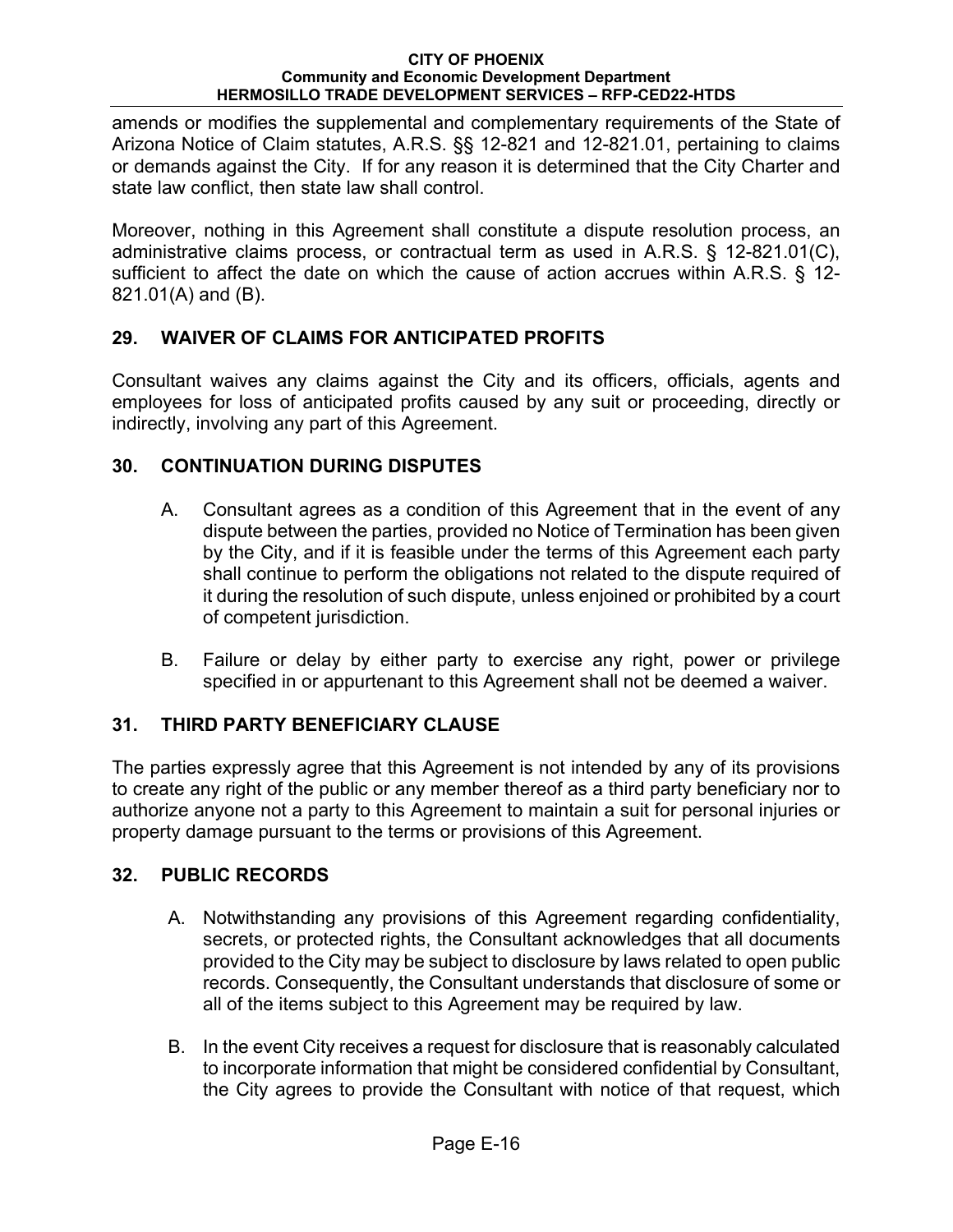shall be deemed given when deposited by the City with the USPS for regular delivery to the address of the Consultant specified in their proposal. Within ten days of City notice by the City, the Consultant will inform the City in writing of any objection by the Consultant to the disclosure of the requested information. Failure by the Consultant to object timely shall be deemed to waive any objection and any remedy against the City for disclosure.

C. In the event Consultant objects to disclosure within the time specified, the Consultant agrees to handle all aspects related to request, including properly communicating with the requestor and timely responding with information the disclosure of which the Consultant does not object thereto. Furthermore, the Consultant agrees to indemnify and hold harmless the City from any claims, actions, lawsuits, or any other controversy or remedy, in whatever form, that arises from the failure to comply with the request for information and the laws pertaining to public records, including defending the City in any legal action and payment of any penalties or judgments. This provision shall survive the termination of this Agreement.

IN WITNESS WHEREOF, the parties herein have caused this Agreement to be executed as of the Effective Date.

> **CITY**  CITY OF PHOENIX, a municipal corporation JEFFREY BARTON, City Manager

By:

Christine Mackay Community and Economic Development **Director** 

ATTEST:

 $\overline{a}$ City Clerk

APPROVED AS TO FORM: CRIS MEYER, City Attorney

 $\mathsf{By:}$ Assistant Chief Counsel

|     | <b>TYPE FULL LEGAL NAME OF CONSULTANT]</b> |
|-----|--------------------------------------------|
|     | <b>"CONSULTANT"</b>                        |
| By: |                                            |

[**Type Name of Signatory]** 

Title: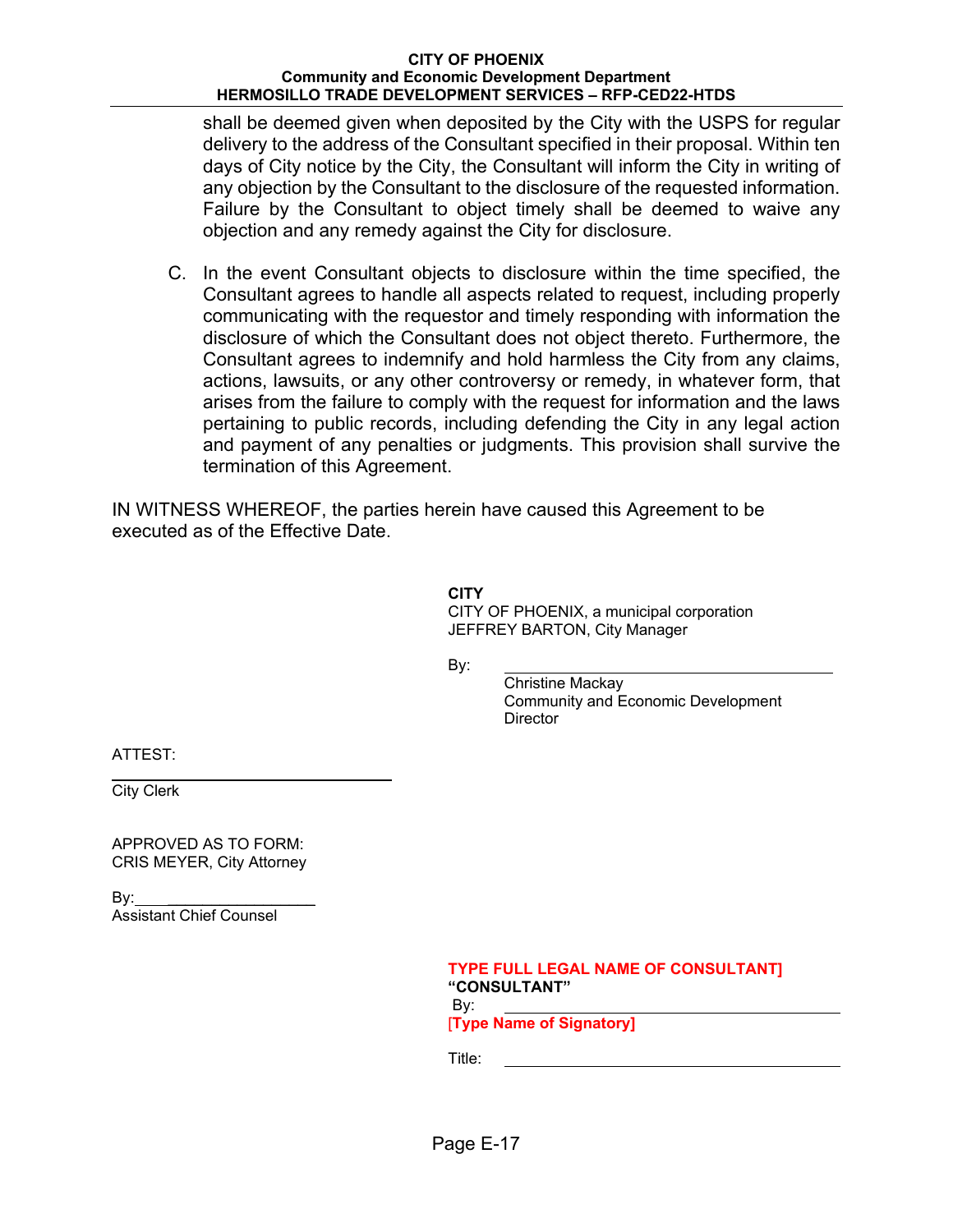## **Exhibit A SCOPE OF WORK**

To be added from RFP and successful proposer's proposal before execution of this Agreement.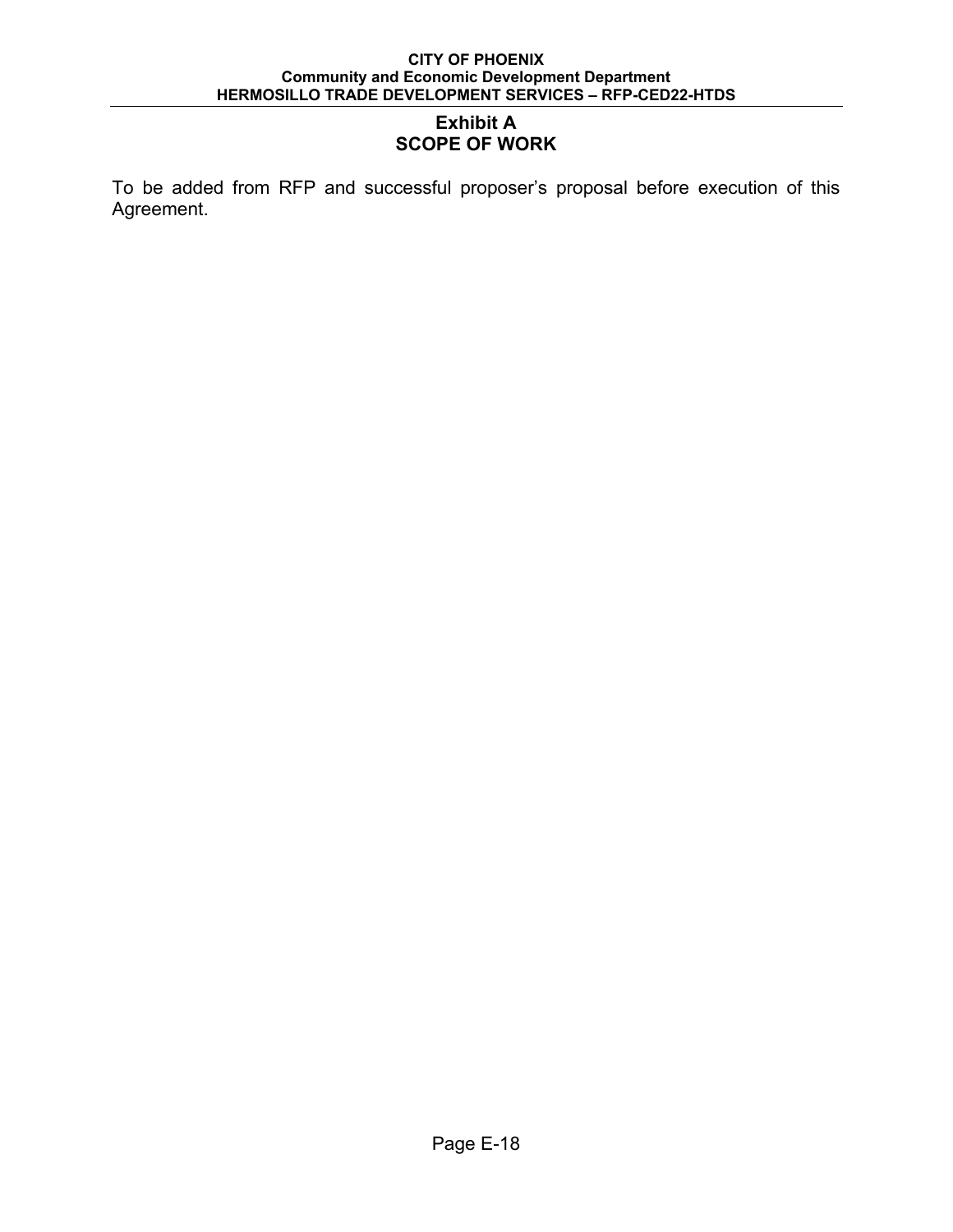## **Exhibit B FEES**

To be negotiated and added before execution of this Agreement.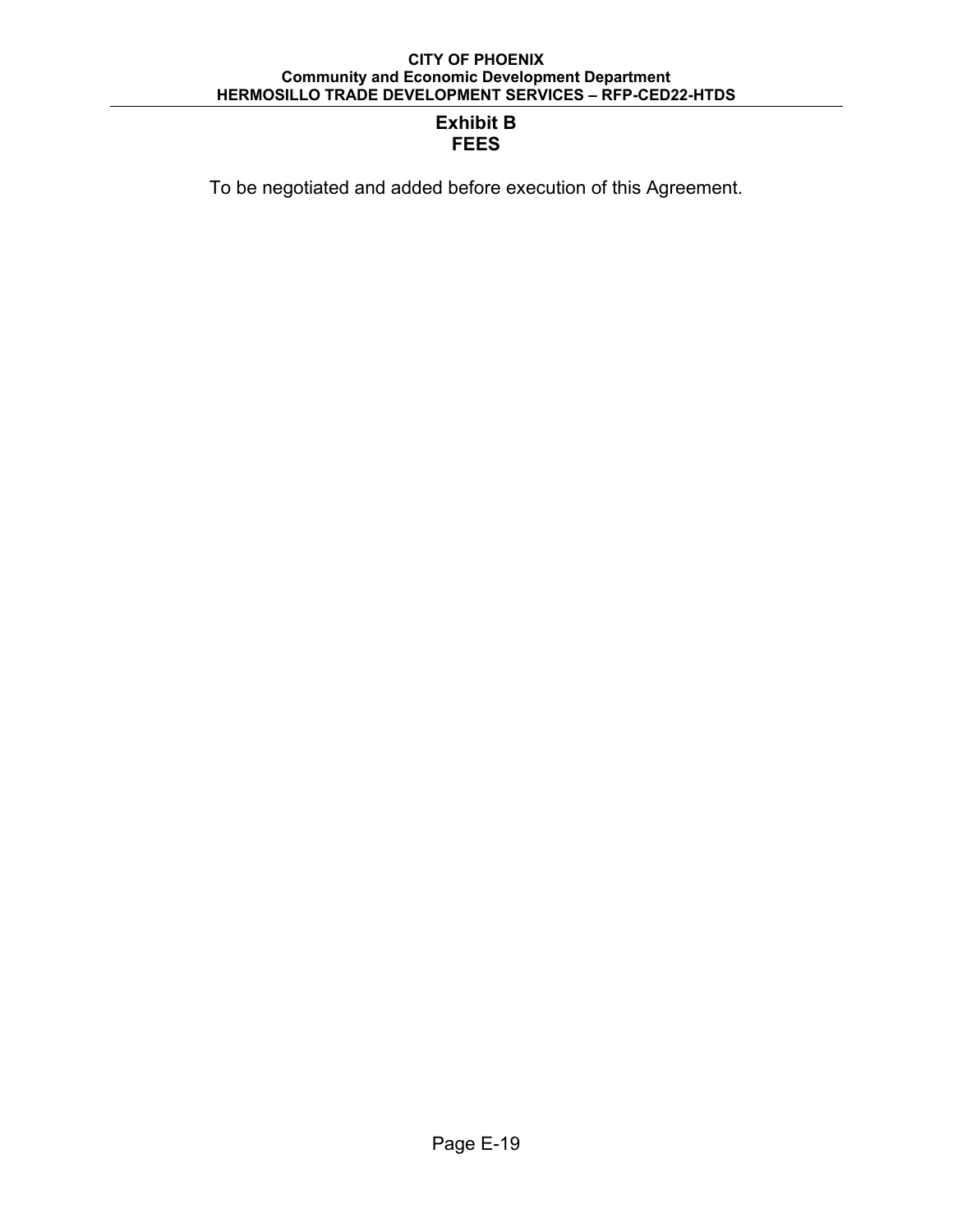### **Exhibit C INSURANCE REQUIREMENTS**

## **1. DEFENSE AND INDEMNIFICATION CLAUSE:**

Consultant ("Indemnitor") must defend, indemnify, and hold harmless the City of Phoenix and its officers, officials (elected or appointed), agents, and employees ("Indemnitee") from and against any and all claims, actions, liabilities, damages, losses, or expenses (including but not limited to court costs, attorney fees, expert fees, and costs of claim processing, investigation and litigation) of any nature or kind whatsoever ("Losses") caused, or alleged to be caused, in whole or in part, by the wrongful, negligent or willful acts, or errors or omissions of Indemnitor or any of its owners, officers, directors, members, managers, agents, employees or subcontractors ("Indemnitor's Agents") arising out of or in connection with this Contract. This defense and indemnity obligation includes holding Indemnitee harmless for any Losses or other amount arising out of or recovered under any state's Workers' Compensation Law or arising out of the failure of Indemnitor or Indemnitor's Agents to conform to any federal, state or local law, statute, ordinance, rule, regulation or court decree. Indemnitor's duty to defend Indemnitee accrues immediately at the time a claim is threatened or a claim is made against Indemnitee, whichever is first. Indemnitor's duty to defend exists regardless of whether Indemnitor is ultimately found liable. Indemnitor must indemnify Indemnitee from and against any and all Losses, except where it is proven that those Losses are solely as a result of Indemnitee's own negligent or willful acts or omissions. Indemnitor will be responsible for primary loss investigation, defense and judgment costs where this indemnification applies. In consideration of the award of this Contract, Indemnitor agrees to waive all rights of subrogation against Indemnitee for losses arising from or related to any work performed by Indemnitor or Indemnitor's Agents for the City of Phoenix. The obligations of Indemnitor under this provision survive the termination or expiration of this Contract.

## **2. CONSULTANT'S INSURANCE:**

Consultant and subconsultants must procure insurance against claims that may arise from or relate to performance of the work hereunder by Consultant and its agents, representatives, employees and subconsultants. Consultant and subconsultants must maintain that insurance until all their obligations have been discharged, including any warranty periods under this Contract.

The City in no way warrants that the limits stated in this section are sufficient to protect the Consultant from liabilities that might arise out of the performance of the work under this Contract by the Consultant, its agents, representatives, employees or subconsultants and Consultant may purchase additional insurance as they determine necessary.

**2.1. SCOPE AND LIMITS OF INSURANCE:** Consultant must provide coverage with limits of liability not less than those stated below. An excess liability policy or umbrella liability policy may be used to meet the liability limits provided that (1)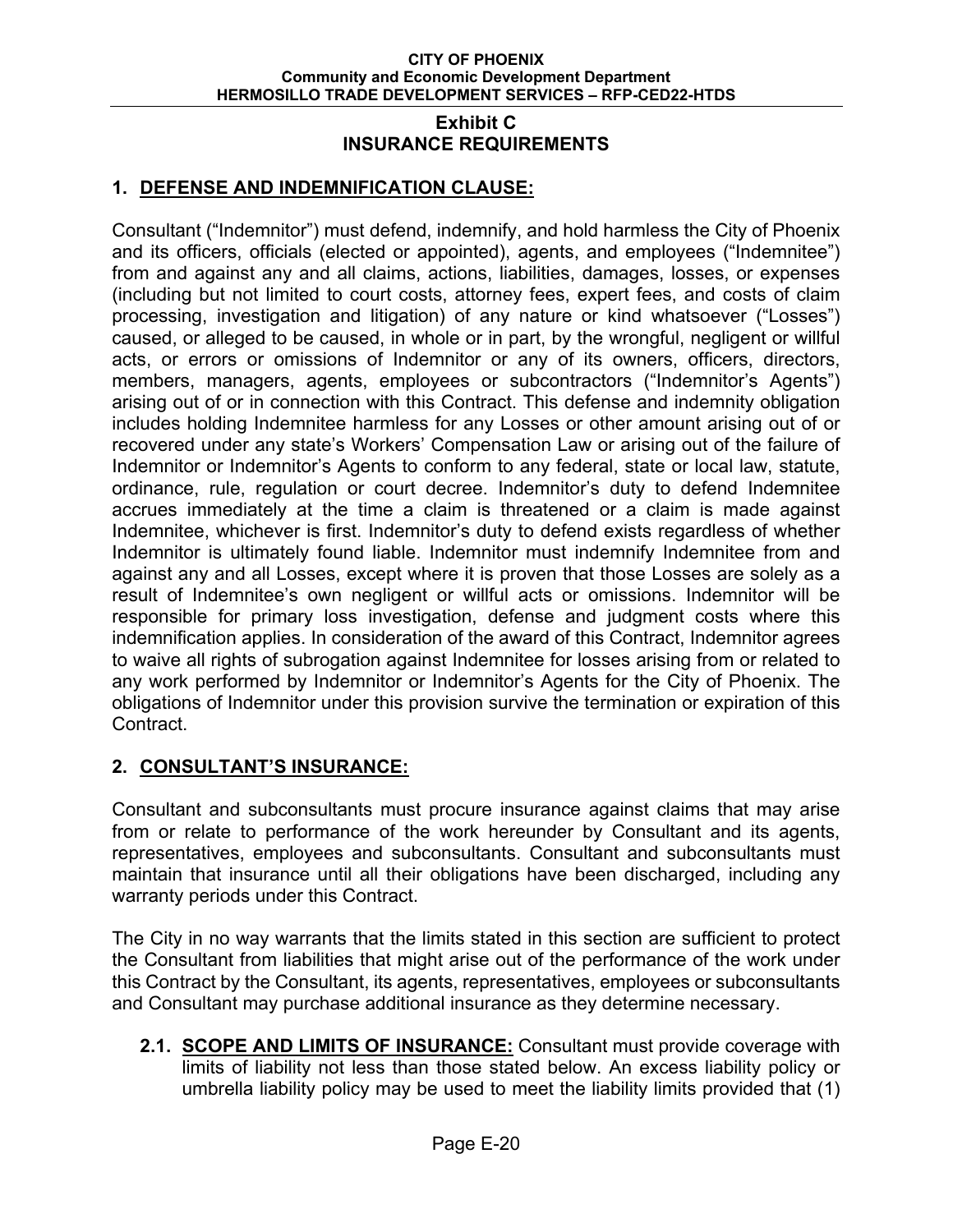the coverage is written on a "following form" basis, and (2) all terms under each line of coverage below are met.

| 2.1.1. Commercial General Liability – Occurrence Form |  |             |
|-------------------------------------------------------|--|-------------|
| <b>General Aggregate</b>                              |  | \$2,000,000 |
| Products – Completed Operations Aggregate             |  | \$1,000,000 |
| Personal and Advertising Injury                       |  | \$1,000,000 |
| Each                                                  |  | \$1,000,000 |

- The policy must name the City of Phoenix as an additional insured with respect to liability for bodily injury, property damage and personal and advertising injury with respect to premises, ongoing operations, products and completed operations and liability assumed under an insured contract arising out of the activities performed by, or on behalf of the Consultant related to this Contract.
- There shall be no endorsement or modification which limits the scope of coverage or the policy limits available to the City of Phoenix as an additional insured.
- City of Phoenix is an additional insured to the full limits of liability purchased by the Consultant.
- The Consultant's insurance coverage must be primary and non-contributory with respect to any insurance or self-insurance carried by the City.

## **2.1.2. Worker's Compensation and Employers' Liability**

| For Consultant based in the U.S.: |           |
|-----------------------------------|-----------|
| <b>Workers' Compensation</b>      | Statutory |
| Employers' Liability:             |           |
| Each Accident                     | \$100,000 |
| Disease - Each Employee           | \$100,000 |
| Disease - Policy Limit            | \$500,000 |

- Policy must contain a waiver of subrogation against the City of Phoenix.
- This requirement does not apply when a contractor or subcontractor is exempt under A.R.S. §23-902(E), **AND** when such contractor or subcontractor executes the appropriate sole proprietor waiver form.

For Consultant based in Mexico:

Consultant shall comply with any and all applicable Workers' Compensation Statutory Employers' Liability laws or similar requirements from the country of Mexico.

## **2.1.3. Professional Liability (Errors and Omissions Liability)**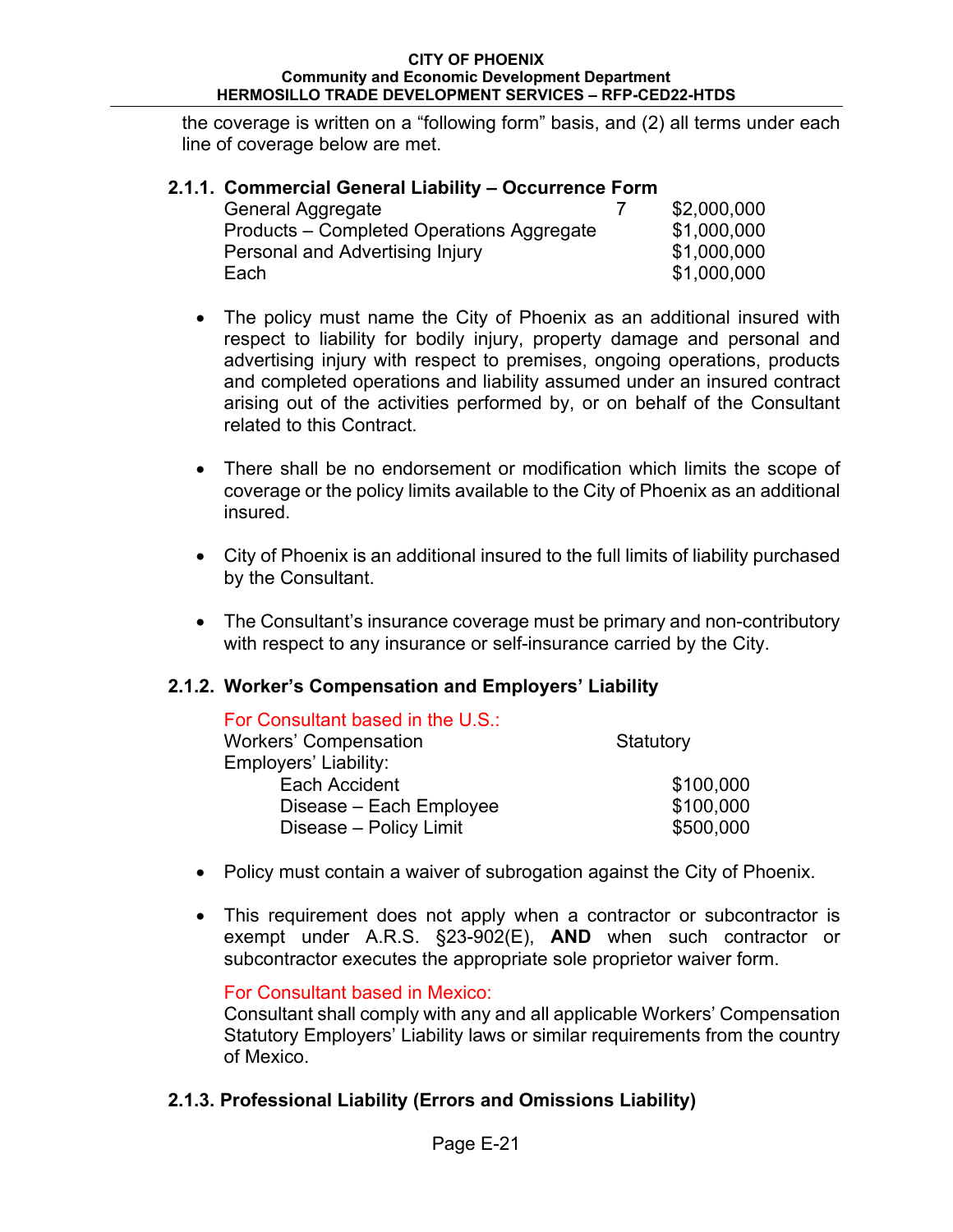| Each Claim       | \$1,000,000 |
|------------------|-------------|
| Annual Aggregate | \$1,000,000 |

- The policy must cover liability arising from the failure to meet the professional standards required or expected in the delivery of those services as defined in the Scope of Services of this Contract.
- Consultant warrants that any retroactive date under the policy must precede the effective date of this Contract; and that either continuous coverage will be maintained, or an extended reporting period will be exercised for a period of two (2) years beginning at the time work under this Contract is completed.
- **2.2. NOTICE OF CANCELLATION:** For each insurance policy required by the insurance provisions of this Contract, the Consultant must provide to the City, within 5 business days of receipt, a notice if a policy is suspended, voided or cancelled for any reason. Such notice must be mailed, emailed, or hand delivered to the City representative listed in **Section 16.**
- **2.3. ACCEPTABILITY OF INSURERS:** Insurance is to be placed with insurers duly licensed or authorized to do business in the state of Arizona and with an "A.M. Best" rating of not less than B+ VI. The City in no way warrants that the required minimum insurer rating is sufficient to protect the Consultant from potential insurer insolvency.
- **2.4. VERIFICATION OF COVERAGE:** Consultant must furnish the City with certificates of insurance (ACORD form or equivalent approved by the City) as required by this Contract. The certificates for each insurance policy are to be signed by a person authorized by that insurer to bind coverage on its behalf*.*

All certificates and any required endorsements are to be received and approved by the City before work commences. Each insurance policy required by this Contract must be in effect at or prior to commencement of work under this Contract and remain in effect for the duration of the project. Failure to maintain the insurance policies as required by this Contract or to provide evidence of renewal is a material breach of contract.

All certificates required by this Contract must be sent directly to the City representative listed in **Section 19.** The City project/contract number and project description must be noted on the certificate of insurance. The City reserves the right to review complete copies of all insurance policies required by this Contract at any time**. DO NOT SEND CERTIFICATES OF INSURANCE TO THE CITY'S RISK MANAGEMENT DIVISION.**

**2.5. SUBCONSULTANTS:** Consultant's certificates shall include all subconsultants as additional insureds under its policies **OR** Consultant shall be responsible for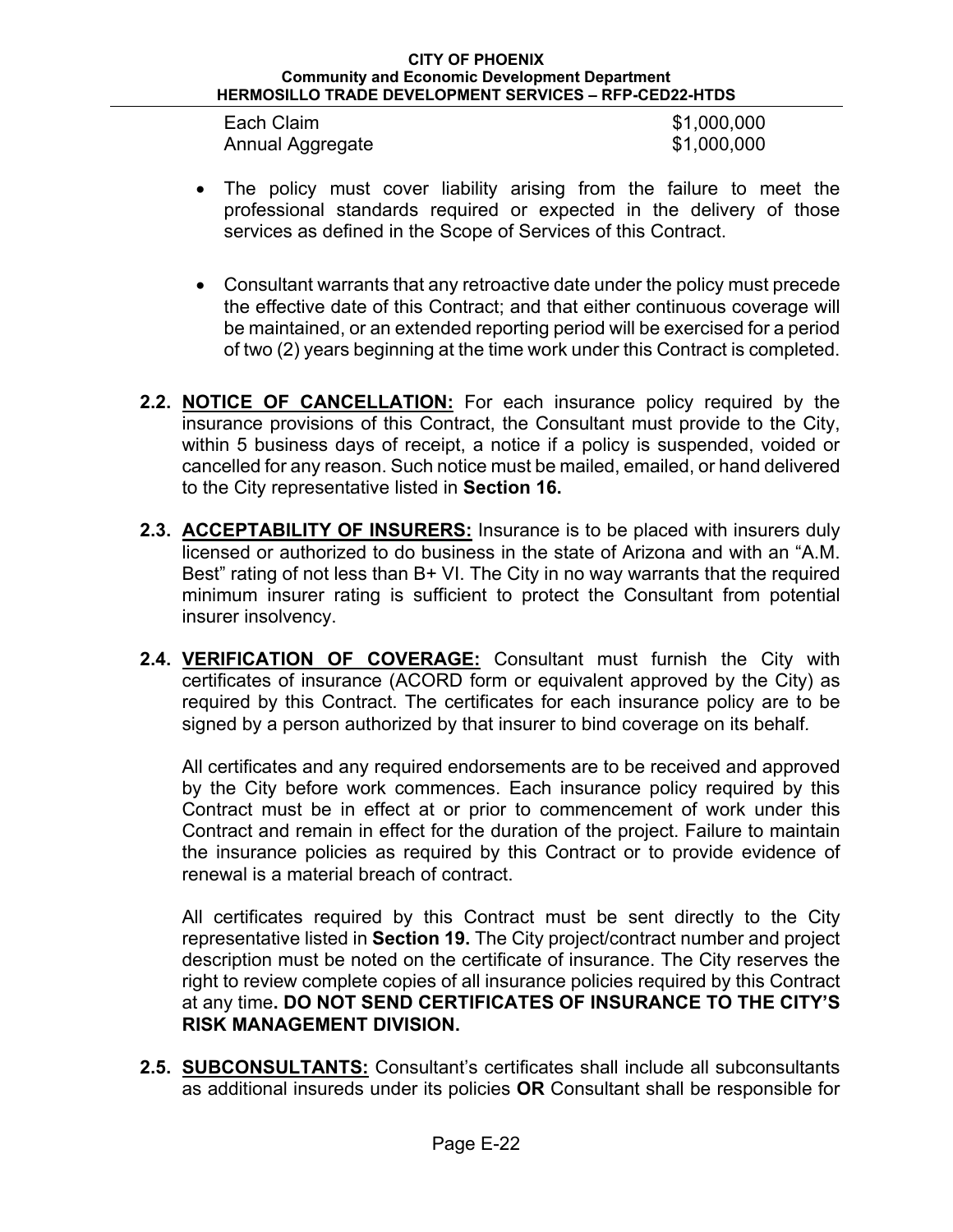ensuring and verifying that all subconsultants have valid and collectable insurance. At any time throughout the life of the contract, the City of Phoenix reserves the right to require proof from the Consultant that its subconsultants have insurance coverage. All subconsultants providing services included under this Contract's Scope of Services are subject to the insurance coverages identified above and must include the City of Phoenix as an additional insured. In certain circumstances, the Consultant may, on behalf of its subconsultants, waive a specific type of coverage or limit of liability where appropriate to the type of work being performed under the subcontract. Consultant assumes liability for all subcontractors with respect to this Contract.

2.6. **APPROVAL:** Any modification or variation from the insurance coverages and conditions in this Contract must be documented by an executed contract amendment.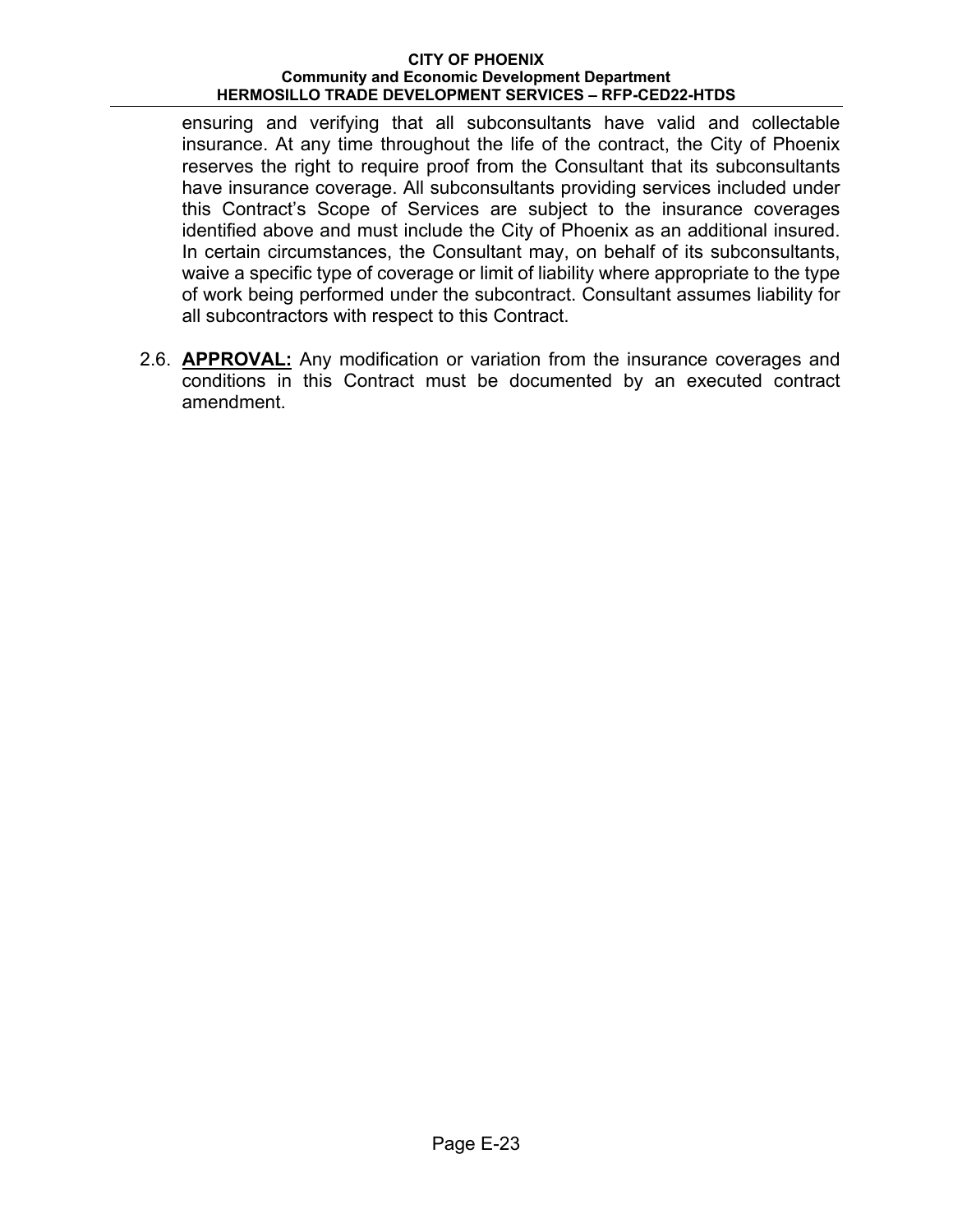### **Exhibit D SUPPLEMENTAL TERMS AND CONDITIONS**

## **1. Non-Waiver of Liability**

The City, as a public entity supported by tax monies, in execution of its public trust, cannot agree to waive any lawful or legitimate right to recover monies lawfully due it. Therefore, Consultant agrees it will not insist upon or demand any statement whereby the City agrees to limit in advance or waive any right the City might have to recover actual lawful damages in any court of law under applicable Arizona law.

## **2. Health, Environmental and Safety Requirements**

Consultant's products, services and facilities shall be in full compliance with all applicable federal, state and local health, environmental and safety laws, regulations, standards, codes and ordinances, regardless of whether or not they are referred to by the City. The City shall have the right to inspect operations conducted by the Consultant or subcontractor in the performance of this Agreement.

## **3. Lawful Presence Requirement**

Pursuant to A.R.S. §§ 1-501 and 1-502, the City is prohibited from awarding an agreement to any natural person who cannot establish that such person is lawfully present in the United States. To establish lawful presence, a person must produce qualifying identification and sign a City-provided affidavit affirming that the identification provided is genuine. This requirement will be imposed at the time of awarding this Agreement. This requirement does not apply to business organizations such as corporations, partnerships or limited liability companies.

## **4. Payment Deduction Offset Provision**

Consultant acknowledges the City Charter requires that no payment be made to any Consultant as long as there is an outstanding obligation due to the City. Consultant agrees that any obligation it owes to the City will be offset against any payment due to the Consultant from the City.

## **5. Late Submission of Claim By Consultant**

The City will not honor any invoices or claims tendered one (1) year after the last item of the account accrued.

## **6. Indemnification – Patent, Copyright and Trademark**

Consultant shall indemnify and hold harmless the City against any liability, including costs and expenses, for infringement of any patent, trademark or copyright or other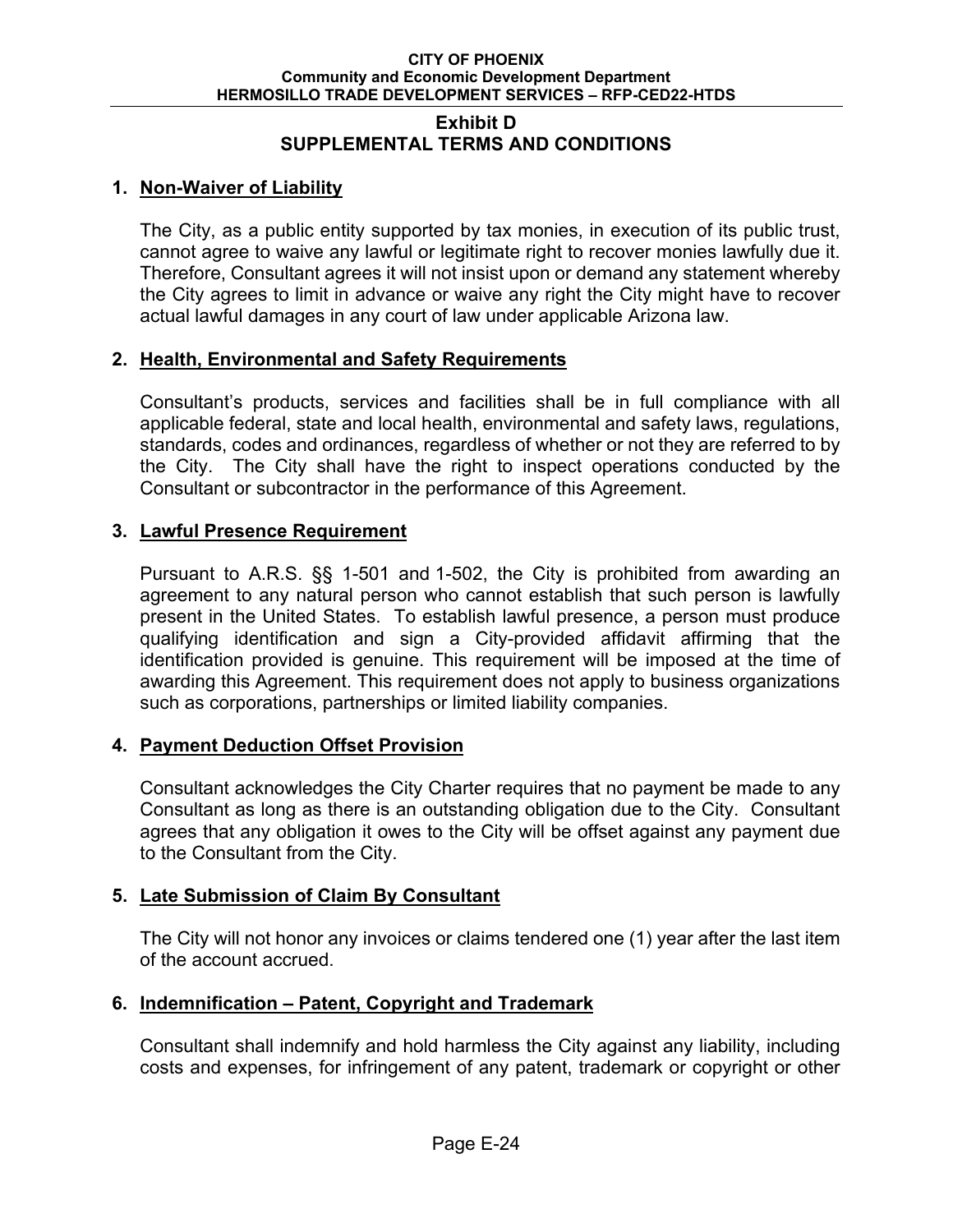proprietary rights of any third parties arising out of contract performance or use by the City of materials furnished or work performed under this Agreement.

Consultant agrees upon receipt of notification to promptly assume full responsibility for the defense of any suit or proceeding which is, has been, or may be brought against the City of Phoenix and its agents for alleged infringement, as well as for the alleged unfair competition resulting from similarity in design, trademark or appearance of goods by reason of the use or sale of any goods furnished under this Agreement and the Consultant further agrees to indemnify the City against any and all expenses, losses, royalties, profits and damages including court costs and attorney's fees resulting from the bringing of such suit or proceedings including any settlement or decree of judgment entered therein. The City may be represented by and actively participate through its own counsel in any such suit or proceedings if it so desires. It is expressly agreed by the Consultant that these covenants are irrevocable and perpetual.

## **7. Loss of Materials**

The City does not assume any responsibility, at any time, for the protection of or for loss of materials, from the time that the contract operations have commenced until the final acceptance of the work by the project manager.

## **8. Liens**

Consultant shall hold the City harmless from claimants supplying labor or materials to the Consultant or its subconsultants in the performance of the Services.

## **9. Right to Assurances**

Whenever one party to this Agreement in good faith has reason to question the other party's intent to perform, the former party may demand that the other party give a written assurance of this intent to perform. In the event that a demand is made and no written assurance is given within five (5) days, the demanding party may treat this failure as an anticipatory repudiation of this Agreement.

## **10. Non-Exclusive Remedies**

The rights and remedies of the City under this Agreement are non-exclusive.